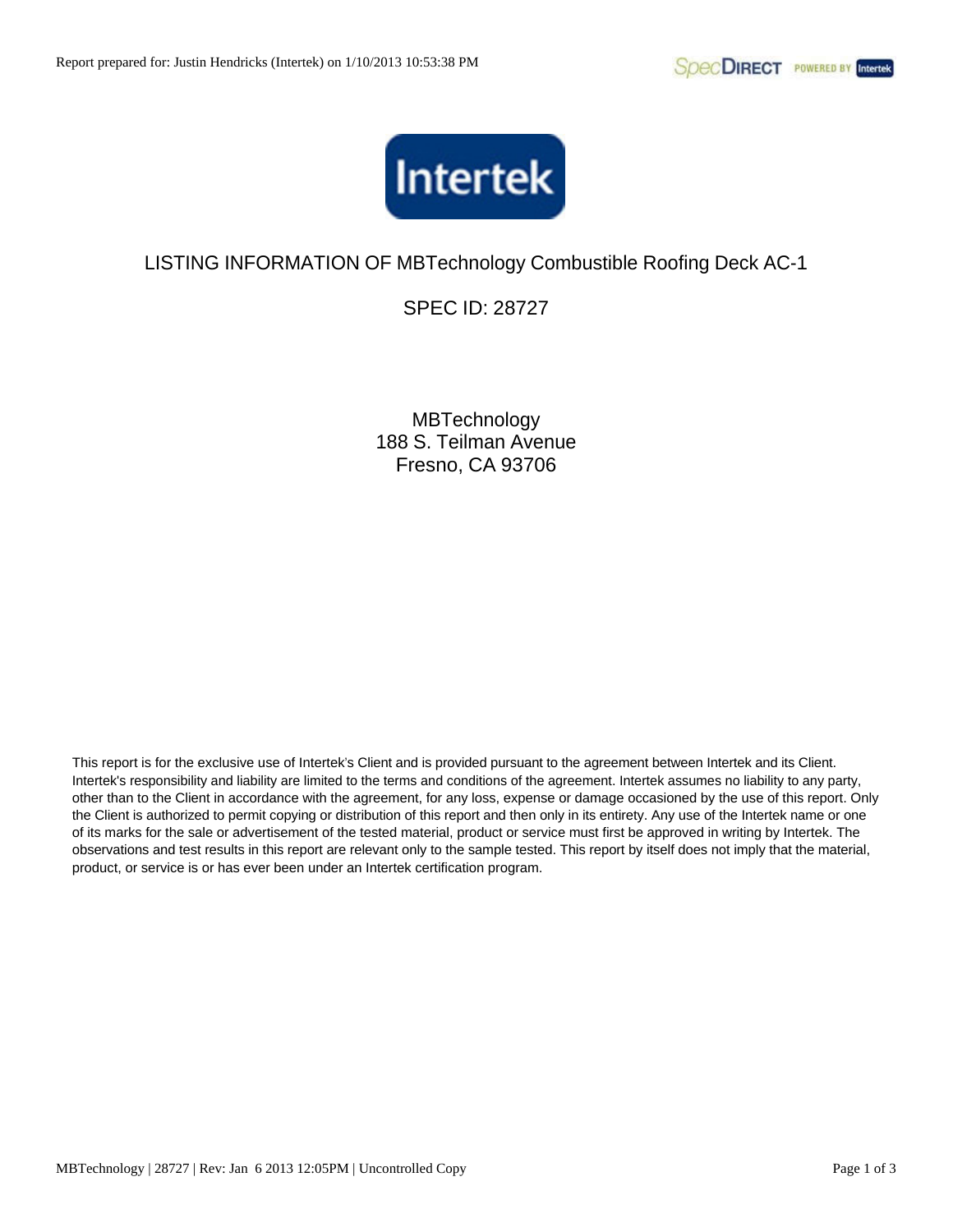MBTechnology Combustible Deck (AC-1) Maximum Slope 1:12

- 1. Optional: Glass Fiber Taped Joints
- 2. Optional Insulation's: Minimum 1/2" thick, glass fiber, wood fiber, phenolic, perlite, polyisocyanurate, polyisocyanurate composite, or EPS/perlite composite NOTE: When EPS insulation is applied over a metal or combustible deck, a thermal barrier complying with section 2603.4.1.5 or applicable current section of the IBC is required.
- 3. 1-Ply Layflat SBS LF25, Layfast SBS TU35, Layflat SBS LF25W, Layflat SBS LF40, Layfast SBS TU43, Layflat SBS LF40W, Layflat SBS LF60, Layfast SBS TU70, or Layflat SBS LF60W; mechanically fastened or fully adhered with ASTM D312 roofing asphalt, hot mopped, or ASTM D3019 cold process adhesive.
- 4. 2-, 3-Plies Layflat SBS LF25, Layfast SBS TU35, Layflat SBS LF25W, Layflat SBS LF40, Layfast SBS TU43, Layflat SBS LF40W, Layflat SBS LF60, Layfast SBS TU70, or Layflat SBS LF60W; fully adhered with ASTM D312 roofing asphalt, hot mopped, or ASTM D3019 cold process adhesive, each ply.
- 5. Coated with ASTM D1227 asphalt emulsion with clay or aluminum pigment reflective additive applied at a minimum coverage rate of 3 gal./sq.

## **Note: The component materials of each system must be applied in the order in which they are listed above.**

## **Evaluated to the following:**

The roof covering systems in this section have been evaluated for external fire resistance Classifications A, B, C as outlined by the following test methods:

- ASTM-E108 American Society for Testing & Materials 'Standard Methods of Fire Test of Roof Covering'
- FM-4470, Section 5.1.A Factory Mutual 'Standard Method of Test for Fire Resistance of Roof Covering Materials'
- NFPA-256 National Fire Protection 'Standard Method of Fire Tests of Roof Covering'
- UBC-15-2-94 Uniform Building Code 'Test Standard for Determining the Fire Retardancy of Roof Covering Materials'
- ULC-S107 Underwriters' Laboratories of Canada 'Standard Method of Tests for Fire Resistance of Roof Covering Materials'
- UL-790 Underwriters' Laboratories Inc. 'Tests for Fire Resistance of Roof Covering Materials'

Each system listing identifies the deck substrate as either non-combustible or combustible. Systems evaluated for combustible decks will provide the same ratings when applied over non-combustible decks. Unless otherwise noted in individual listings, combustible decks shall be sheathed with a minimum 15/32" veneer plywood or minimum 7/16" non-veneer APA rated sheathing panel (oriented strand board panels, structural particleboard panels, composite panels or wafer-board panels) or 3/4" thick solid wood sheathing boards. The component materials of each system must be applied in the order in which they are listed. All components of the system must be listed for external fire exposure by an agency acceptable to the AHJ.

Some Roof Covering Systems have been evaluated for other performance characteristics, in addition to external fire exposure. Where applicable, such additional performance characteristics are noted within the specific listing.

In all cases, manufacturer's instructions should be consulted for installation procedures and details not covered by these listings.

Listed Materials are identified by a label or marking bearing the wording, "Listed Roofing Component", a reference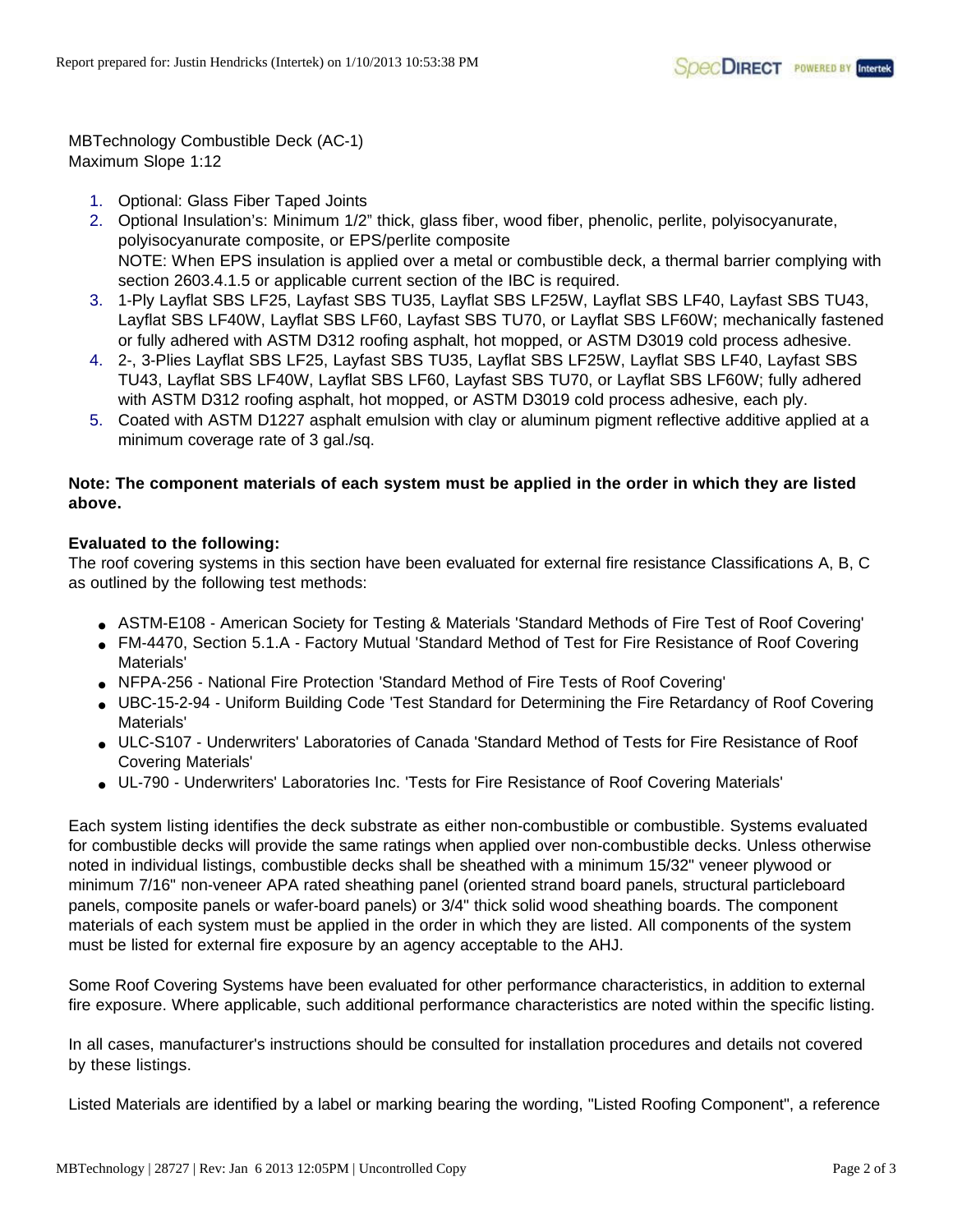number or code and the WHI Certification Mark.

| Attribute                | Value                                            |
|--------------------------|--------------------------------------------------|
| <b>CSI Code</b>          | 07 50 00 Membrane Roofing                        |
| Roofing: Deck Type       | Combustible                                      |
| Roofing: Fire Rating     | Class A                                          |
| Roofing: Maximum Slope   | 1:12                                             |
| Listed or Inspected      | <b>LISTED</b>                                    |
| <b>Report Number</b>     | WHI-495-R-0571, WHI-495-111592, 100990697MID-001 |
| Criteria                 | UBC 15-2 (1994)                                  |
| Criteria                 | NFPA 256 (2003)                                  |
| Criteria                 | <b>FM 4470 Section 5.1.A</b>                     |
| Criteria                 | UL 790 (2004)                                    |
| Criteria                 | ASTM E108 (2010a)                                |
| <b>Intertek Services</b> | Certification                                    |
| <b>Listing Section</b>   | ROOF COVERING SYSTEMS                            |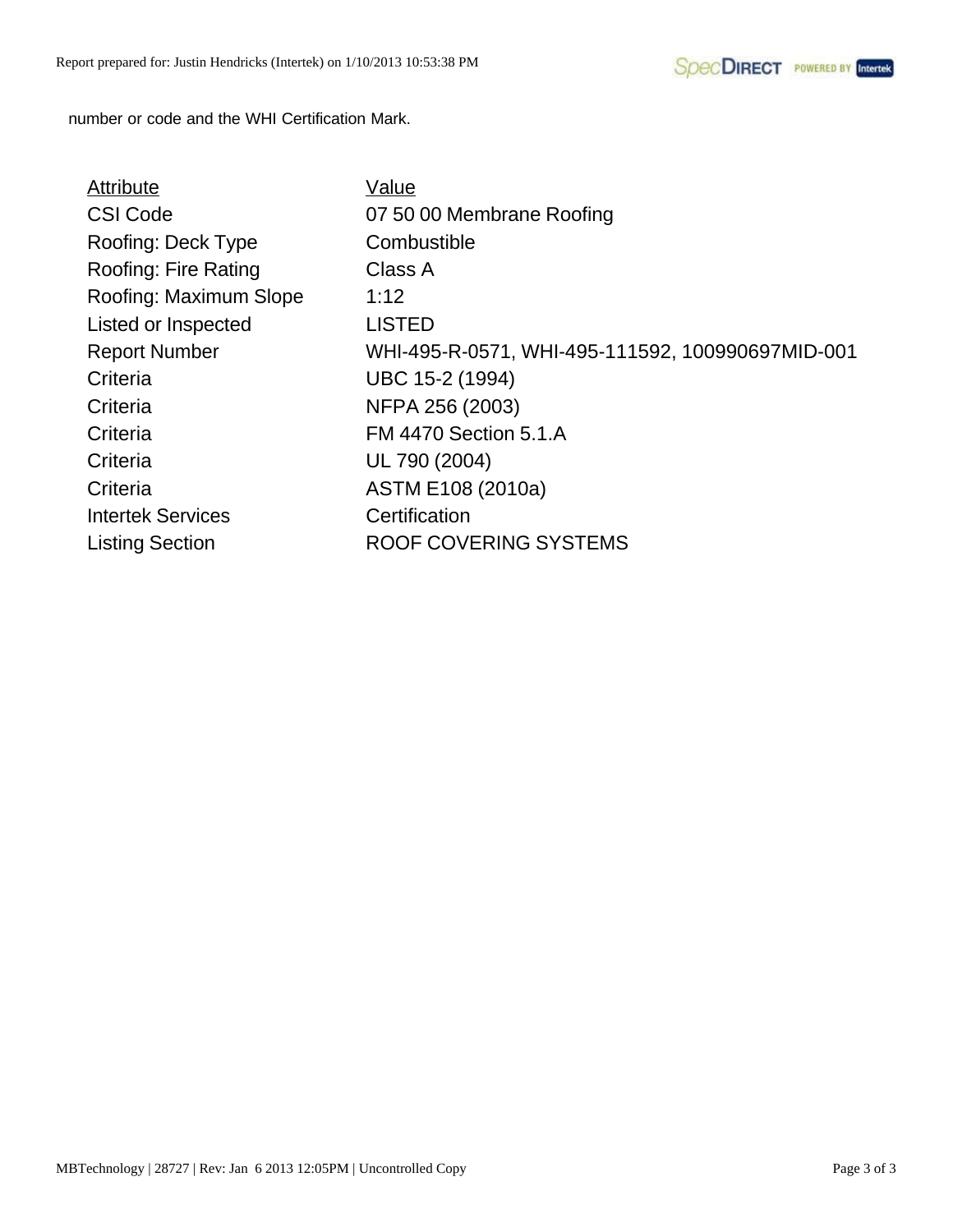

SPEC ID: 28728

**MBTechnology** 188 S. Teilman Avenue Fresno, CA 93706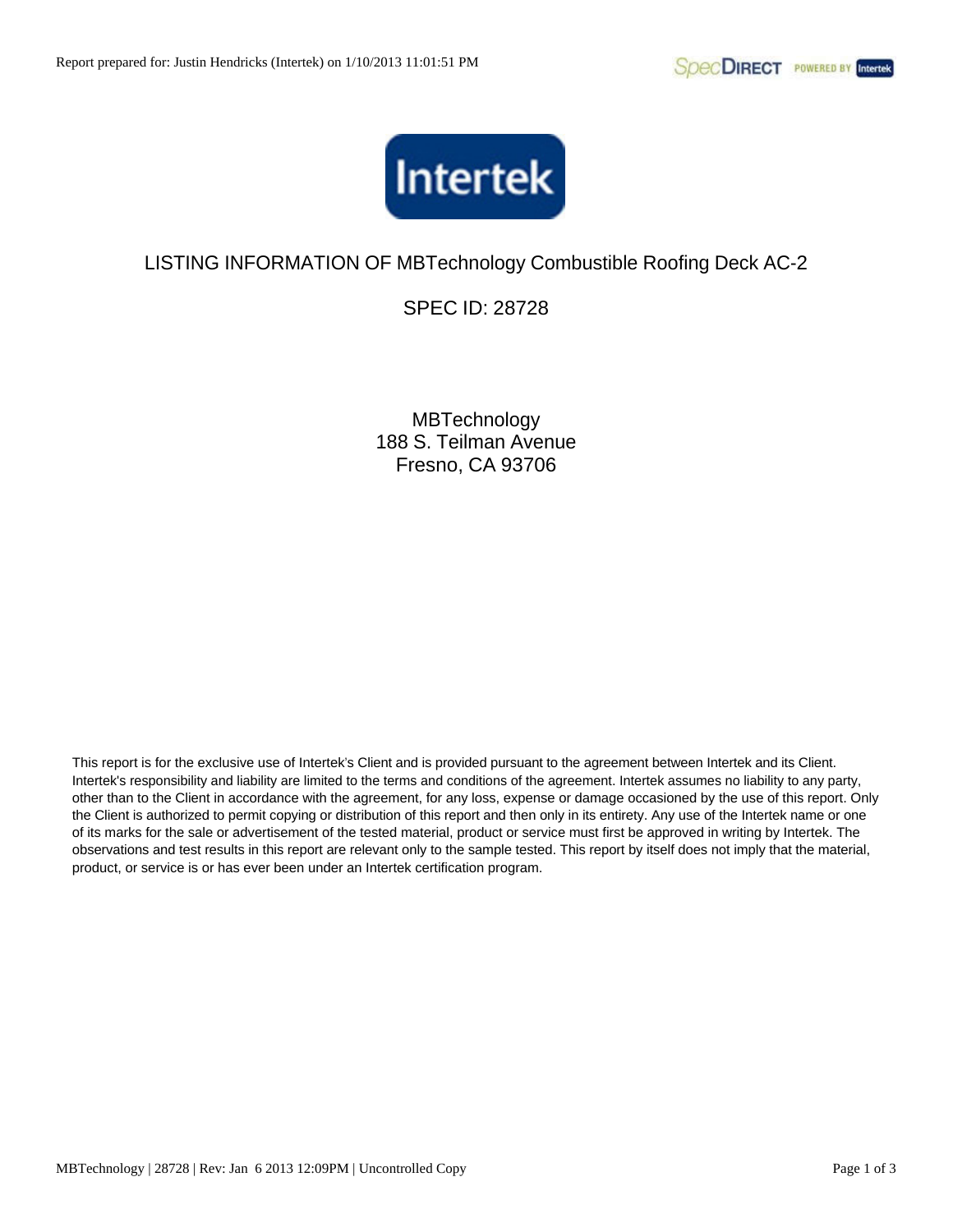## MBTechnology Combustible Deck (AC-2) Maximum Slope 1:12

- 1. Optional: Glass Fiber Taped Joints
- 2. Optional Insulation's: Minimum 1/2" thick, glass fiber, wood fiber, phenolic, perlite, polyisocyanurate, polyisocyanurate composite, or EPS/perlite composite NOTE: When EPS insulation is applied over a metal or combustible deck, a thermal barrier complying with section 2603.4.1.5 or applicable current section of the IBC is required.
- 3. 1-Ply Layflat SBS LF25, Layfast SBS TU35, Layflat SBS LF25W, Layflat SBS LF40, Layfast SBS TU43, Layflat SBS LF40W, Layflat SBS LF60, Layfast SBS TU70, or Layflat SBS LF60W; mechanically fastened or fully adhered with ASTM D312 roofing asphalt, hot mopped, or ASTM D3019 cold process adhesive.
- 4. 2-, 3-Plies Layflat SBS LF25, Layfast SBS TU35, Layflat SBS LF25W, Layflat SBS LF40, Layfast SBS TU43, Layflat SBS LF40W, Layflat SBS LF60, Layfast SBS TU70, or Layflat SBS LF60W; fully adhered with ASTM D312 roofing asphalt, hot mopped, or ASTM D3019 cold process adhesive, each ply.
- 5. 1-Ply Supercap SBS SC85GWH, Supercap SBS SC100GWH, or Supercap SBS SC100WWH cap sheet; fully adhered with ASTM D3019 cold process adhesive or ASTM D312 roofing asphalt, hot mopped. OR 1- Ply Fastorch SBS FT140GWH or **Fastorch SBS FT140WWH torch applied (heat welded).**
- 6. Optional Surfacing: 3M Brand number 11 roofing granules applied at a minimum coverage rate of 50 lbs./sq. OR roofing gravel ballast applied at a minimum coverage rate of 400 lbs./sq.

## **Note: The component materials of each system must be applied in the order in which they are listed above.**

## **Evaluated to the following:**

The roof covering systems in this section have been evaluated for external fire resistance Classifications A, B, C as outlined by the following test methods:

- ASTM-E108 American Society for Testing & Materials 'Standard Methods of Fire Test of Roof Covering'
- FM-4470, Section 5.1.A Factory Mutual 'Standard Method of Test for Fire Resistance of Roof Covering Materials'
- NFPA-256 National Fire Protection 'Standard Method of Fire Tests of Roof Covering'
- UBC-15-2-94 Uniform Building Code 'Test Standard for Determining the Fire Retardancy of Roof Covering Materials'
- ULC-S107 Underwriters' Laboratories of Canada 'Standard Method of Tests for Fire Resistance of Roof Covering Materials'
- UL-790 Underwriters' Laboratories Inc. 'Tests for Fire Resistance of Roof Covering Materials'

Each system listing identifies the deck substrate as either non-combustible or combustible. Systems evaluated for combustible decks will provide the same ratings when applied over non-combustible decks. Unless otherwise noted in individual listings, combustible decks shall be sheathed with a minimum 15/32" veneer plywood or minimum 7/16" non-veneer APA rated sheathing panel (oriented strand board panels, structural particleboard panels, composite panels or wafer-board panels) or 3/4" thick solid wood sheathing boards. The component materials of each system must be applied in the order in which they are listed. All components of the system must be listed for external fire exposure by an agency acceptable to the AHJ.

Some Roof Covering Systems have been evaluated for other performance characteristics, in addition to external fire exposure. Where applicable, such additional performance characteristics are noted within the specific listing.

In all cases, manufacturer's instructions should be consulted for installation procedures and details not covered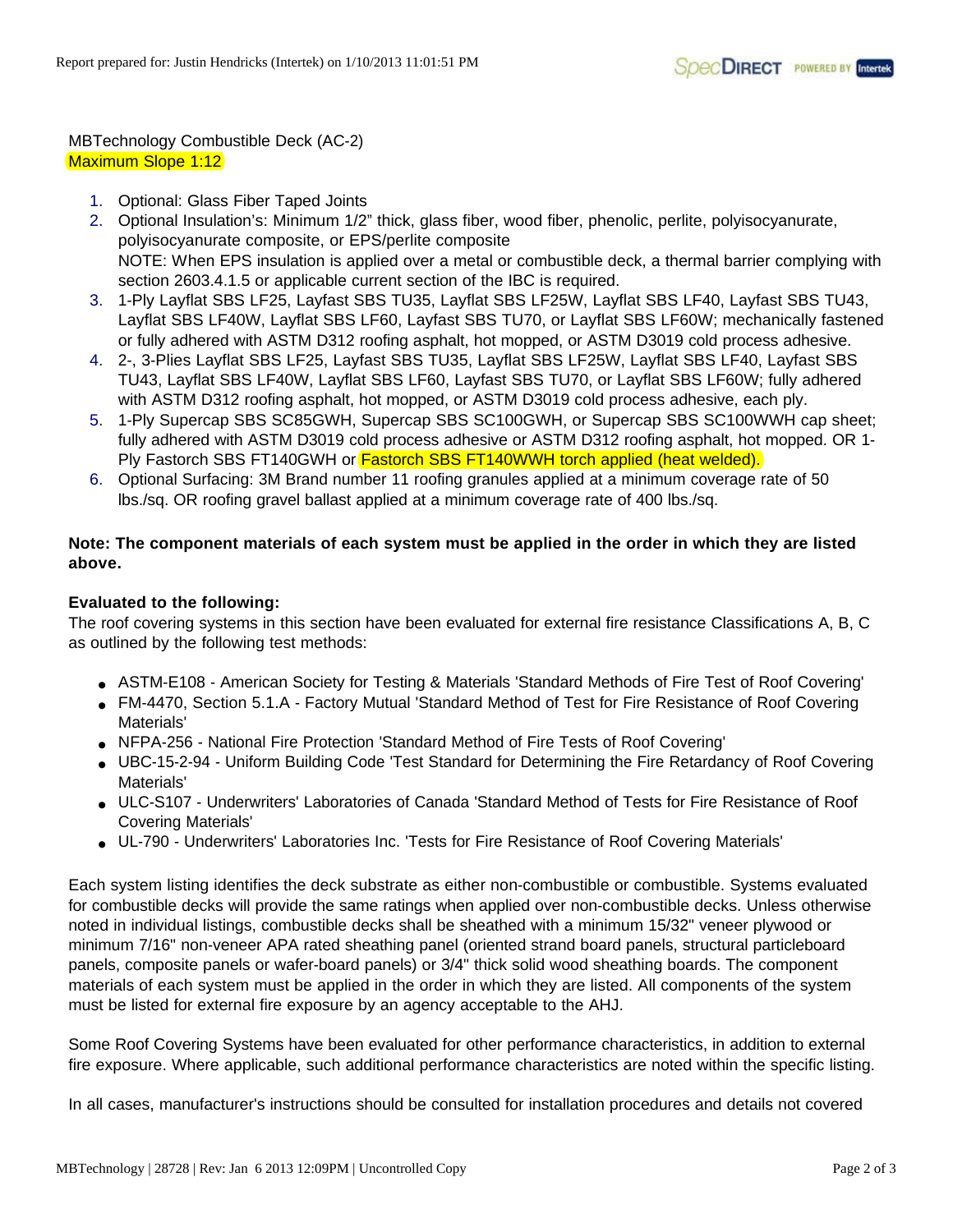by these listings.

| <b>Attribute</b>              | Value                                            |
|-------------------------------|--------------------------------------------------|
| <b>CSI Code</b>               | 07 50 00 Membrane Roofing                        |
| Roofing: Deck Type            | Combustible                                      |
| <b>Roofing: Fire Rating</b>   | <b>Class A</b>                                   |
| <b>Roofing: Maximum Slope</b> | 1:12                                             |
| Listed or Inspected           | <b>LISTED</b>                                    |
| <b>Report Number</b>          | WHI-495-R-0571, WHI-495-111592, 100990697MID-001 |
| Criteria                      | UBC 15-2 (1994)                                  |
| Criteria                      | NFPA 256 (2003)                                  |
| Criteria                      | <b>FM 4470 Section 5.1.A</b>                     |
| Criteria                      | UL 790 (2004)                                    |
| Criteria                      | ASTM E108 (2010a)                                |
| <b>Intertek Services</b>      | Certification                                    |
| <b>Listing Section</b>        | <b>ROOF COVERING SYSTEMS</b>                     |
|                               |                                                  |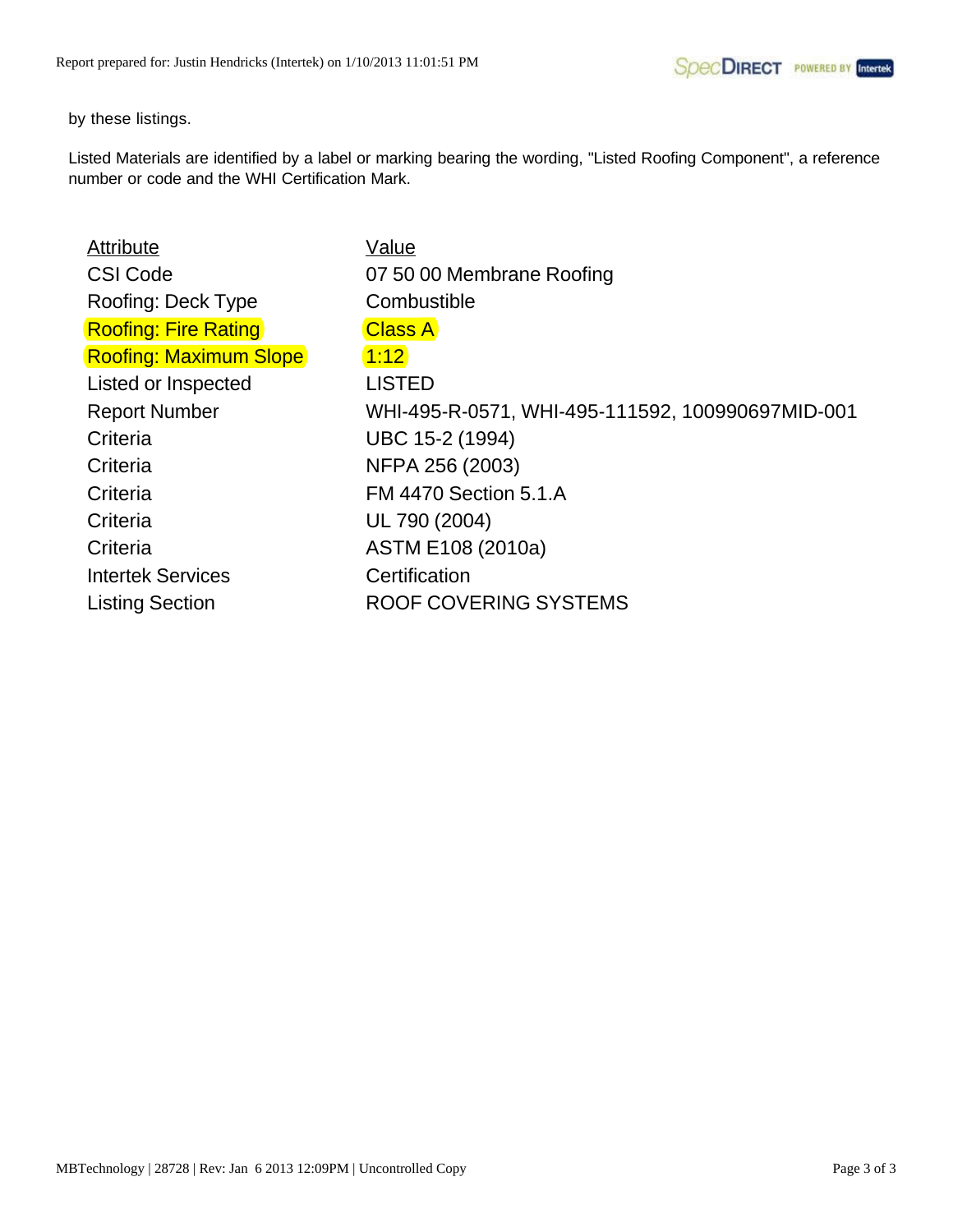

SPEC ID: 28729

**MBTechnology** 188 S. Teilman Avenue Fresno, CA 93706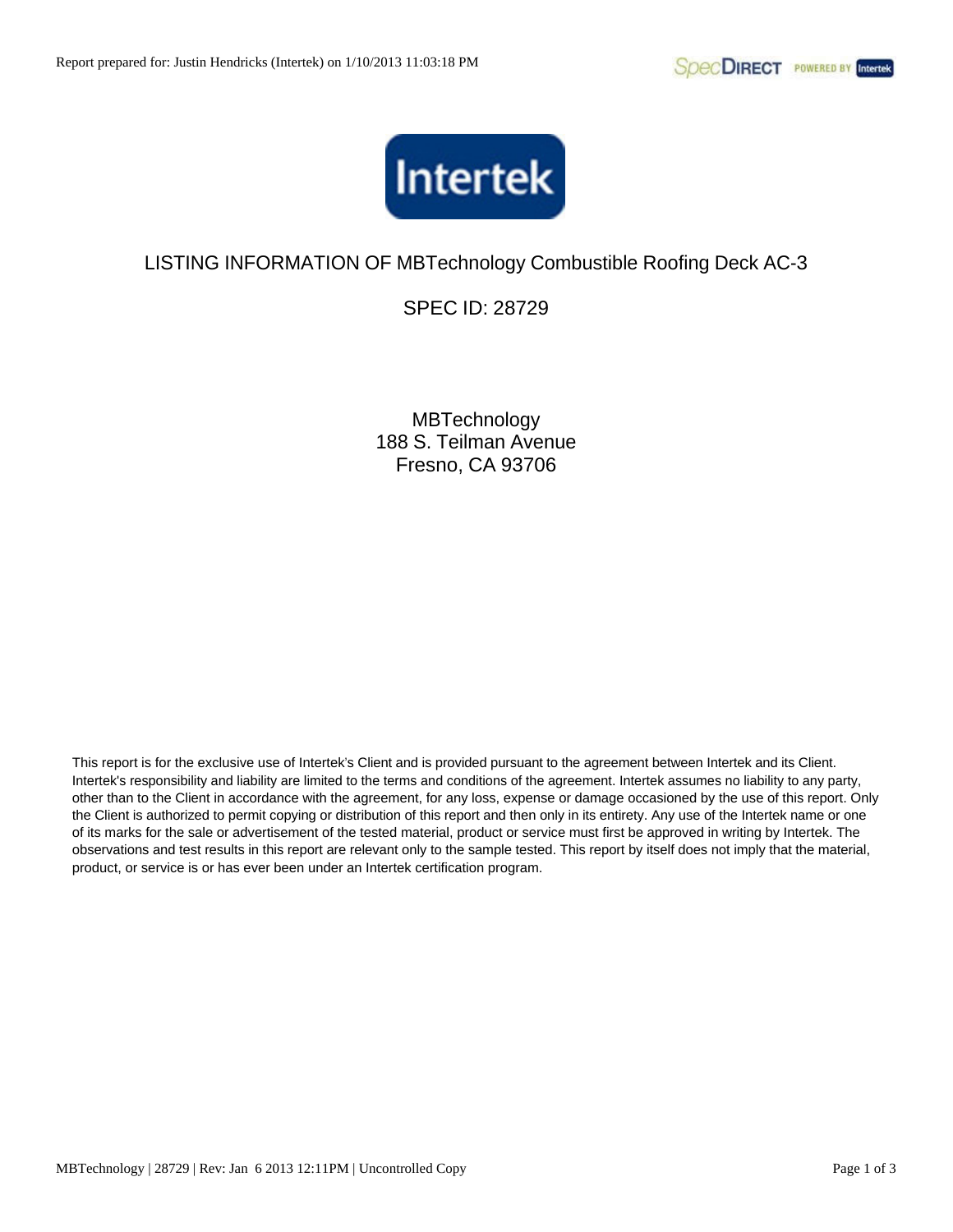MBTechnology Combustible Deck (AC-3) Maximum Slope 1/2:12

- 1. Optional: Glass Fiber Taped Joints
- 2. Optional Insulation's: Minimum 1/2" thick, glass fiber, wood fiber, phenolic, perlite, polyisocyanurate, polyisocyanurate composite, or EPS/perlite composite NOTE: When EPS insulation is applied over a metal or combustible deck, a thermal barrier complying with section 2603.4.1.5 or applicable current section of the IBC is required.
- 3. Optional: 1-Ply Superflex SBS SF160PSA fully adhered with ASTM D312 roofing asphalt, hot mopped, or Fastorch FT160CSA or Fastorch SBS FT120CSA torch welded.
- 4. 1-, 2- Plies Layflat SBS LF25, Layfast SBS TU35, Layflat SBS LF25W, Layflat SBS LF40, Layfast SBS TU43, Layflat SBS LF40W, Layflat SBS LF60, Layfast SBS TU70, or Layflat SBS LF60W; fully adhered with ASTM D312 roofing asphalt, hot mopped, or ASTM D3019 cold process adhesive, each ply.
- 5. 1-Ply Fireguard SBS FG90GWH, or Fireguard SBS FG160CWH cap sheet; fully adhered with ASTM D3019 cold process adhesive or ASTM D312 roofing asphalt, hot mopped.

## **Note: The component materials of each system must be applied in the order in which they are listed above.**

## **Evaluated to the following:**

The roof covering systems in this section have been evaluated for external fire resistance Classifications A, B, C as outlined by the following test methods:

- ASTM-E108 American Society for Testing & Materials 'Standard Methods of Fire Test of Roof Covering'
- FM-4470, Section 5.1.A Factory Mutual 'Standard Method of Test for Fire Resistance of Roof Covering Materials'
- NFPA-256 National Fire Protection 'Standard Method of Fire Tests of Roof Covering'
- UBC-15-2-94 Uniform Building Code 'Test Standard for Determining the Fire Retardancy of Roof Covering Materials'
- ULC-S107 Underwriters' Laboratories of Canada 'Standard Method of Tests for Fire Resistance of Roof Covering Materials'
- UL-790 Underwriters' Laboratories Inc. 'Tests for Fire Resistance of Roof Covering Materials'

Each system listing identifies the deck substrate as either non-combustible or combustible. Systems evaluated for combustible decks will provide the same ratings when applied over non-combustible decks. Unless otherwise noted in individual listings, combustible decks shall be sheathed with a minimum 15/32" veneer plywood or minimum 7/16" non-veneer APA rated sheathing panel (oriented strand board panels, structural particleboard panels, composite panels or wafer-board panels) or 3/4" thick solid wood sheathing boards. The component materials of each system must be applied in the order in which they are listed. All components of the system must be listed for external fire exposure by an agency acceptable to the AHJ.

Some Roof Covering Systems have been evaluated for other performance characteristics, in addition to external fire exposure. Where applicable, such additional performance characteristics are noted within the specific listing.

In all cases, manufacturer's instructions should be consulted for installation procedures and details not covered by these listings.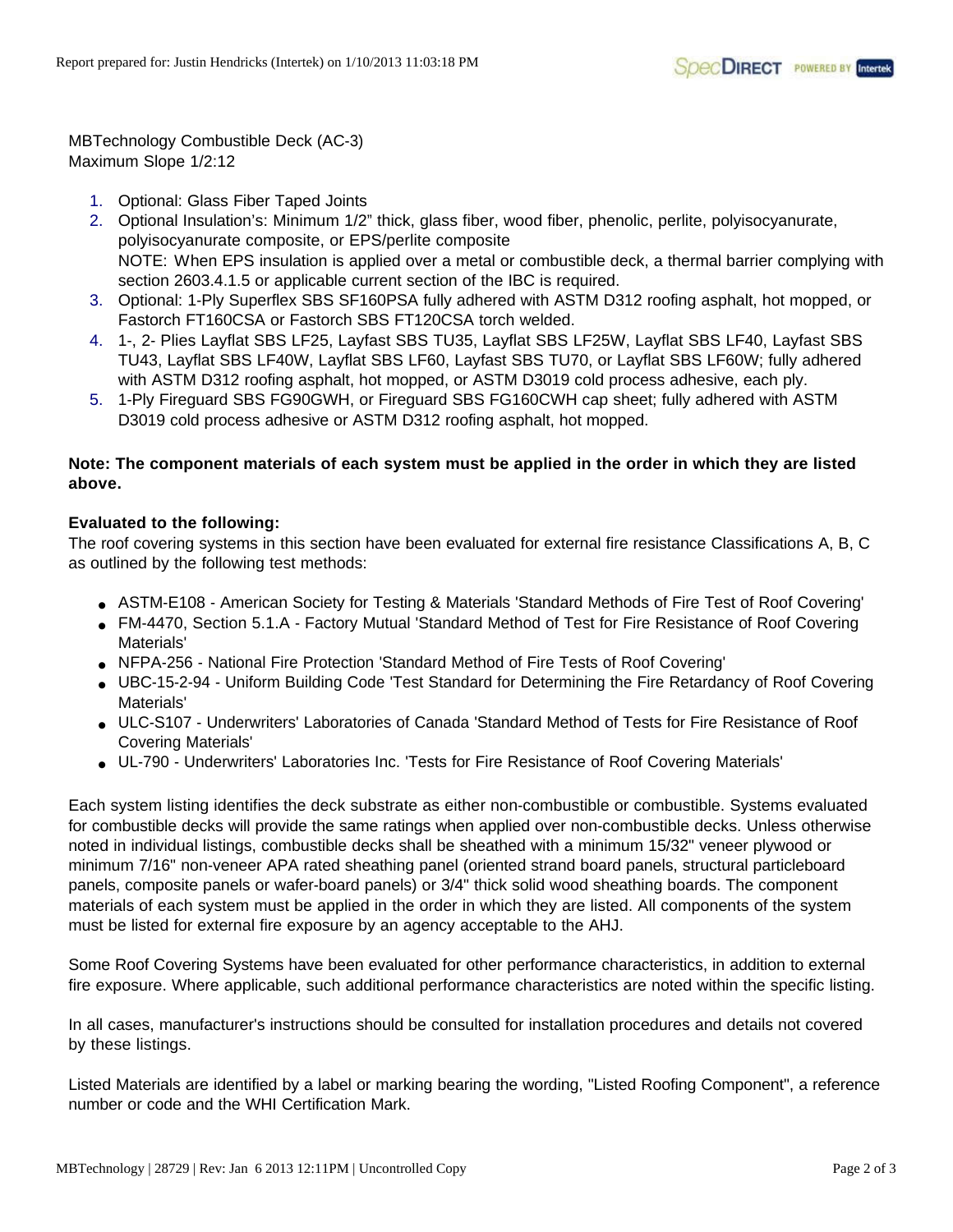| Value                                            |
|--------------------------------------------------|
| 07 50 00 Membrane Roofing                        |
| Combustible                                      |
| Class A                                          |
| 1/2:12                                           |
| <b>LISTED</b>                                    |
| WHI-495-R-0571, WHI-495-111592, 100990697MID-001 |
| UBC 15-2 (1994)                                  |
| NFPA 256 (2003)                                  |
| <b>FM 4470 Section 5.1.A</b>                     |
| UL 790 (2004)                                    |
| ASTM E108 (2010a)                                |
| Certification                                    |
| <b>ROOF COVERING SYSTEMS</b>                     |
|                                                  |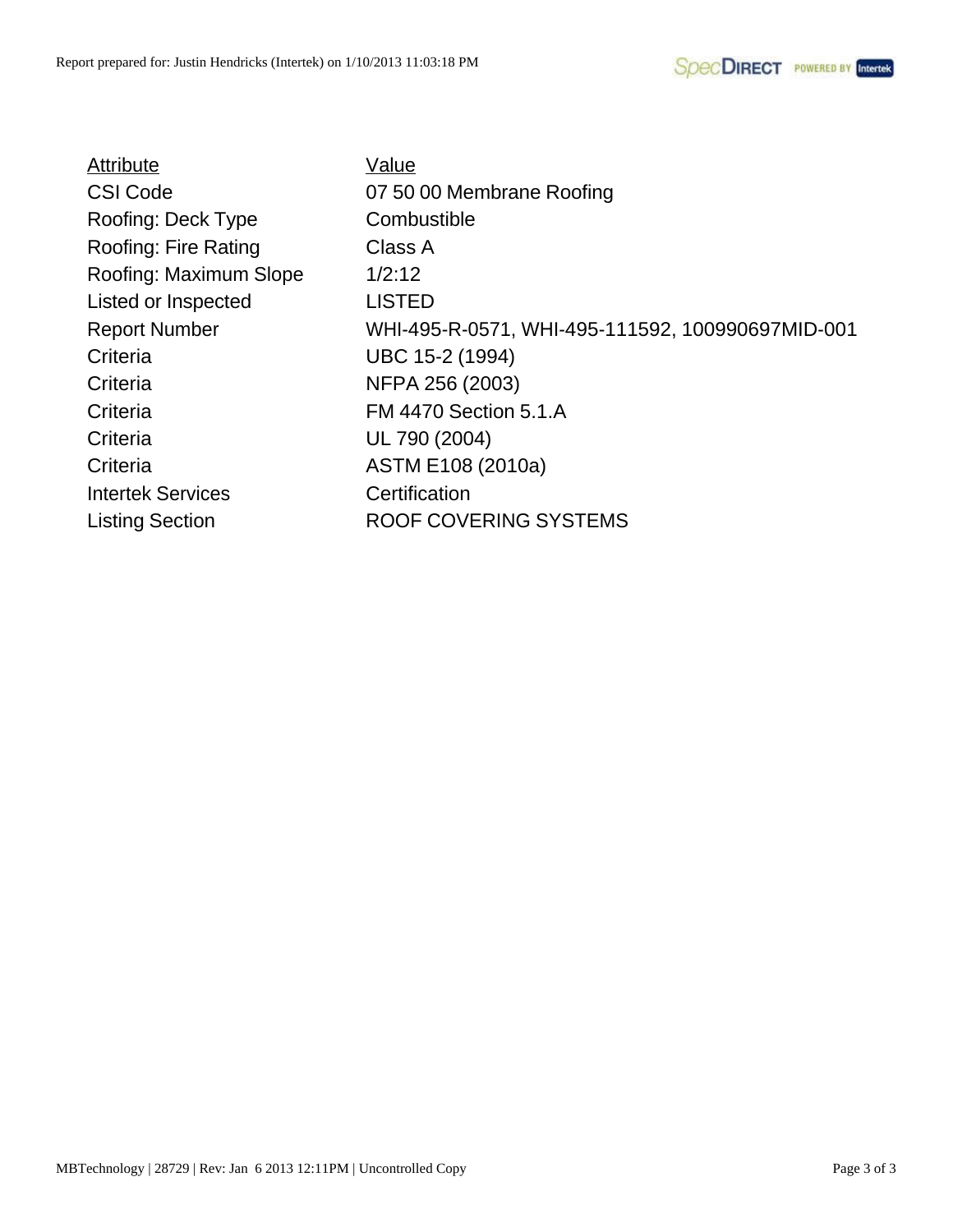

SPEC ID: 28730

**MBTechnology** 188 S. Teilman Avenue Fresno, CA 93706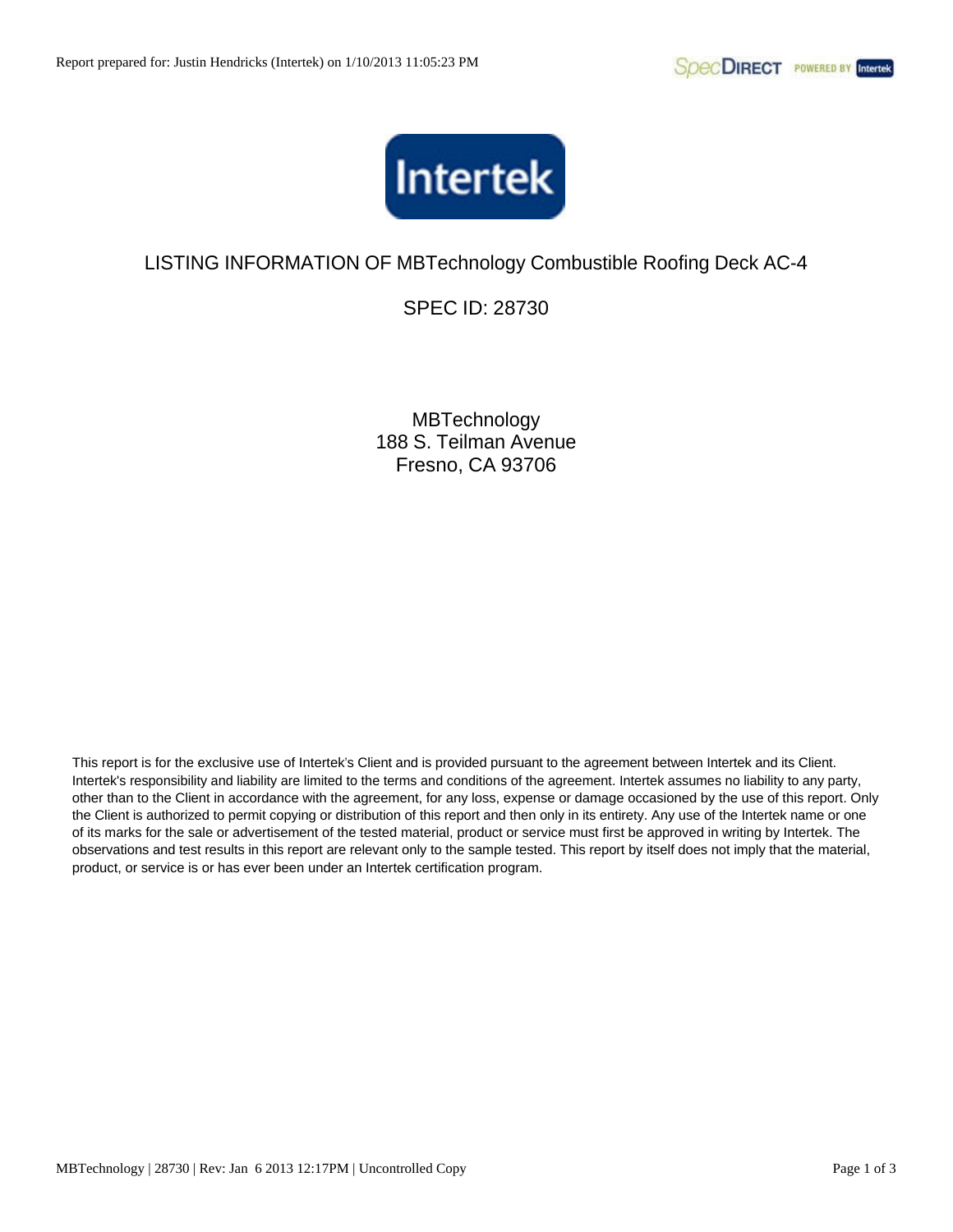MBTechnology Combustible Deck (AC-4) Maximum Slope 1/2:12

- 1. Optional: Glass Fiber Taped Joints
- 2. Optional Insulation's: Minimum 1/2" thick, glass fiber, wood fiber, phenolic, perlite, polyisocyanurate, polyisocyanurate composite, or EPS/perlite composite NOTE: When EPS insulation is applied over a metal or combustible deck, a thermal barrier complying with section 2603.4.1.5 or applicable current section of the IBC is required.
- 3. 1-Ply Layflat SBS LF25, Layfast SBS TU35, Layflat SBS LF25W, Layflat SBS LF40, Layfast SBS TU43, Layflat SBS LF40W, Layflat SBS LF60, Layfast SBS TU70, or Layflat SBS LF60W; mechanically fastened or fully adhered with ASTM D312 roofing asphalt, hot mopped, or ASTM D3019 cold process adhesive.
- 4. 1-, 2- Plies Layflat SBS LF25, Layfast SBS TU35, Layflat SBS LF25W, Layflat SBS LF40, Layfast SBS TU43, Layflat SBS LF40W, Layflat SBS LF60, Layfast SBS TU70, Layflat SBS LF60W, OR 1-Ply Layflat SBS LF90CW; fully adhered with ASTM D312 roofing asphalt, hot mopped, or ASTM D3019 cold process adhesive, each ply.
- 5. 1-Ply Supercap SBS SC85GWH, Supercap SBS SC100GWH, or Supercap SBS SC100WWH cap sheet; fully adhered with ASTM 3019 cold process adhesive or ASTM D312 roofing asphalt, hot mopped. Or 1-Ply Fastorch SBS FT140GWH or Fastorch SBS FT140WWH torch applied (heat welded).

## **Note: The component materials of each system must be applied in the order in which they are listed above.**

## **Evaluated to the following:**

The roof covering systems in this section have been evaluated for external fire resistance Classifications A, B, C as outlined by the following test methods:

- ASTM-E108 American Society for Testing & Materials 'Standard Methods of Fire Test of Roof Covering'
- FM-4470, Section 5.1.A Factory Mutual 'Standard Method of Test for Fire Resistance of Roof Covering Materials'
- NFPA-256 National Fire Protection 'Standard Method of Fire Tests of Roof Covering'
- UBC-15-2-94 Uniform Building Code 'Test Standard for Determining the Fire Retardancy of Roof Covering Materials'
- ULC-S107 Underwriters' Laboratories of Canada 'Standard Method of Tests for Fire Resistance of Roof Covering Materials'
- UL-790 Underwriters' Laboratories Inc. 'Tests for Fire Resistance of Roof Covering Materials'

Each system listing identifies the deck substrate as either non-combustible or combustible. Systems evaluated for combustible decks will provide the same ratings when applied over non-combustible decks. Unless otherwise noted in individual listings, combustible decks shall be sheathed with a minimum 15/32" veneer plywood or minimum 7/16" non-veneer APA rated sheathing panel (oriented strand board panels, structural particleboard panels, composite panels or wafer-board panels) or 3/4" thick solid wood sheathing boards. The component materials of each system must be applied in the order in which they are listed. All components of the system must be listed for external fire exposure by an agency acceptable to the AHJ.

Some Roof Covering Systems have been evaluated for other performance characteristics, in addition to external fire exposure. Where applicable, such additional performance characteristics are noted within the specific listing.

In all cases, manufacturer's instructions should be consulted for installation procedures and details not covered by these listings.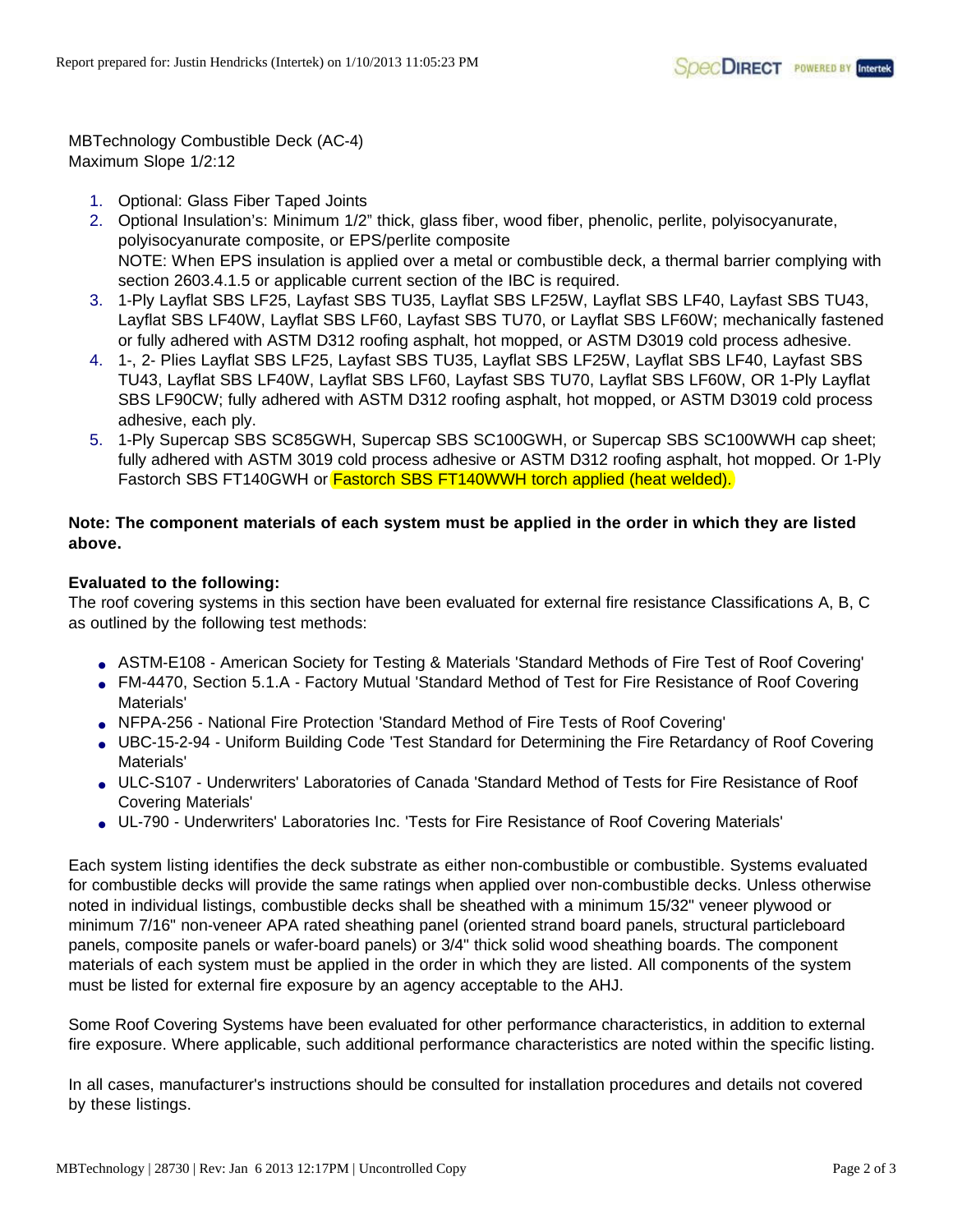| <b>Attribute</b>              | <b>Value</b>                                                        |
|-------------------------------|---------------------------------------------------------------------|
| <b>CSI Code</b>               | 07 50 00 Membrane Roofing                                           |
| Roofing: Deck Type            | Combustible                                                         |
| <b>Roofing: Fire Rating</b>   | <b>Class A</b>                                                      |
| <b>Roofing: Maximum Slope</b> | 1/2:12                                                              |
| Listed or Inspected           | <b>LISTED</b>                                                       |
| <b>Report Number</b>          | WHI-495-R-0588, WHI-495-111592, WHI-495-R-0786,<br>100990697MID-001 |
| Criteria                      | UBC 15-2 (1994)                                                     |
| Criteria                      | NFPA 256 (2003)                                                     |
| Criteria                      | <b>FM 4470 Section 5.1.A</b>                                        |
| Criteria                      | UL 790 (2004)                                                       |
| Criteria                      | ASTM E108 (2010a)                                                   |
| <b>Intertek Services</b>      | Certification                                                       |
| <b>Listing Section</b>        | ROOF COVERING SYSTEMS                                               |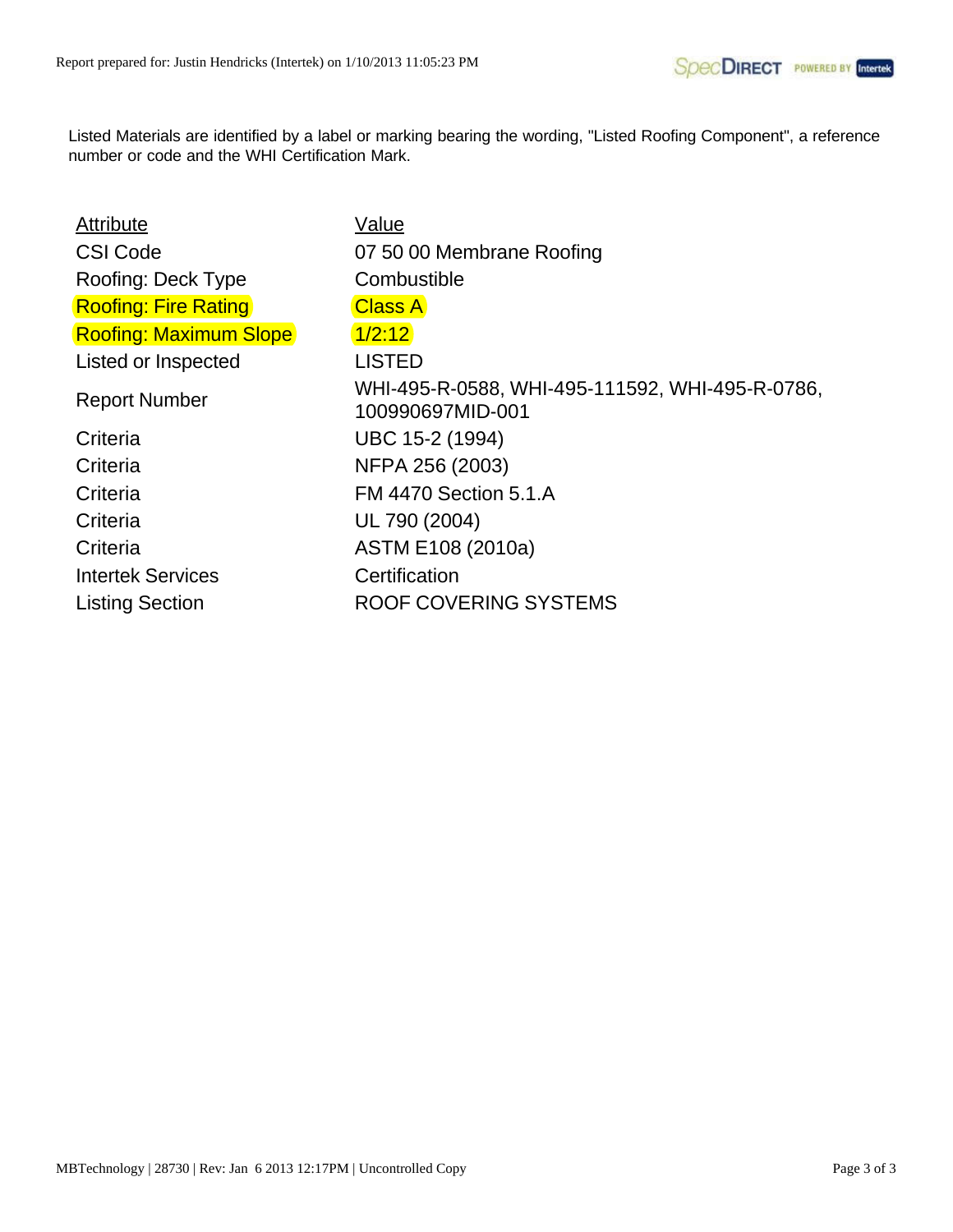

SPEC ID: 28731

**MBTechnology** 188 S. Teilman Avenue Fresno, CA 93706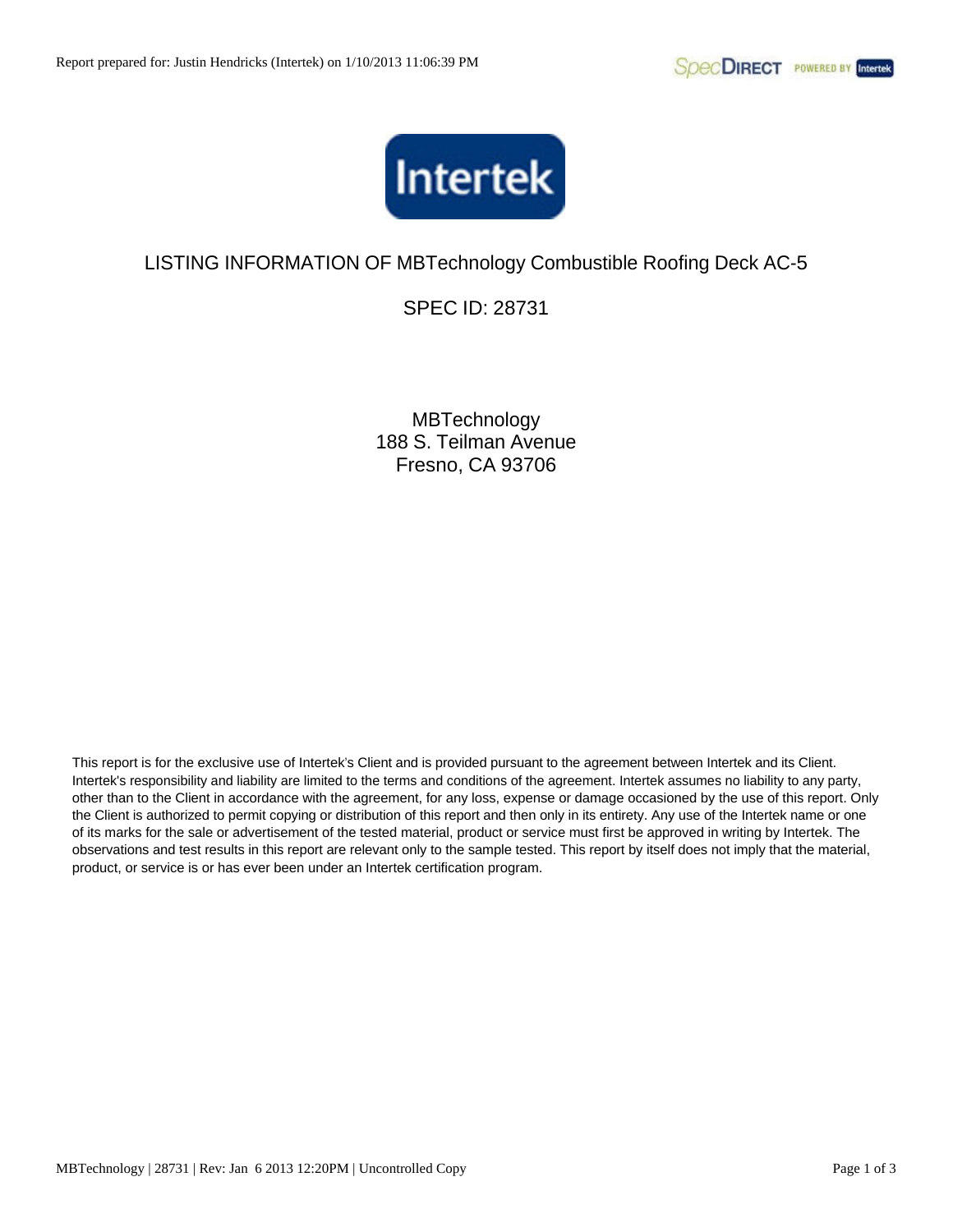## MBTechnology Combustible Deck (AC-5) Maximum Slope Unlimited

- 1. Optional Insulation's: Minimum 1/2" thick, glass fiber, wood fiber, phenolic, perlite, polyisocyanurate, polyisocyanurate composite, or EPS/perlite composite NOTE: When EPS insulation is applied over a metal or combustible deck, a thermal barrier complying with section 2603.4.1.5 or applicable current section of the IBC is required.
- 2. 1- or more Plies Layflat SBS LF25, Layfast SBS TU35, Layflat SBS LF25W, Layflat SBS LF40, Layfast SBS TU43, Layflat SBS LF40W, Layflat SBS LF60, Layfast SBS TU70, of Layflat SBS LF60W; mechanically fastened or fully adhered with ASTM D312 roofing asphalt, hot mopped, or ASTM D3019 cold process adhesive.
- 3. Optional: 1-Ply Superflex SBS SF160PSA or Fastorch SBS FT160CSA or Fastorch SBS FT120CSA fully adhered with ASTM D312 roofing asphalt, hot mopped.
- 4. 1-Ply Metalflex SBS MF160WAL, Metalflex SBS MF160WAL-CoolWhite24, Metalflex SBS MF160WAL-Custom Color, Metalflex SBS MF160WCU, or Metalflex SBS MF160WSS cap sheet; fully adhered with ASTM D312 roofing asphalt or torch weld.

## **Note: The component materials of each system must be applied in the order in which they are listed above.**

## **Evaluated to the following:**

The roof covering systems in this section have been evaluated for external fire resistance Classifications A, B, C as outlined by the following test methods:

- ASTM-E108 American Society for Testing & Materials 'Standard Methods of Fire Test of Roof Covering'
- FM-4470, Section 5.1.A Factory Mutual 'Standard Method of Test for Fire Resistance of Roof Covering Materials'
- NFPA-256 National Fire Protection 'Standard Method of Fire Tests of Roof Covering'
- UBC-15-2-94 Uniform Building Code 'Test Standard for Determining the Fire Retardancy of Roof Covering Materials'
- ULC-S107 Underwriters' Laboratories of Canada 'Standard Method of Tests for Fire Resistance of Roof Covering Materials'
- UL-790 Underwriters' Laboratories Inc. 'Tests for Fire Resistance of Roof Covering Materials'

Each system listing identifies the deck substrate as either non-combustible or combustible. Systems evaluated for combustible decks will provide the same ratings when applied over non-combustible decks. Unless otherwise noted in individual listings, combustible decks shall be sheathed with a minimum 15/32" veneer plywood or minimum 7/16" non-veneer APA rated sheathing panel (oriented strand board panels, structural particleboard panels, composite panels or wafer-board panels) or 3/4" thick solid wood sheathing boards. The component materials of each system must be applied in the order in which they are listed. All components of the system must be listed for external fire exposure by an agency acceptable to the AHJ.

Some Roof Covering Systems have been evaluated for other performance characteristics, in addition to external fire exposure. Where applicable, such additional performance characteristics are noted within the specific listing.

In all cases, manufacturer's instructions should be consulted for installation procedures and details not covered by these listings.

Listed Materials are identified by a label or marking bearing the wording, "Listed Roofing Component", a reference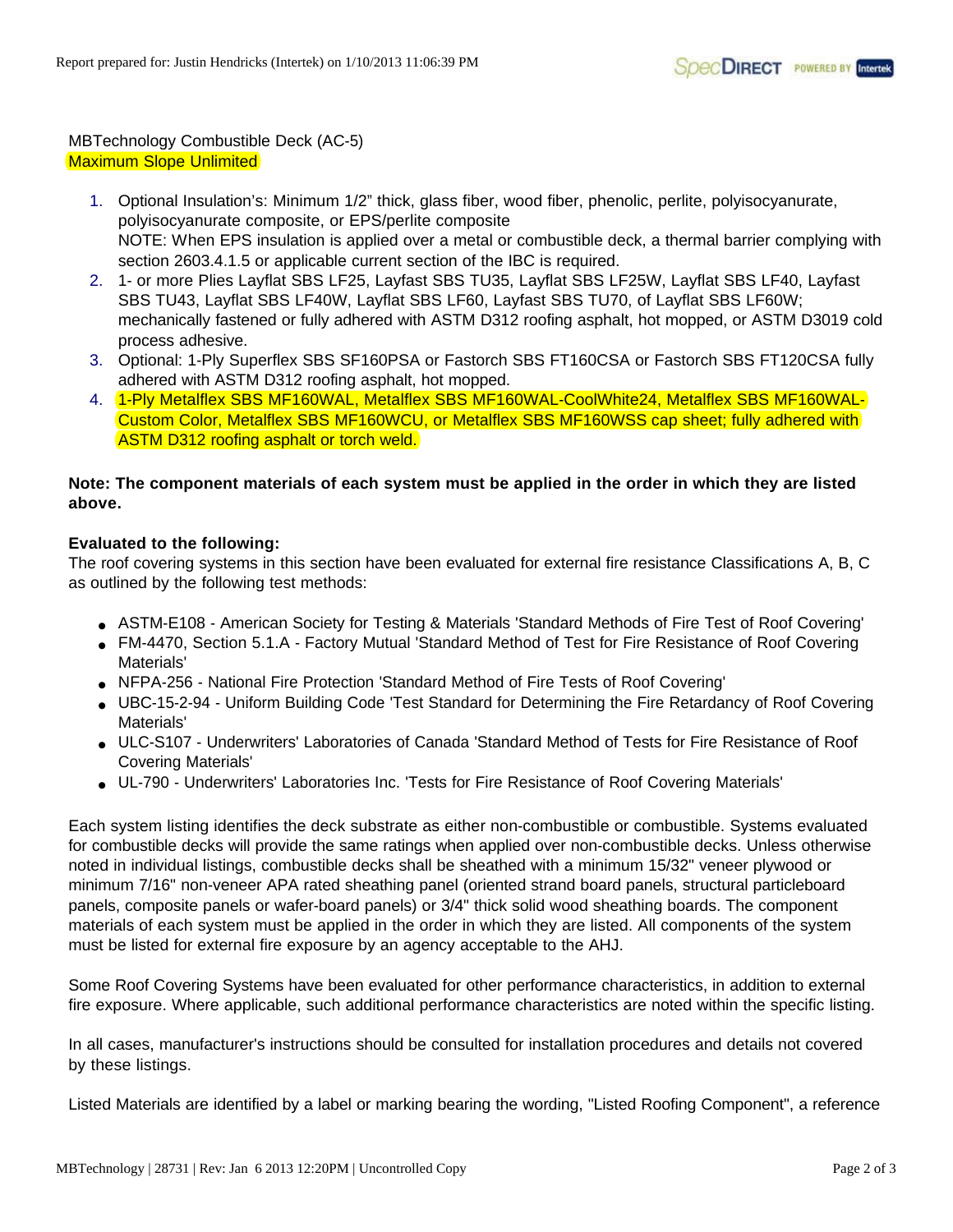number or code and the WHI Certification Mark.

| Attribute                     | Value                                            |
|-------------------------------|--------------------------------------------------|
| <b>CSI Code</b>               | 07 50 00 Membrane Roofing                        |
| Roofing: Deck Type            | Combustible                                      |
| <b>Roofing: Fire Rating</b>   | <b>Class A</b>                                   |
| <b>Roofing: Maximum Slope</b> | <b>Unlimited</b>                                 |
| Listed or Inspected           | <b>LISTED</b>                                    |
| <b>Report Number</b>          | WHI-495-R-0675, WHI-495-111592, 100990697MID-001 |
| Criteria                      | UBC 15-2 (1994)                                  |
| Criteria                      | NFPA 256 (2003)                                  |
| Criteria                      | <b>FM 4470 Section 5.1.A</b>                     |
| Criteria                      | UL 790 (2004)                                    |
| Criteria                      | ASTM E108 (2010a)                                |
| <b>Intertek Services</b>      | Certification                                    |
| <b>Listing Section</b>        | ROOF COVERING SYSTEMS                            |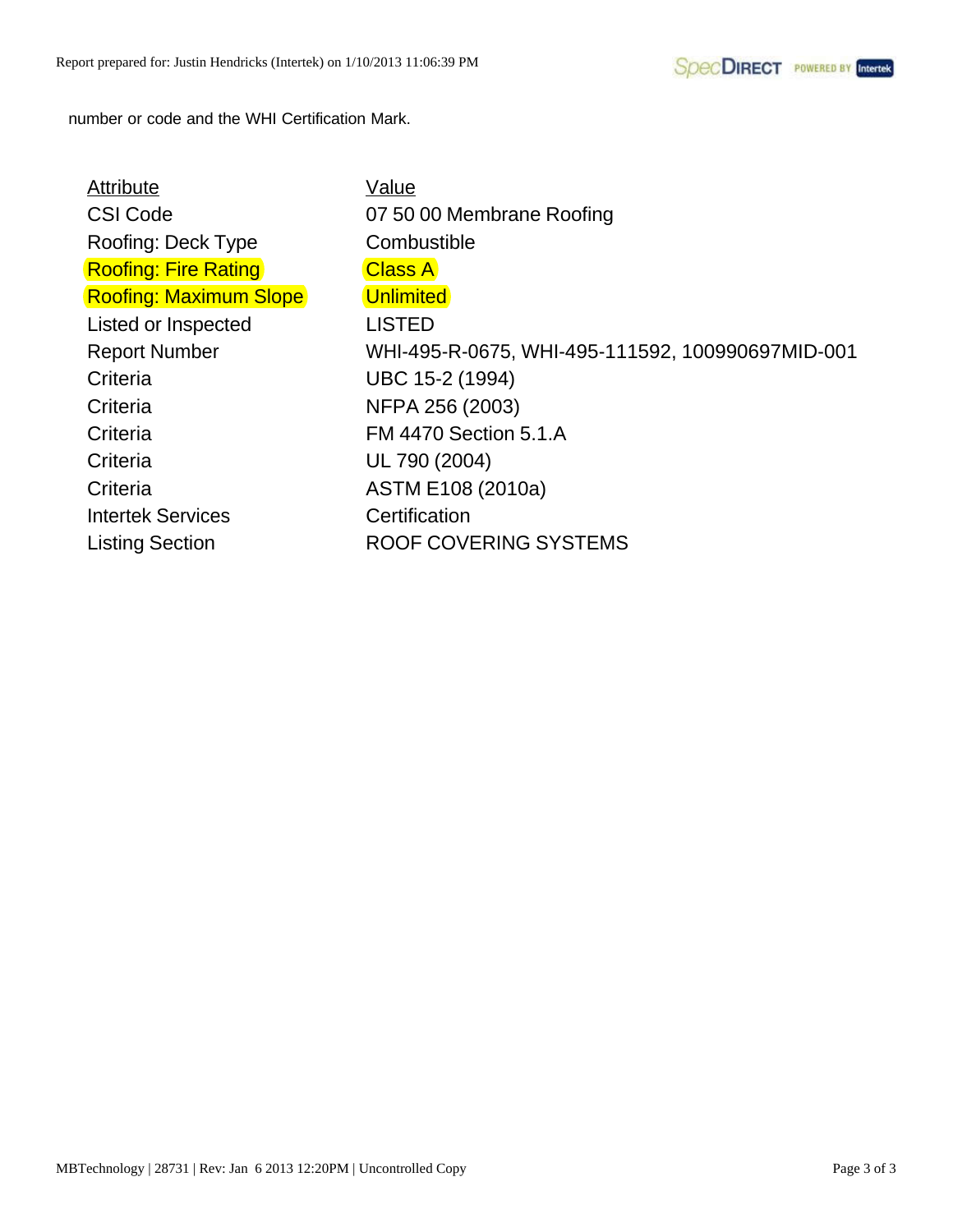

SPEC ID: 28887

**MBTechnology** 188 S. Teilman Avenue Fresno, CA 93706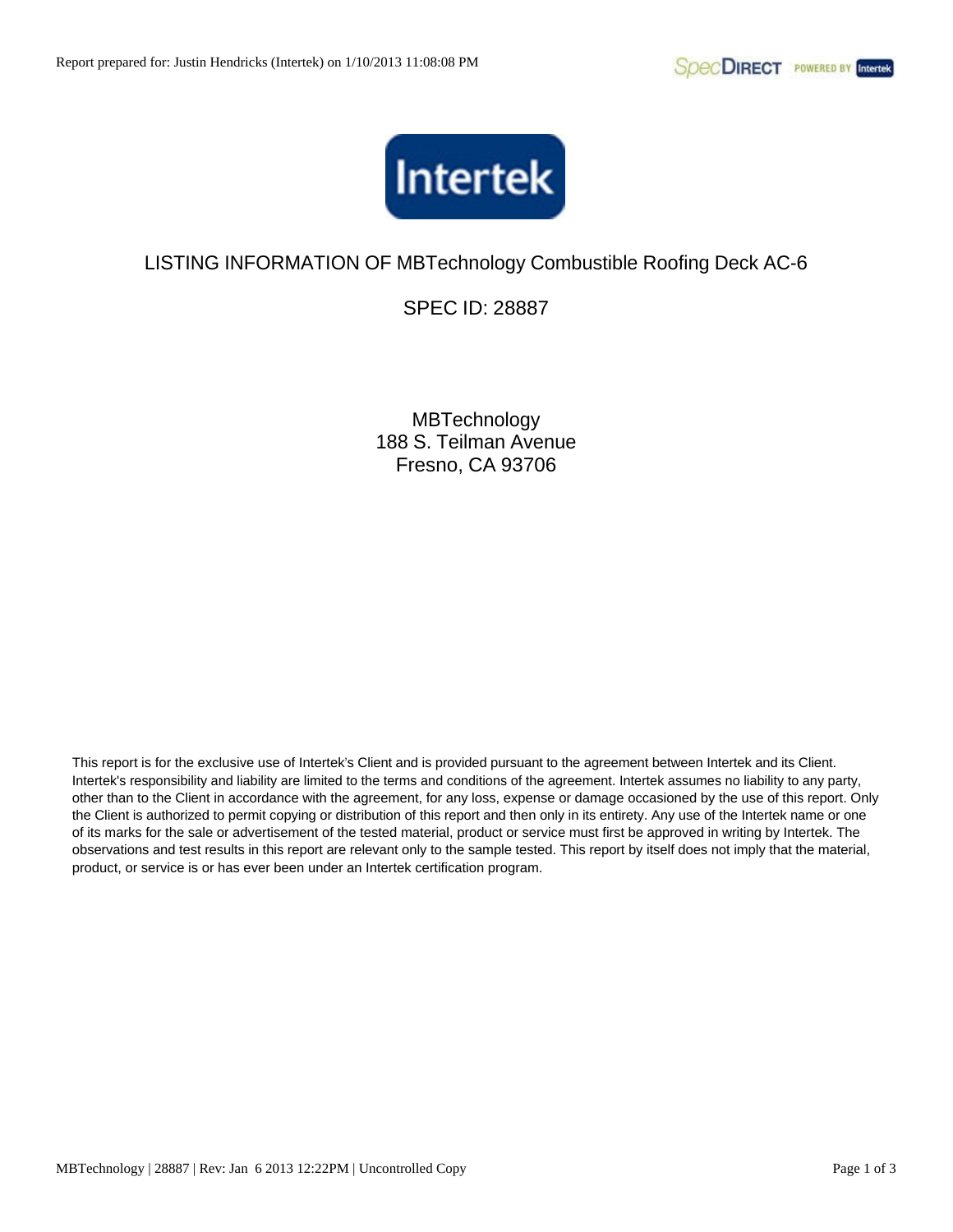MBTechnology Combustible Deck (AC-6) Maximum Slope 1:12

- 1. Optional: Glass Fiber Taped Joints
- 2. Optional Insulation's: Minimum 1/2" thick, glass fiber, wood fiber, phenolic, perlite, polyisocyanurate, polyisocyanurate composite, or EPS/perlite composite NOTE: When EPS insulation is applied over a metal or combustible deck, a thermal barrier complying with section 2603.4.1.5 or applicable current section of the IBC is required.
- 3. 1-Ply Layflat SBS LF25, Layfast SBS TU35, Layflat SBS LF25W, Layflat SBS LF40, Layfast SBS TU43, Layflat SBS LF40W, Layflat SBS LF60, Layfast SBS TU70, or Layflat SBS LF60W; mechanically fastened or fully adhered with ASTM D312 roofing asphalt, hot mopped, or ASTM D3019 cold process adhesive.
- 4. 2-, 3-Plies Layflat SBS LF25, Layfast SBS TU35, Layflat SBS LF25W, Layflat SBS LF40, Layfast SBS TU43, Layflat SBS LF40W, Layflat SBS LF60, Layfast SBS TU70, or Layflat SBS LF60W; fully adhered with ASTM D312 roofing asphalt, hot mopped, or ASTM D3019 cold process adhesive, each ply.
- 5. Coated with ASTM D1227 asphalt emulsion at a minimum coverage rate of 3 gal./sq.
- 6. Optional Surfacing: 3M Brand number 11 roofing granules applied at a minimum coverage rate of 50 lbs./sq. OR roofing gravel ballast applied at a minimum coverage rate of 400 lbs./sq.

## **Note: The component materials of each system must be applied in the order in which they are listed above.**

## **Evaluated to the following:**

The roof covering systems in this section have been evaluated for external fire resistance Classifications A, B, C as outlined by the following test methods:

- ASTM-E108 American Society for Testing & Materials 'Standard Methods of Fire Test of Roof Covering'
- FM-4470, Section 5.1.A Factory Mutual 'Standard Method of Test for Fire Resistance of Roof Covering Materials'
- NFPA-256 National Fire Protection 'Standard Method of Fire Tests of Roof Covering'
- UBC-15-2-94 Uniform Building Code 'Test Standard for Determining the Fire Retardancy of Roof Covering Materials'
- ULC-S107 Underwriters' Laboratories of Canada 'Standard Method of Tests for Fire Resistance of Roof Covering Materials'
- UL-790 Underwriters' Laboratories Inc. 'Tests for Fire Resistance of Roof Covering Materials'

Each system listing identifies the deck substrate as either non-combustible or combustible. Systems evaluated for combustible decks will provide the same ratings when applied over non-combustible decks. Unless otherwise noted in individual listings, combustible decks shall be sheathed with a minimum 15/32" veneer plywood or minimum 7/16" non-veneer APA rated sheathing panel (oriented strand board panels, structural particleboard panels, composite panels or wafer-board panels) or 3/4" thick solid wood sheathing boards. The component materials of each system must be applied in the order in which they are listed. All components of the system must be listed for external fire exposure by an agency acceptable to the AHJ.

Some Roof Covering Systems have been evaluated for other performance characteristics, in addition to external fire exposure. Where applicable, such additional performance characteristics are noted within the specific listing.

In all cases, manufacturer's instructions should be consulted for installation procedures and details not covered by these listings.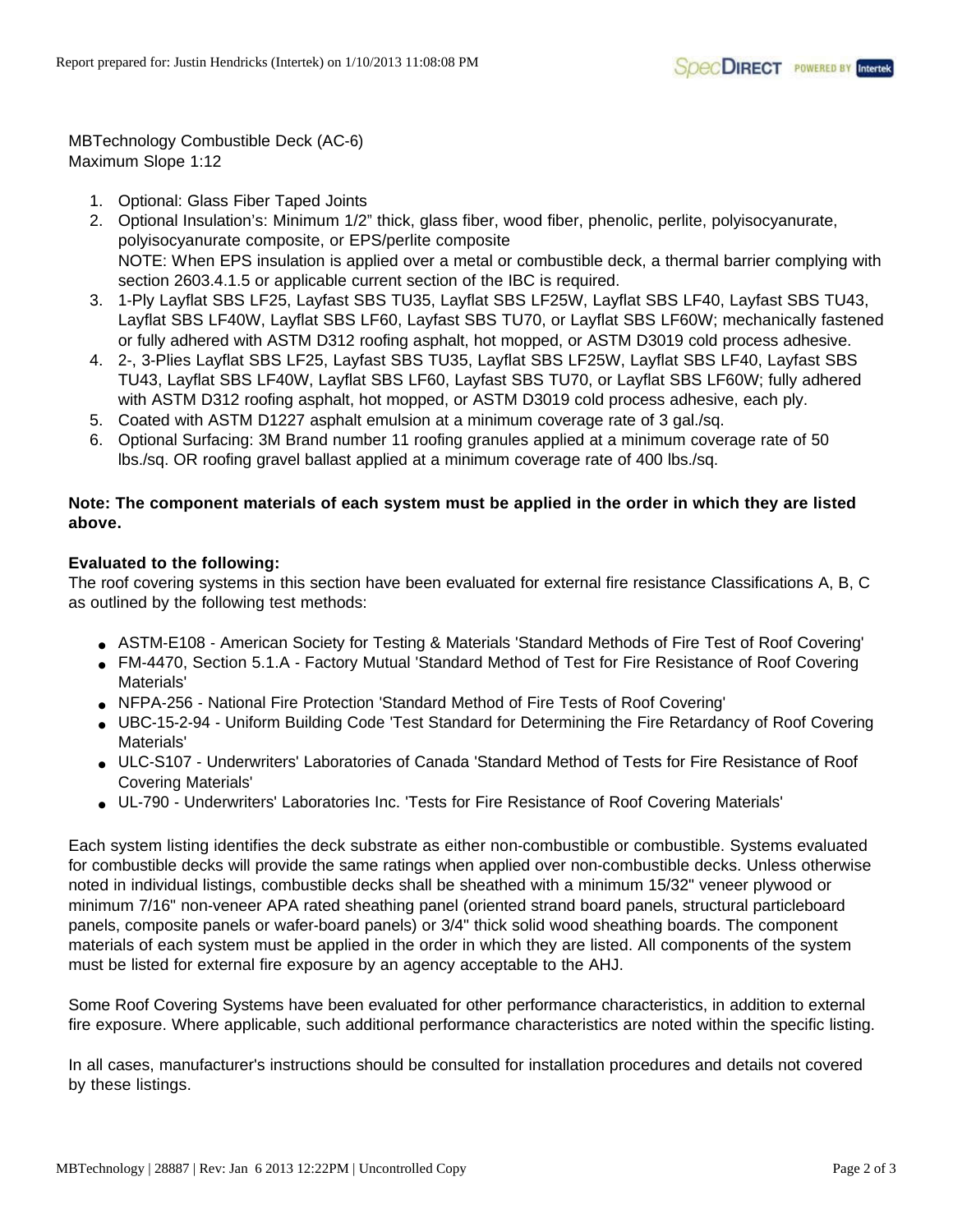| Attribute                | Value                                            |
|--------------------------|--------------------------------------------------|
| <b>CSI Code</b>          | 07 50 00 Membrane Roofing                        |
| Roofing: Deck Type       | Combustible                                      |
| Roofing: Fire Rating     | Class A                                          |
| Roofing: Maximum Slope   | 1:12                                             |
| Listed or Inspected      | <b>LISTED</b>                                    |
| <b>Report Number</b>     | WHI-495-R-0571, WHI-495-111592, 100990697MID-001 |
| Criteria                 | UBC 15-2 (1994)                                  |
| Criteria                 | NFPA 256 (2003)                                  |
| Criteria                 | <b>FM 4470 Section 5.1.A</b>                     |
| Criteria                 | UL 790 (2004)                                    |
| Criteria                 | ASTM E108 (2010a)                                |
| <b>Intertek Services</b> | Certification                                    |
| <b>Listing Section</b>   | ROOF COVERING SYSTEMS                            |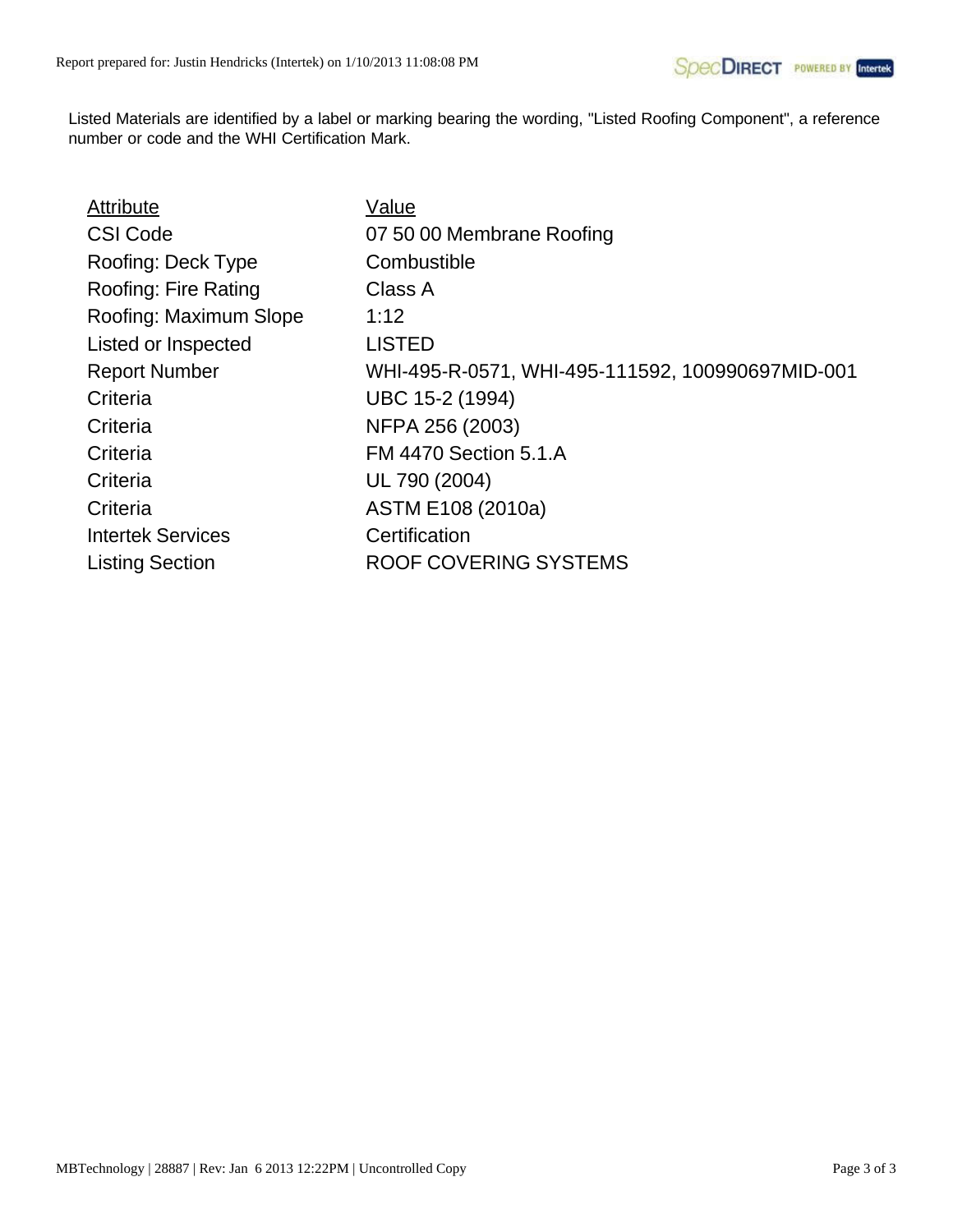

SPEC ID: 28888

**MBTechnology** 188 S. Teilman Avenue Fresno, CA 93706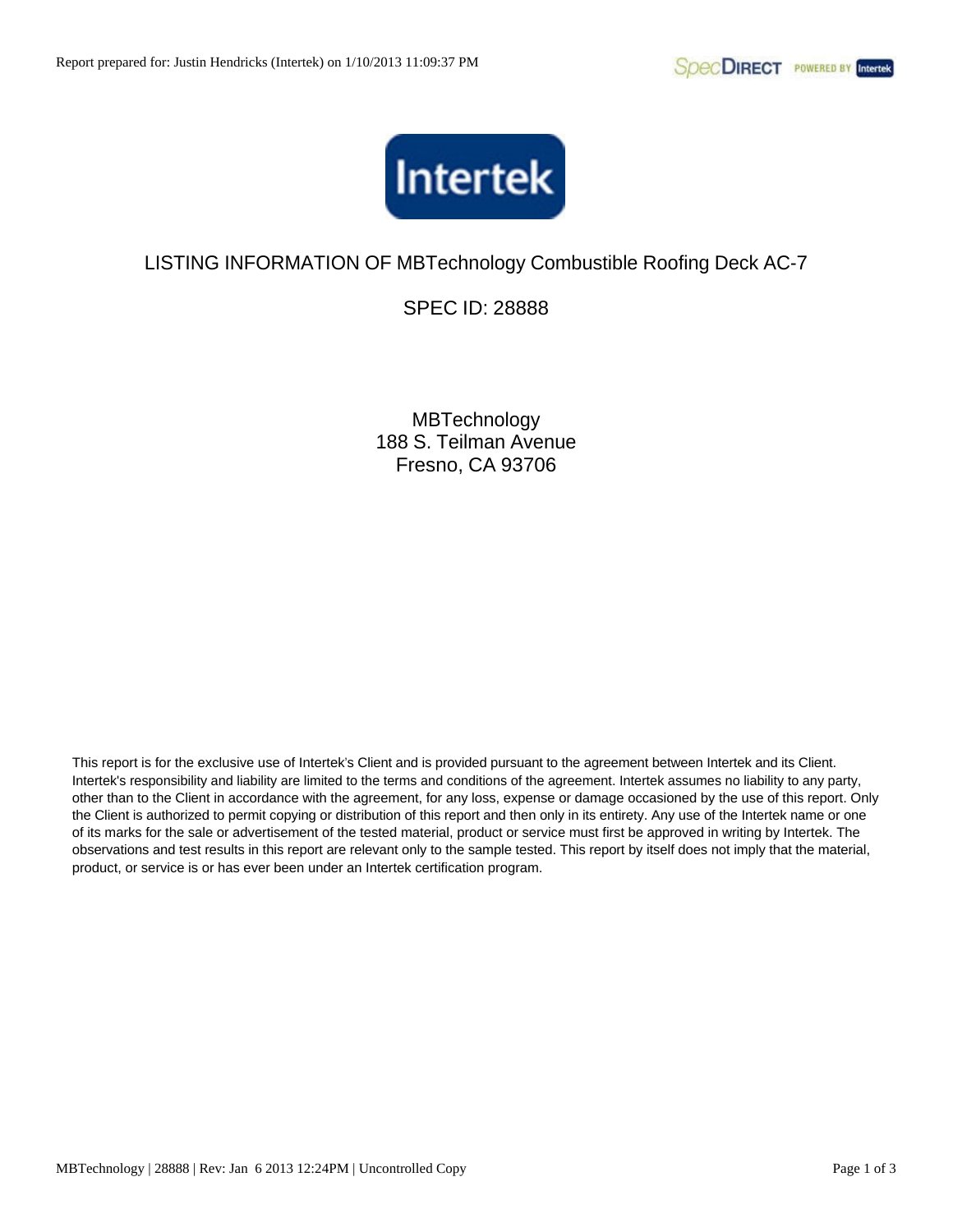MBTechnology Combustible Deck (AC-7) Maximum Slope 1/2:12

- 1. Optional: Glass Fiber Taped Joints
- 2. Optional Insulation's: Minimum 1/2" thick, glass fiber, wood fiber, phenolic, perlite, polyisocyanurate, polyisocyanurate composite, or EPS/perlite composite NOTE: When EPS insulation is applied over a metal or combustible deck, a thermal barrier complying with section 2603.4.1.5 or applicable current section of the IBC is required.
- 3. 1-Ply Layflat SBS LF25, Layfast SBS TU35, Layflat SBS LF25W, Layflat SBS LF40, Layfast SBS TU43, Layflat SBS LF40W, Layflat SBS LF60, Layfast SBS TU70, or Layflat SBS LF60W; mechanically fastened or fully adhered with ASTM D312 roofing asphalt, hot mopped.
- 4. 1-, 2-Plies Layflat SBS LF25, Layfast SBS TU35, Layflat SBS LF25W, Layflat SBS LF40, Layfast SBS TU43, Layflat SBS LF40W, Layflat SBS LF60, Layfast SBS TU70, Layflat SBS LF60W, or 1-Ply Layflat SBS LF90CW; fully adhered with ASTM D312 roofing asphalt, hot mopped, or ASTM D3019 cold process adhesive, each ply.
- 5. 1-Ply Fireguard SBS FG90GWH or Fireguard SBS FG160CWH cap sheet; fully adhered with ASTM D3019 cold process adhesive or ASTM D312 roofing asphalt, hot mopped.

## **Note: The component materials of each system must be applied in the order in which they are listed above.**

## **Evaluated to the following:**

The roof covering systems in this section have been evaluated for external fire resistance Classifications A, B, C as outlined by the following test methods:

- ASTM-E108 American Society for Testing & Materials 'Standard Methods of Fire Test of Roof Covering'
- FM-4470, Section 5.1.A Factory Mutual 'Standard Method of Test for Fire Resistance of Roof Covering Materials'
- NFPA-256 National Fire Protection 'Standard Method of Fire Tests of Roof Covering'
- UBC-15-2-94 Uniform Building Code 'Test Standard for Determining the Fire Retardancy of Roof Covering Materials'
- ULC-S107 Underwriters' Laboratories of Canada 'Standard Method of Tests for Fire Resistance of Roof Covering Materials'
- UL-790 Underwriters' Laboratories Inc. 'Tests for Fire Resistance of Roof Covering Materials'

Each system listing identifies the deck substrate as either non-combustible or combustible. Systems evaluated for combustible decks will provide the same ratings when applied over non-combustible decks. Unless otherwise noted in individual listings, combustible decks shall be sheathed with a minimum 15/32" veneer plywood or minimum 7/16" non-veneer APA rated sheathing panel (oriented strand board panels, structural particleboard panels, composite panels or wafer-board panels) or 3/4" thick solid wood sheathing boards. The component materials of each system must be applied in the order in which they are listed. All components of the system must be listed for external fire exposure by an agency acceptable to the AHJ.

Some Roof Covering Systems have been evaluated for other performance characteristics, in addition to external fire exposure. Where applicable, such additional performance characteristics are noted within the specific listing.

In all cases, manufacturer's instructions should be consulted for installation procedures and details not covered by these listings.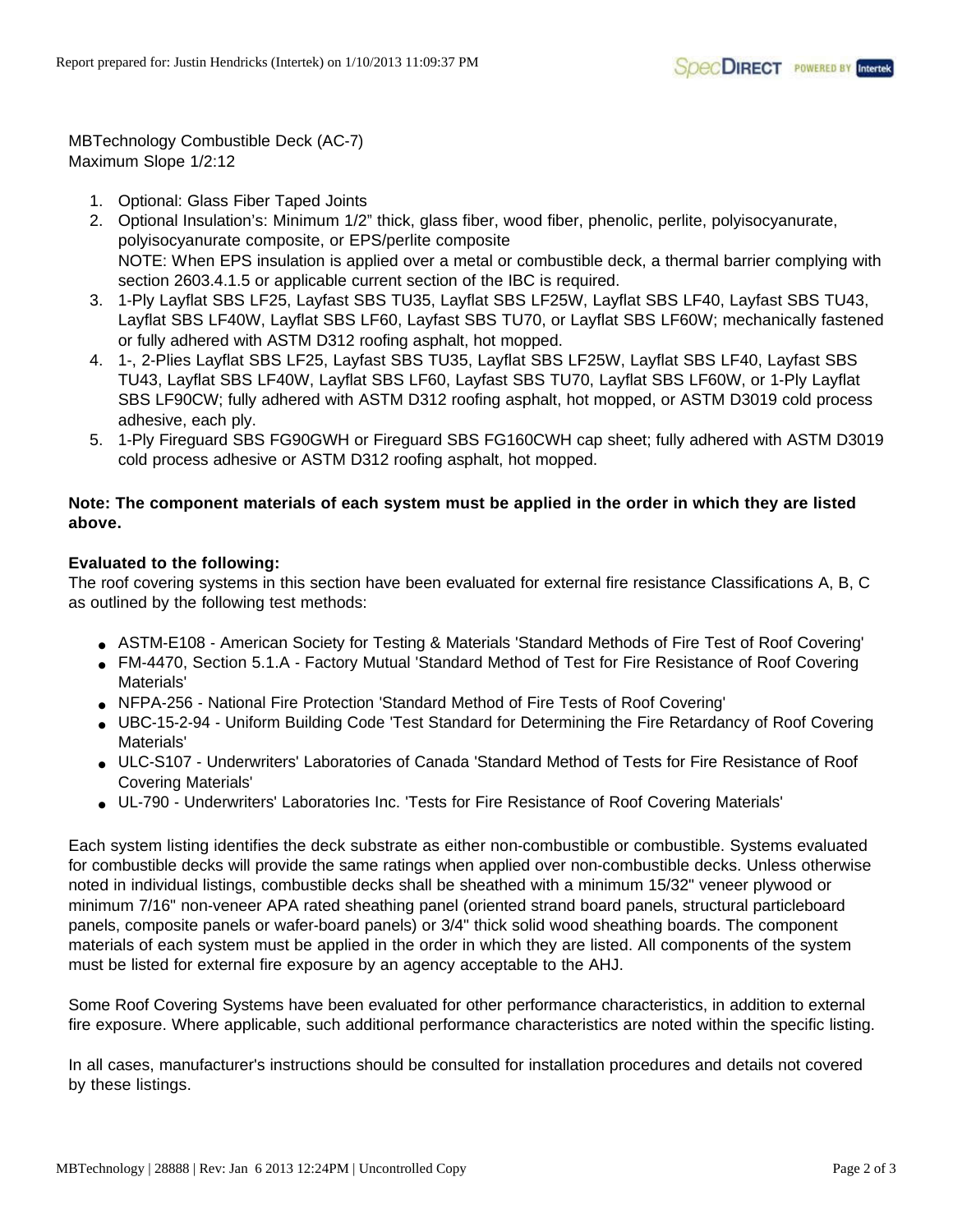| Attribute                | Value                                            |
|--------------------------|--------------------------------------------------|
| <b>CSI Code</b>          | 07 50 00 Membrane Roofing                        |
| Roofing: Deck Type       | Combustible                                      |
| Roofing: Fire Rating     | Class A                                          |
| Roofing: Maximum Slope   | 1/2:12                                           |
| Listed or Inspected      | <b>LISTED</b>                                    |
| <b>Report Number</b>     | WHI-495-R-0588, WHI-495-111592, 100990697MID-001 |
| Criteria                 | UBC 15-2 (1994)                                  |
| Criteria                 | NFPA 256 (2003)                                  |
| Criteria                 | <b>FM 4470 Section 5.1.A</b>                     |
| Criteria                 | UL 790 (2004)                                    |
| Criteria                 | ASTM E108 (2010a)                                |
| <b>Intertek Services</b> | Certification                                    |
| <b>Listing Section</b>   | ROOF COVERING SYSTEMS                            |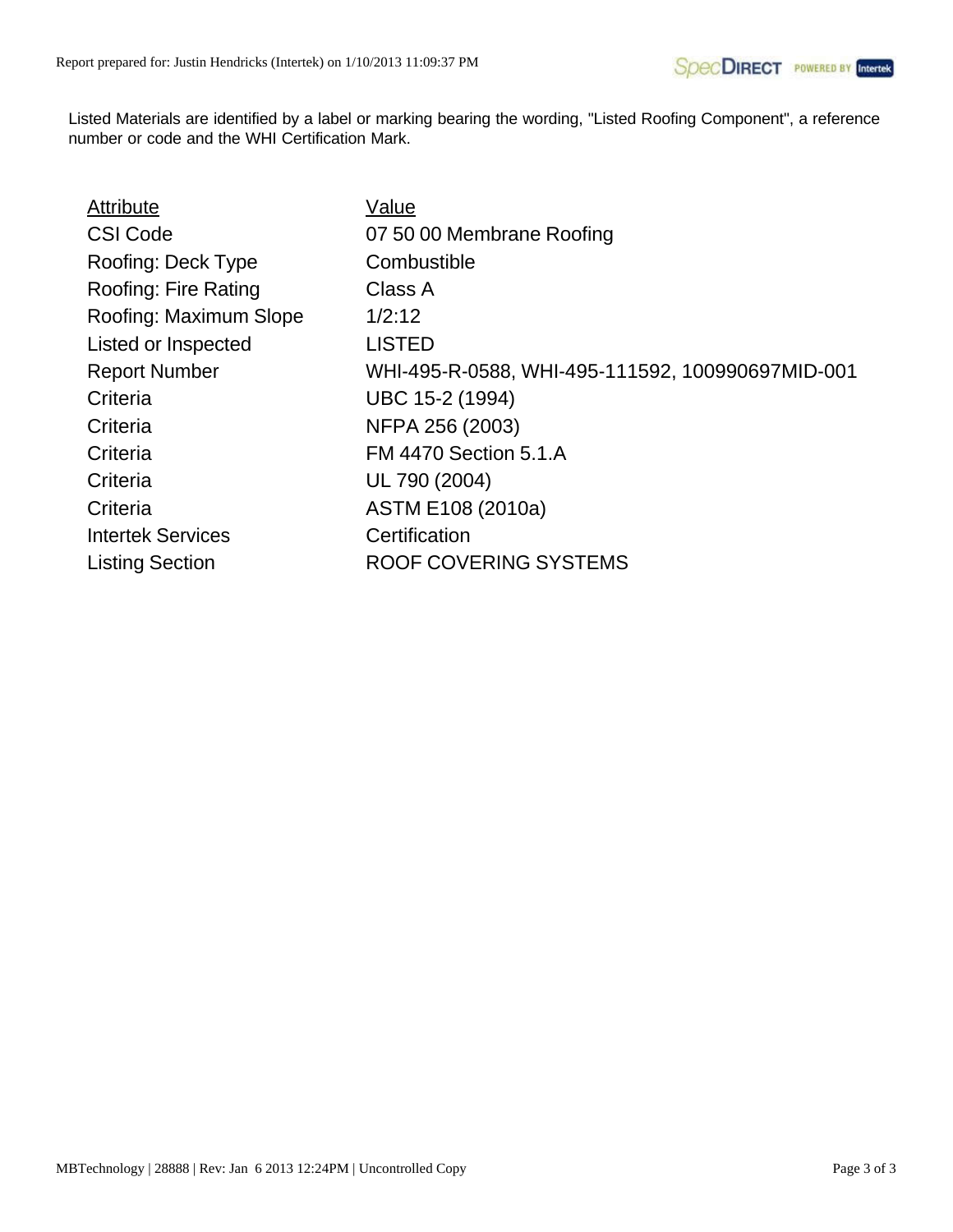

SPEC ID: 28889

**MBTechnology** 188 S. Teilman Avenue Fresno, CA 93706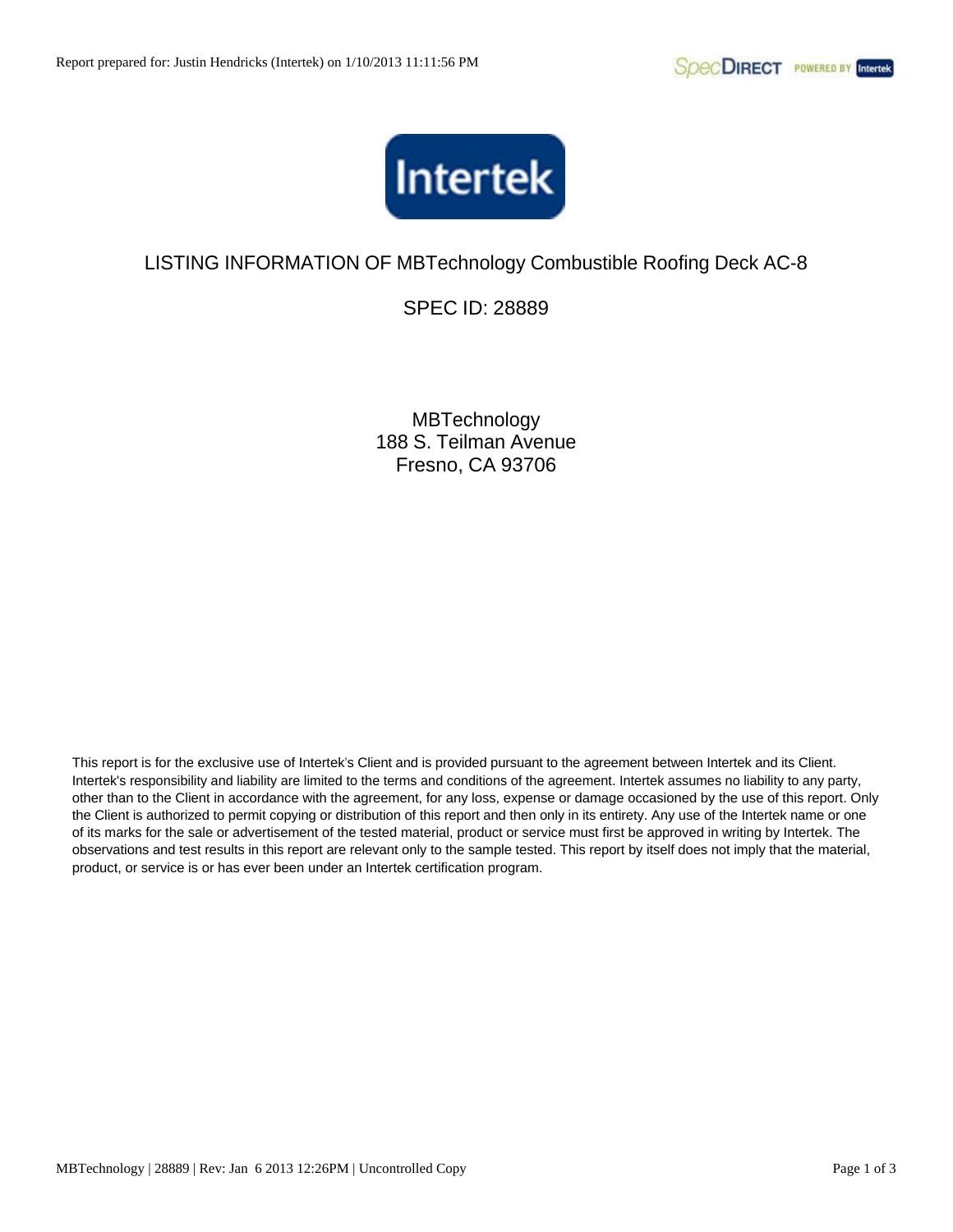## MBTechology Combustible Deck (AC-8) Maximum Slope 1/2:12

- 1. Optional Insulation's: Minimum 1/2" thick, glass fiber, wood fiber, phenolic, perlite, polyisocyanurate, polyisocyanurate composite, or EPS/perlite composite NOTE: When EPS insulation is applied over a metal or combustible deck, a thermal barrier complying with section 2603.4.1.5 or applicable current section of the IBC is required.
- 2. 1 or more Plies Layflat SBS LF25, Layfast SBS TU35, or Layflat SBS LF25W; mechanically fastened or fully adhered with ASTM D312 roofing asphalt, hot mopped.
- 3. 1 or more Plies Layflat SBS LF50, or Layflat SBS LF50W; fully adhered with ASTM D312 roofing asphalt, hot mopped.
- 4. 1-Ply Supercap SBS SC100GWH or Supercap SBS SC100WWH cap sheet; fully adhered with ASTM D312 roofing asphalt, hot mopped, or ASTM D3019 cold process adhesive. Or 1-Ply Fastorch SBS FT140GWH or **Fastorch SBS FT140WWH torch applied (heat welded).**

### **Note: The component materials of each system must be applied in the order in which they are listed above.**

## **Evaluated to the following:**

The roof covering systems in this section have been evaluated for external fire resistance Classifications A, B, C as outlined by the following test methods:

- ASTM-E108 American Society for Testing & Materials 'Standard Methods of Fire Test of Roof Covering'
- FM-4470, Section 5.1.A Factory Mutual 'Standard Method of Test for Fire Resistance of Roof Covering Materials'
- NFPA-256 National Fire Protection 'Standard Method of Fire Tests of Roof Covering'
- UBC-15-2-94 Uniform Building Code 'Test Standard for Determining the Fire Retardancy of Roof Covering Materials'
- ULC-S107 Underwriters' Laboratories of Canada 'Standard Method of Tests for Fire Resistance of Roof Covering Materials'
- UL-790 Underwriters' Laboratories Inc. 'Tests for Fire Resistance of Roof Covering Materials'

Each system listing identifies the deck substrate as either non-combustible or combustible. Systems evaluated for combustible decks will provide the same ratings when applied over non-combustible decks. Unless otherwise noted in individual listings, combustible decks shall be sheathed with a minimum 15/32" veneer plywood or minimum 7/16" non-veneer APA rated sheathing panel (oriented strand board panels, structural particleboard panels, composite panels or wafer-board panels) or 3/4" thick solid wood sheathing boards. The component materials of each system must be applied in the order in which they are listed. All components of the system must be listed for external fire exposure by an agency acceptable to the AHJ.

Some Roof Covering Systems have been evaluated for other performance characteristics, in addition to external fire exposure. Where applicable, such additional performance characteristics are noted within the specific listing.

In all cases, manufacturer's instructions should be consulted for installation procedures and details not covered by these listings.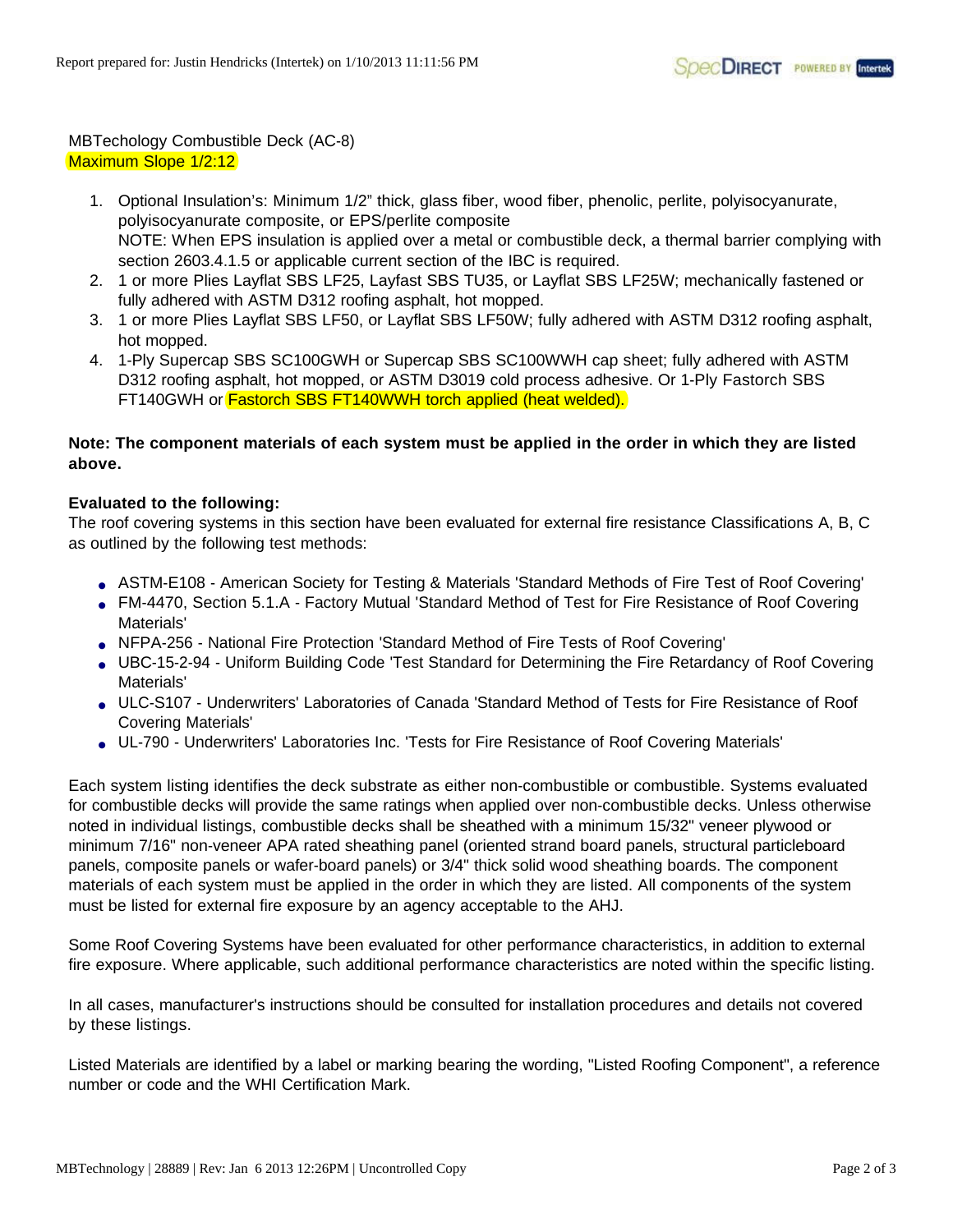| Value                                                               |
|---------------------------------------------------------------------|
| 07 50 00 Membrane Roofing                                           |
| Combustible                                                         |
| Class A                                                             |
| 1/2:12                                                              |
| <b>LISTED</b>                                                       |
| WHI-495-R-0588, WHI-495-111592, WHI-495-R-0786,<br>100990697MID-001 |
| UBC 15-2 (1994)                                                     |
| NFPA 256 (2003)                                                     |
| <b>FM 4470 Section 5.1.A</b>                                        |
| UL 790 (2004)                                                       |
| ASTM E108 (2010a)                                                   |
| Certification                                                       |
| ROOF COVERING SYSTEMS                                               |
|                                                                     |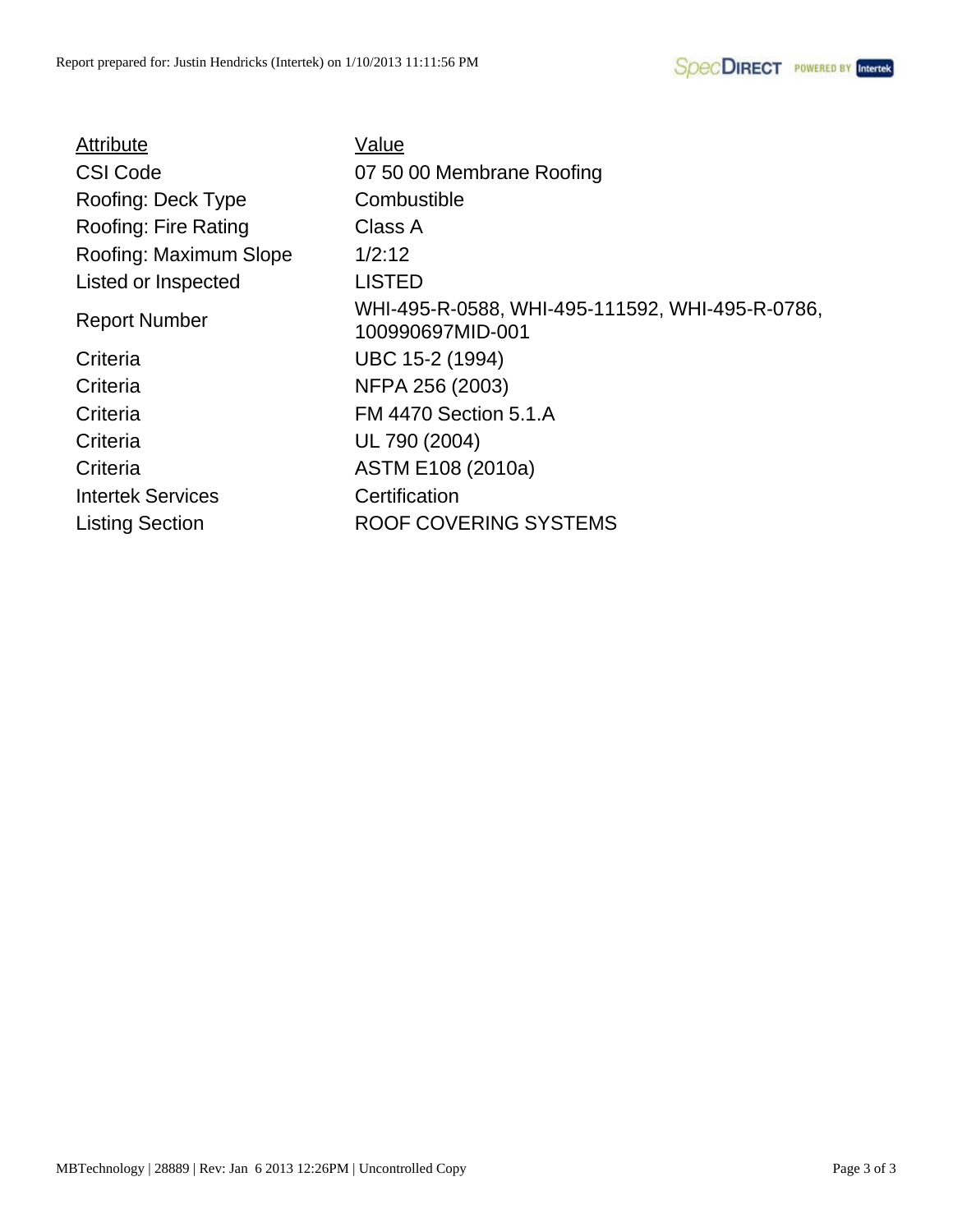

SPEC ID: 28890

**MBTechnology** 188 S. Teilman Avenue Fresno, CA 93706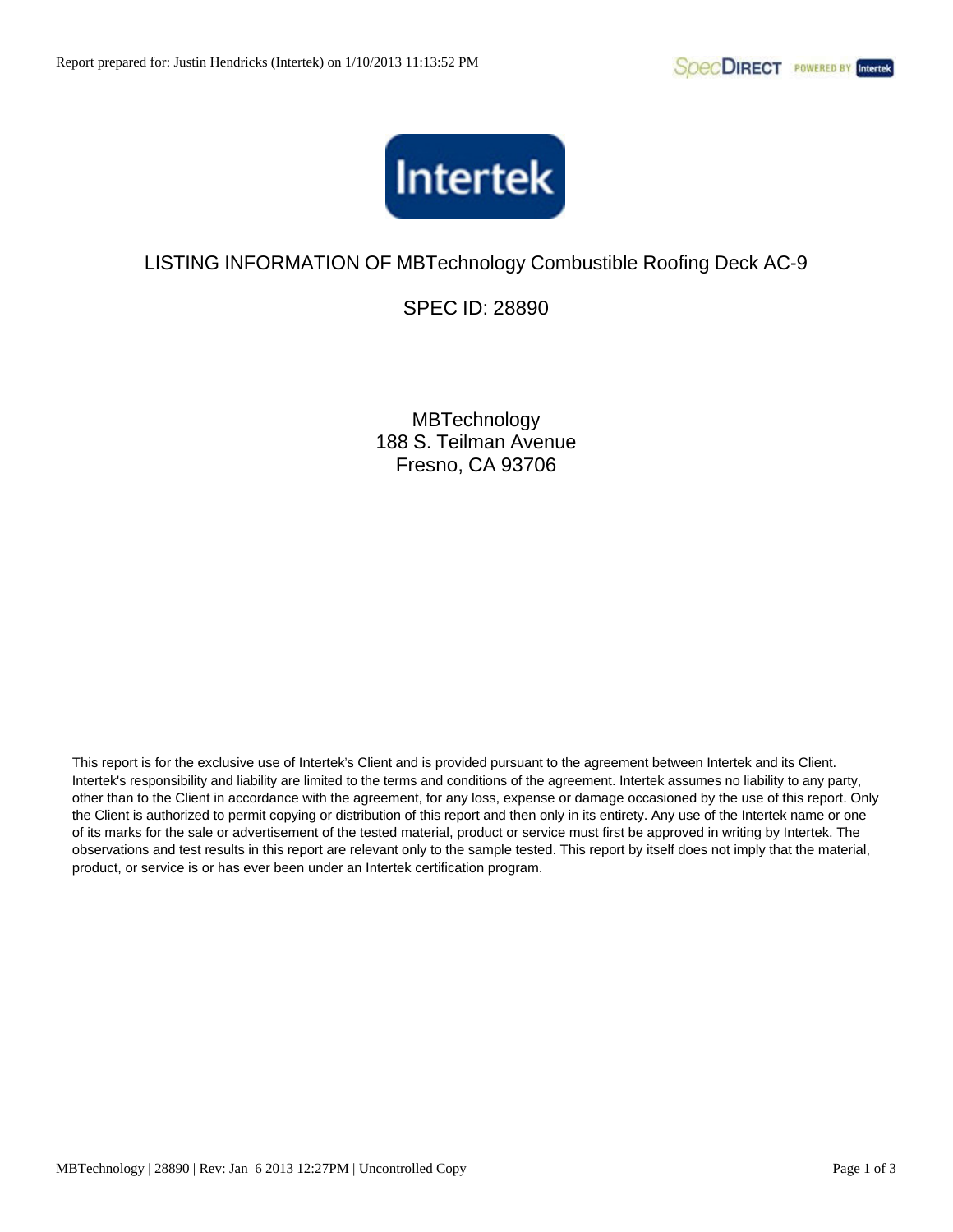MBTechnology Combustible Deck (AC-9) Maximum Slope 1/2:12

- 1. 1-Ply Layflat SBS LF60, Layfast SBS TU70 or Layflat SBS LF60W; mechanically fastened.
- 2. 1-Ply Layflat SBS LF60, Layfast SBS TU70 or Layflat SBS LF60W; fully adhered with ASTM D312 roofing asphalt, hot mopped.
- 3. 1-Ply Superflex SBS SF160PSA cap sheet; fully adhered with ASTM D312 roofing asphalt, hot mopped.
- 4. Surfacing: Roofing gravel ballast applied at a minimum coverage rate of 400 lbs./sq.

## **Note: The component materials of each system must be applied in the order in which they are listed above.**

### **Evaluated to the following:**

The roof covering systems in this section have been evaluated for external fire resistance Classifications A, B, C as outlined by the following test methods:

- ASTM-E108 American Society for Testing & Materials 'Standard Methods of Fire Test of Roof Covering'
- FM-4470, Section 5.1.A Factory Mutual 'Standard Method of Test for Fire Resistance of Roof Covering Materials'
- NFPA-256 National Fire Protection 'Standard Method of Fire Tests of Roof Covering'
- UBC-15-2-94 Uniform Building Code 'Test Standard for Determining the Fire Retardancy of Roof Covering Materials'
- ULC-S107 Underwriters' Laboratories of Canada 'Standard Method of Tests for Fire Resistance of Roof Covering Materials'
- UL-790 Underwriters' Laboratories Inc. 'Tests for Fire Resistance of Roof Covering Materials'

Each system listing identifies the deck substrate as either non-combustible or combustible. Systems evaluated for combustible decks will provide the same ratings when applied over non-combustible decks. Unless otherwise noted in individual listings, combustible decks shall be sheathed with a minimum 15/32" veneer plywood or minimum 7/16" non-veneer APA rated sheathing panel (oriented strand board panels, structural particleboard panels, composite panels or wafer-board panels) or 3/4" thick solid wood sheathing boards. The component materials of each system must be applied in the order in which they are listed. All components of the system must be listed for external fire exposure by an agency acceptable to the AHJ.

Some Roof Covering Systems have been evaluated for other performance characteristics, in addition to external fire exposure. Where applicable, such additional performance characteristics are noted within the specific listing.

In all cases, manufacturer's instructions should be consulted for installation procedures and details not covered by these listings.

Listed Materials are identified by a label or marking bearing the wording, "Listed Roofing Component", a reference number or code and the WHI Certification Mark.

Attribute Value Roofing: Deck Type Combustible

CSI Code 07 50 00 Membrane Roofing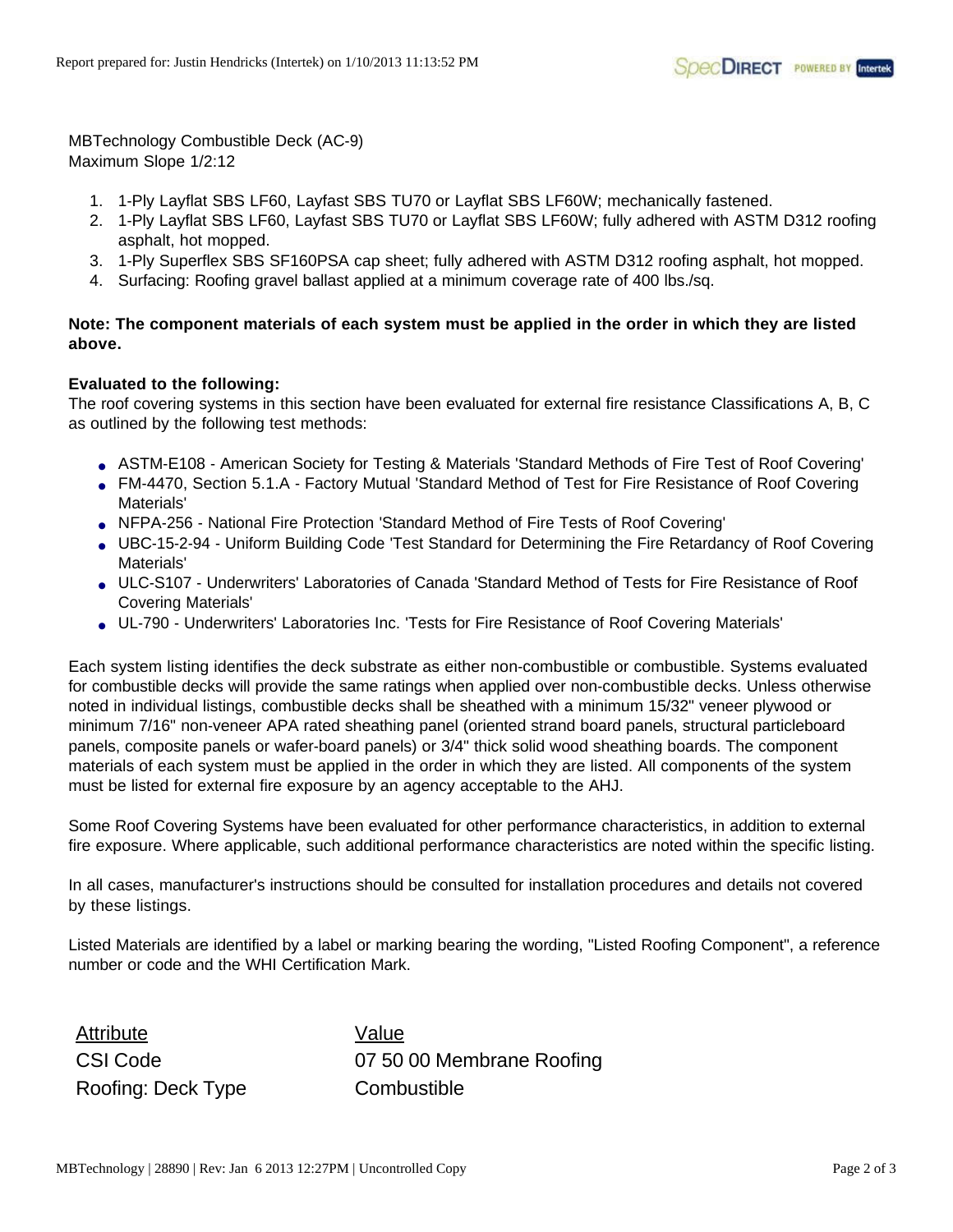| <b>Roofing: Fire Rating</b> | Class A                                                             |
|-----------------------------|---------------------------------------------------------------------|
| Roofing: Maximum Slope      | 1/2:12                                                              |
| Listed or Inspected         | <b>LISTED</b>                                                       |
| <b>Report Number</b>        | WHI-495-R-0588, WHI-495-111592, WHI-495-R-0786,<br>100990697MID-001 |
| Criteria                    | UBC 15-2 (1994)                                                     |
| Criteria                    | NFPA 256 (2003)                                                     |
| Criteria                    | <b>FM 4470 Section 5.1.A</b>                                        |
| Criteria                    | UL 790 (2004)                                                       |
| Criteria                    | ASTM E108 (2010a)                                                   |
| <b>Intertek Services</b>    | Certification                                                       |
| <b>Listing Section</b>      | ROOF COVERING SYSTEMS                                               |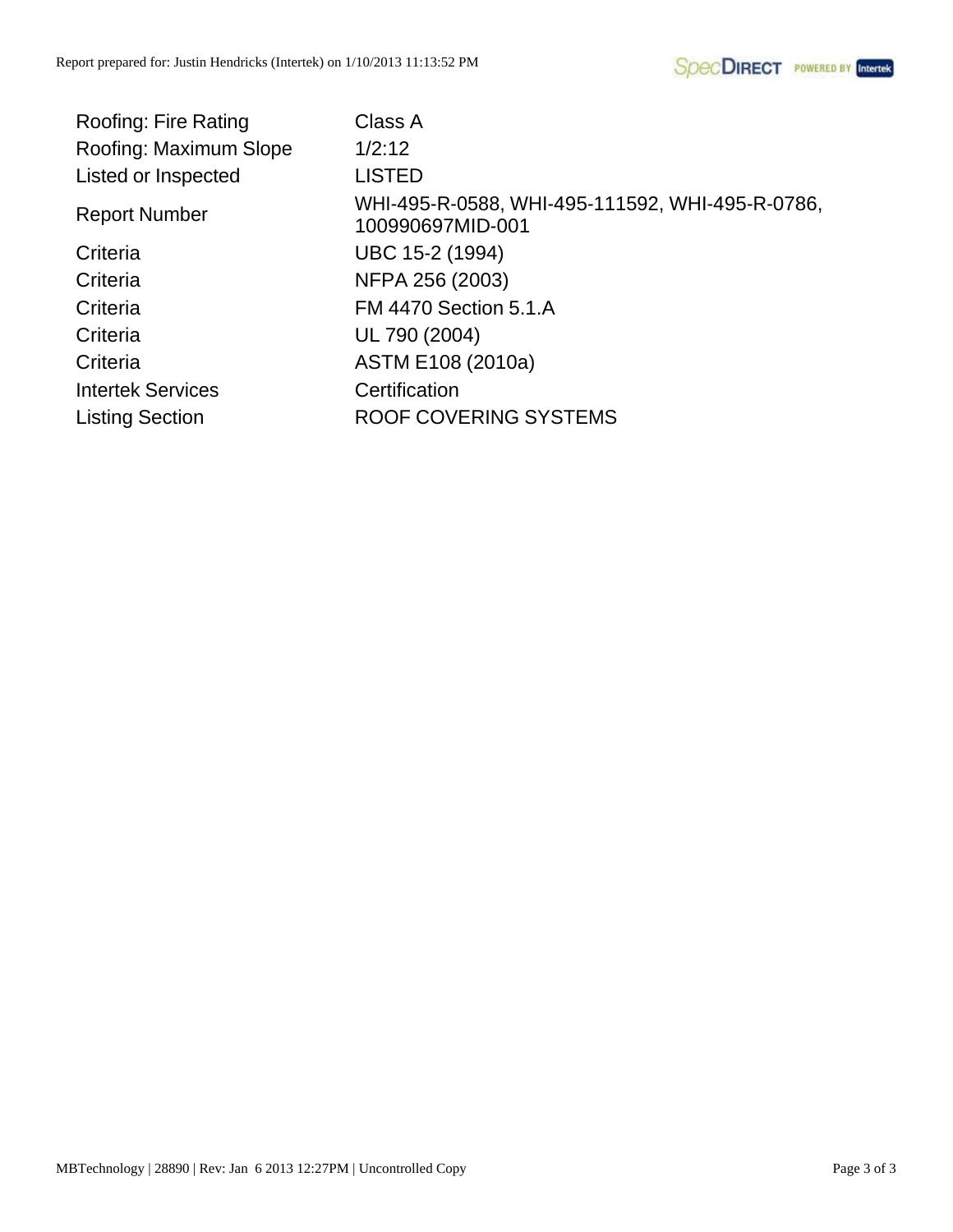

SPEC ID: 29099

**MBTechnology** 188 S. Teilman Avenue Fresno, CA 93706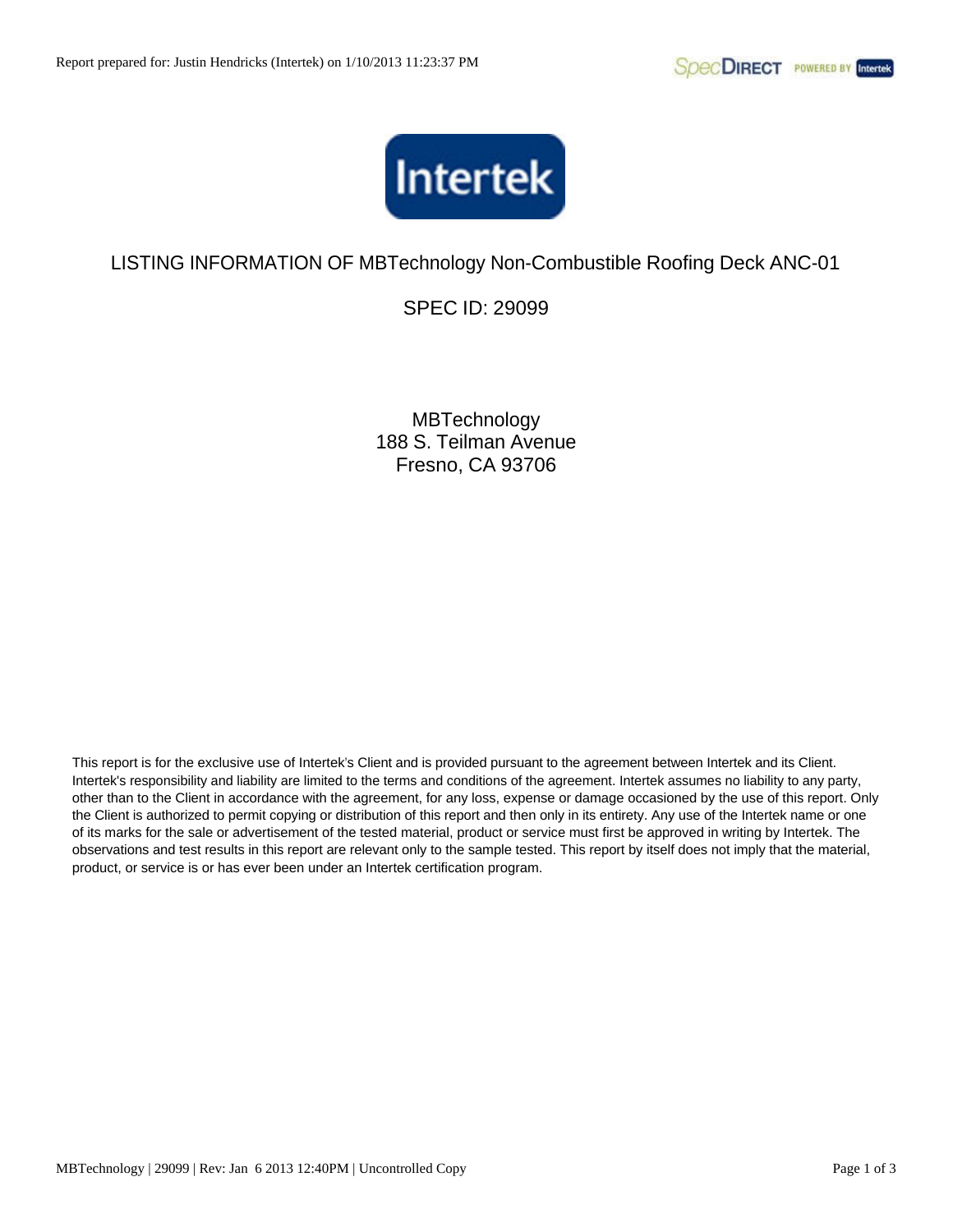### **PRODUCT DESCRIPTION**

### **MBTechnology Non-Combustible Roofing Deck ANC-01.**

#### **Class A - Non-Combustible Deck**

Maximum Slope - 1:12

Deck - 22 ga. Type B, Grade 33 Steel or concrete Deck Span - 6 gt o.c. Deck Attachment - 6" o.c. using TEK/5 screws or per NRCA recommendations Insulation - ISO, Atlas Insulation Thickness - 1-1/2" Insulation Attachment - Olympic, 3" plates and screws Cover Board - Dens Deck Primed Cover Board Thickness - 1/2" Cover Board Attachment - OlyBond Base Membrane - FT160CSART Base Base Membrane - Heat weld Cap Membrane - FGFT160CWH Cap Cap Membrane - Heat weld

**Note: The component materials of each system must be applied in the order in which they are listed above.**

Testing Standards

#### ASTM E108 (2010a)

Some Roof Covering Systems have been evaluated for other performance characteristics, in addition to external fire exposure. Where applicable, such additional performance characteristics are noted within the specific listing.

In all cases, manufacturer's instructions should be consulted for installation procedures and details not covered by these listings.

| Attribute              | Value                     |
|------------------------|---------------------------|
| <b>CSI Code</b>        | 07 50 00 Membrane Roofing |
| Roofing: Deck Type     | Non-Combustible           |
| Roofing: Fire Rating   | Class A                   |
| Roofing: Maximum Slope | 1:12                      |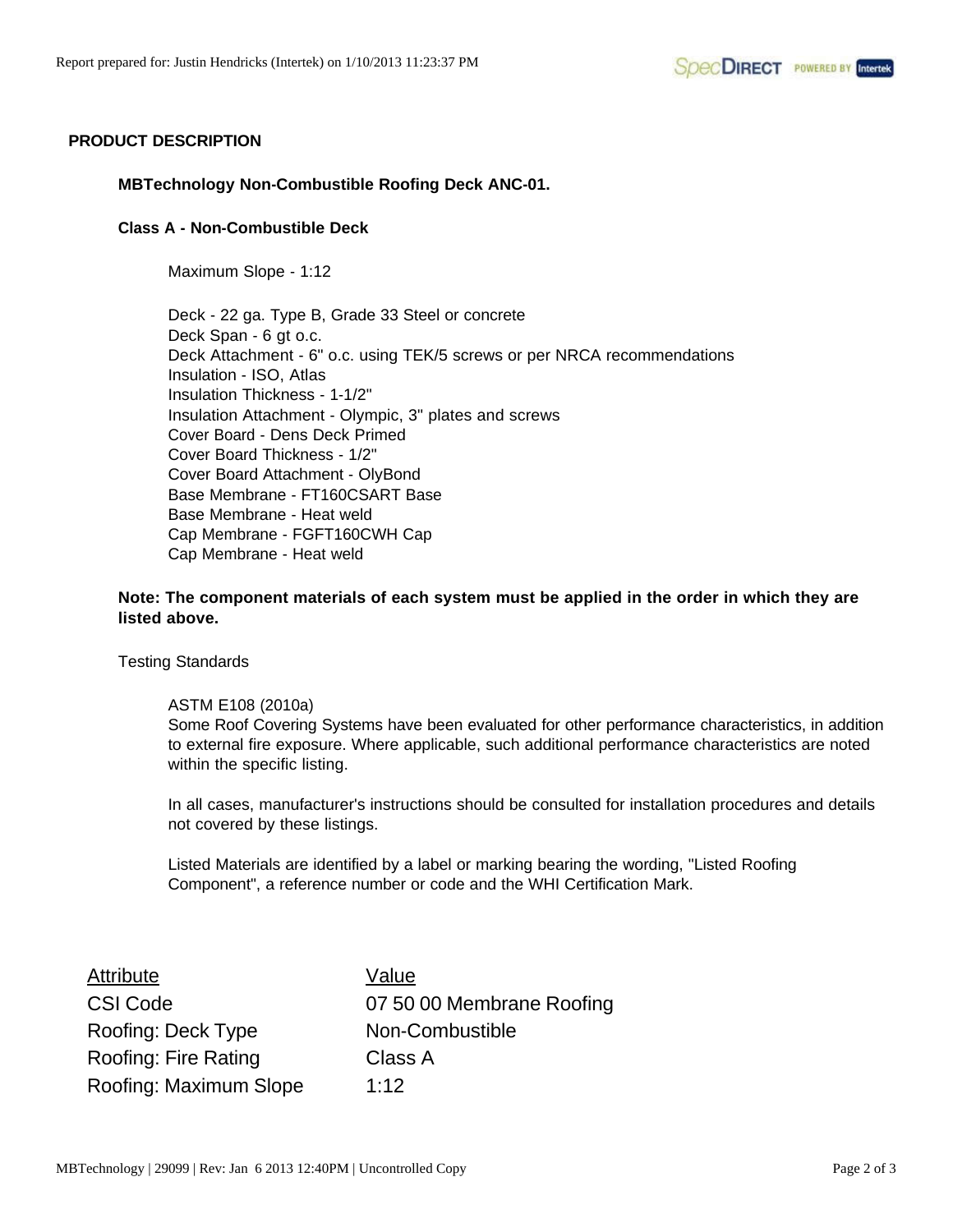**SpecDIRECT** POWERED BY Intertek

Listed or Inspected LISTED Report Number 100200275MID-003 Criteria ASTM E108 (2010a) Intertek Services Certification Test Original Issue Date August 30th, 2010

Listing Section **ROOF COVERING SYSTEMS**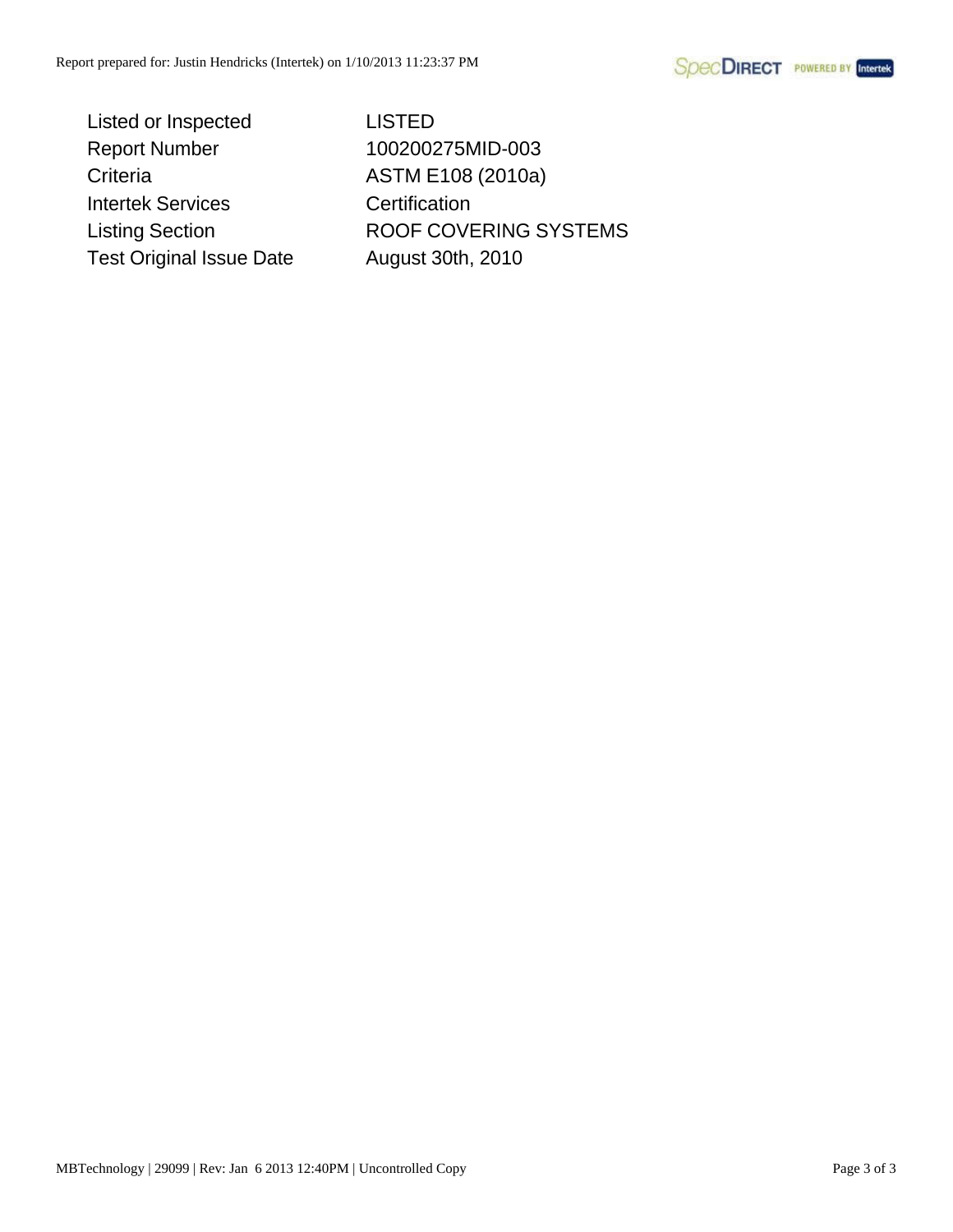

SPEC ID: 28891

**MBTechnology** 188 S. Teilman Avenue Fresno, CA 93706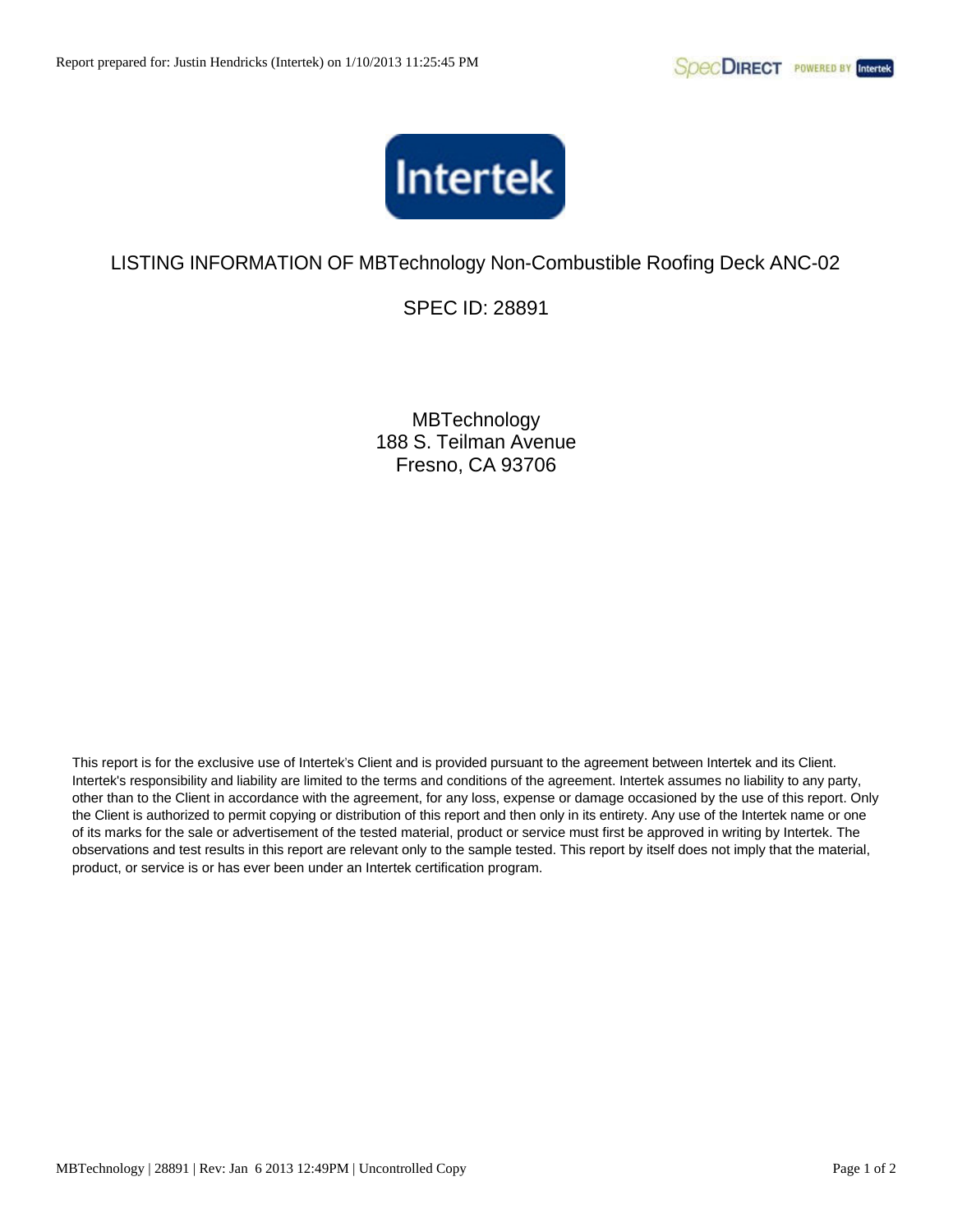### **PRODUCT DESCRIPTION**

#### **MBTechnology Non-Combustible Roofing Deck ANC-02.**

#### **Class A - Non-Combustible Deck**

Maximum Slope - 1/2:12

Deck - Non-combustible Steel or Concrete Deck Attachment - Per NRCA recommendations Base Membrane - Layfast SBS TU35, Layflat SBS LF25, or Layflat SBS LF25W, mechanically fastened Inter-Ply Membrane Attachment - FT160CSART, heat welded Cap Membrane - FGFT160CWH Cap, heat welded.

### **Note: The component materials of each system must be applied in the order in which they are listed above.**

#### Testing Standards

#### ASTM E108 (2010a)

Some Roof Covering Systems have been evaluated for other performance characteristics, in addition to external fire exposure. Where applicable, such additional performance characteristics are noted within the specific listing.

In all cases, manufacturer's instructions should be consulted for installation procedures and details not covered by these listings.

| Attribute                       | Value                              |
|---------------------------------|------------------------------------|
| <b>CSI Code</b>                 | 07 50 00 Membrane Roofing          |
| Roofing: Deck Type              | Non-Combustible                    |
| <b>Roofing: Fire Rating</b>     | Class A                            |
| Roofing: Maximum Slope          | 1/2:12                             |
| Listed or Inspected             | <b>LISTED</b>                      |
| <b>Report Number</b>            | 100200275MID-003, 100990697MID-001 |
| Criteria                        | ASTM E108 (2010a)                  |
| <b>Intertek Services</b>        | Certification                      |
| <b>Listing Section</b>          | ROOF COVERING SYSTEMS              |
| <b>Test Original Issue Date</b> | <b>August 30th, 2010</b>           |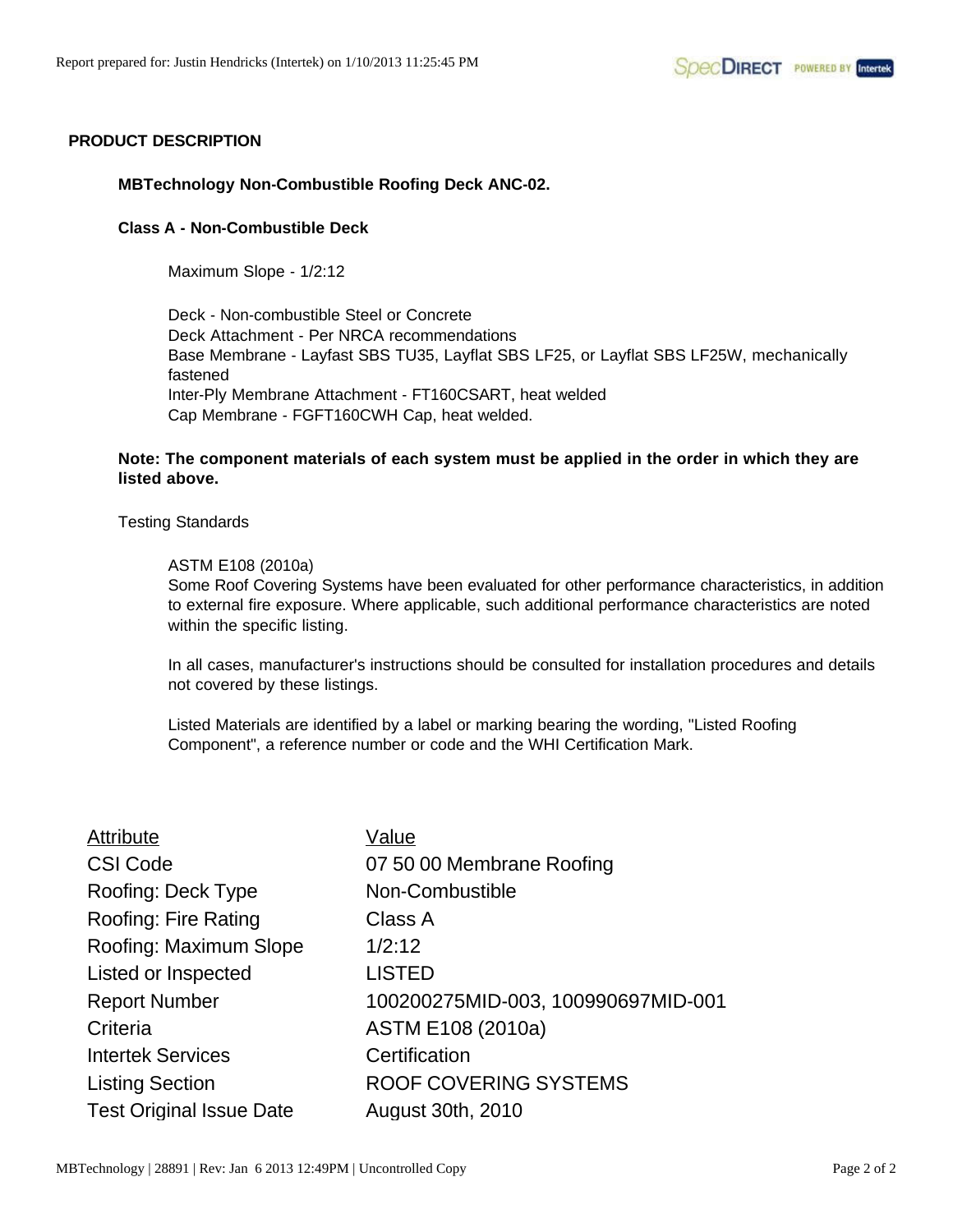

SPEC ID: 28732

**MBTechnology** 188 S. Teilman Avenue Fresno, CA 93706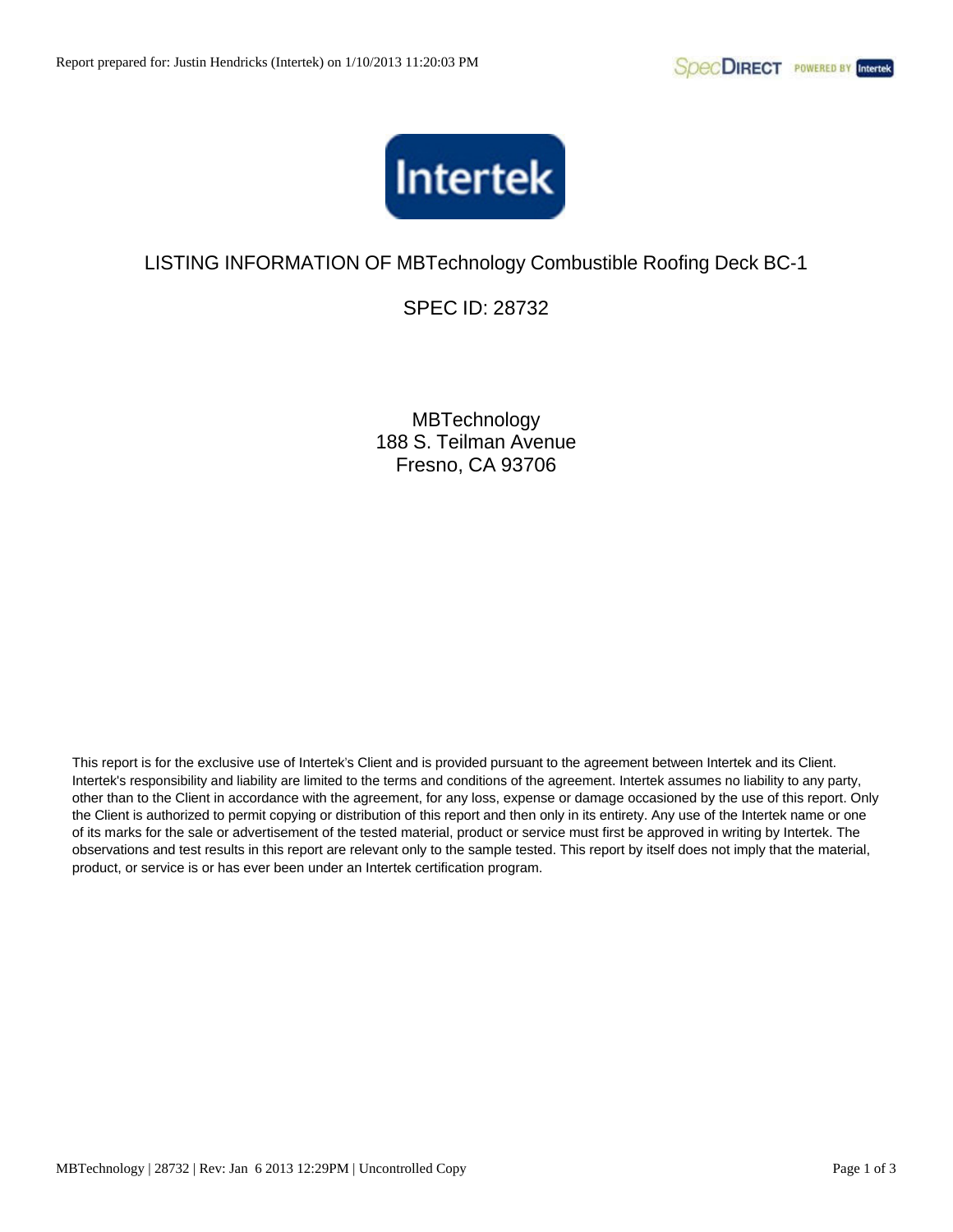MBTechnology Combustible Deck (BC-1) Maximum Slope 1-1/2:12

- 1. Optional: Glass Fiber Taped Joints
- 2. Optional Insulation's: Minimum 1/2" thick, glass fiber, wood fiber, phenolic, perlite, polyisocyanurate, polyisocyanurate composite, or EPS/perlite composite NOTE: When EPS insulation is applied over a metal or combustible deck, a thermal barrier complying with section 2603.4.1.5 or applicable current section of the IBC is required.
- 3. 1-Ply Layflat SBS LF25, Layfast SBS TU35, Layflat SBS LF25W, Layflat SBS LF40, Layfast SBS TU43, Layflat SBS LF40W, Layflat SBS LF60, Layfast SBS TU70, or Layflat SBS LF60W; mechanically fastened or fully adhered with ASTM D312 roofing asphalt, hot mopped, or ASTM D3019 cold process adhesive.
- 4. 1-, 2-Plies Layflat SBS LF25, Layfast SBS TU35, Layflat SBS LF25W, Layflat SBS LF40, Layfast SBS TU43, Layflat SBS LF40W, Layflat SBS LF60, Layfast SBS TU70, Layflat SBS LF60W, or 1-Ply Layflat SBS LF90CW; fully adhered with ASTM D312 roofing asphalt, hot mopped, or ASTM D3019 cold process adhesive, each ply.
- 5. 1-Ply Supercap SBS SC85GWH cap sheet; fully adhered with ASTM D3019 cold process adhesive or ASTM D312 roofing asphalt, hot mopped.
- 6. Surfacing: Roofing gravel or crushed stone applied at a minimum coverage rate of 400 lbs./sq. or crushed slag applied at a minimum coverage rate of 300 lbs./sq. used as a surface over a flood coat of hot roofing asphalt.

## **Note: The component materials of each system must be applied in the order in which they are listed above.**

## **Evaluated to the following:**

The roof covering systems in this section have been evaluated for external fire resistance Classifications B, C as outlined by the following test methods:

- ASTM-E108 American Society for Testing & Materials 'Standard Methods of Fire Test of Roof Covering'
- FM-4470, Section 5.1.A Factory Mutual 'Standard Method of Test for Fire Resistance of Roof Covering Materials'
- NFPA-256 National Fire Protection 'Standard Method of Fire Tests of Roof Covering'
- UBC-15-2-94 Uniform Building Code 'Test Standard for Determining the Fire Retardancy of Roof Covering Materials'
- ULC-S107 Underwriters' Laboratories of Canada 'Standard Method of Tests for Fire Resistance of Roof Covering Materials'
- UL-790 Underwriters' Laboratories Inc. 'Tests for Fire Resistance of Roof Covering Materials'

Each system listing identifies the deck substrate as either non-combustible or combustible. Systems evaluated for combustible decks will provide the same ratings when applied over non-combustible decks. Unless otherwise noted in individual listings, combustible decks shall be sheathed with a minimum 15/32" veneer plywood or minimum 7/16" non-veneer APA rated sheathing panel (oriented strand board panels, structural particleboard panels, composite panels or wafer-board panels) or 3/4" thick solid wood sheathing boards. The component materials of each system must be applied in the order in which they are listed. All components of the system must be listed for external fire exposure by an agency acceptable to the AHJ.

Some Roof Covering Systems have been evaluated for other performance characteristics, in addition to external fire exposure. Where applicable, such additional performance characteristics are noted within the specific listing.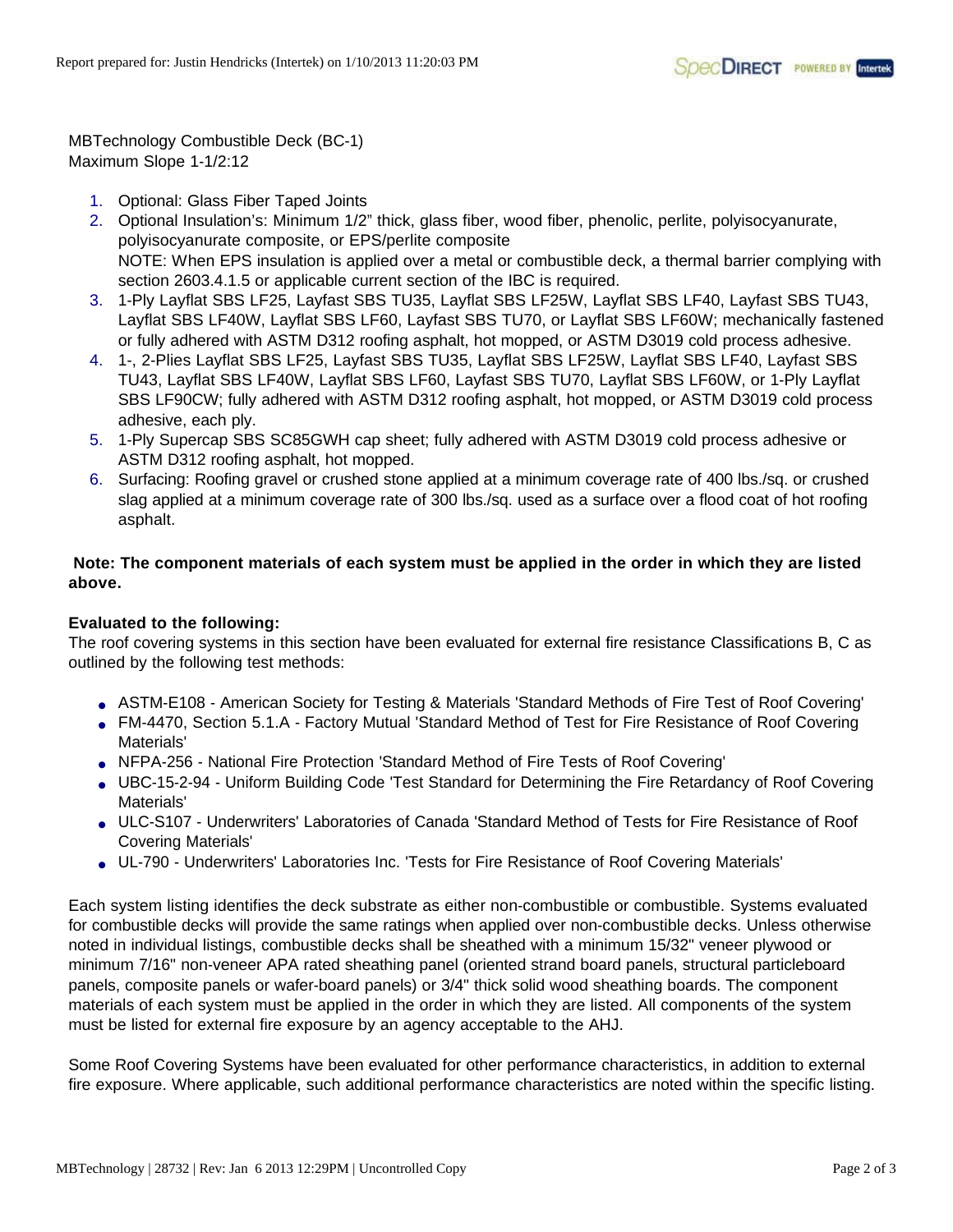In all cases, manufacturer's instructions should be consulted for installation procedures and details not covered by these listings.

| Value                                            |
|--------------------------------------------------|
| 07 50 00 Membrane Roofing                        |
| Combustible                                      |
| Class B                                          |
| $1 - 1/2:12$                                     |
| <b>LISTED</b>                                    |
| WHI-495-R-0571, WHI-495-111592, 100990697MID-001 |
| UBC 15-2 (1994)                                  |
| NFPA 256 (2003)                                  |
| <b>FM 4470 Section 5.1.A</b>                     |
| UL 790 (2004)                                    |
| ASTM E108 (2010a)                                |
| Certification                                    |
| <b>ROOF COVERING SYSTEMS</b>                     |
|                                                  |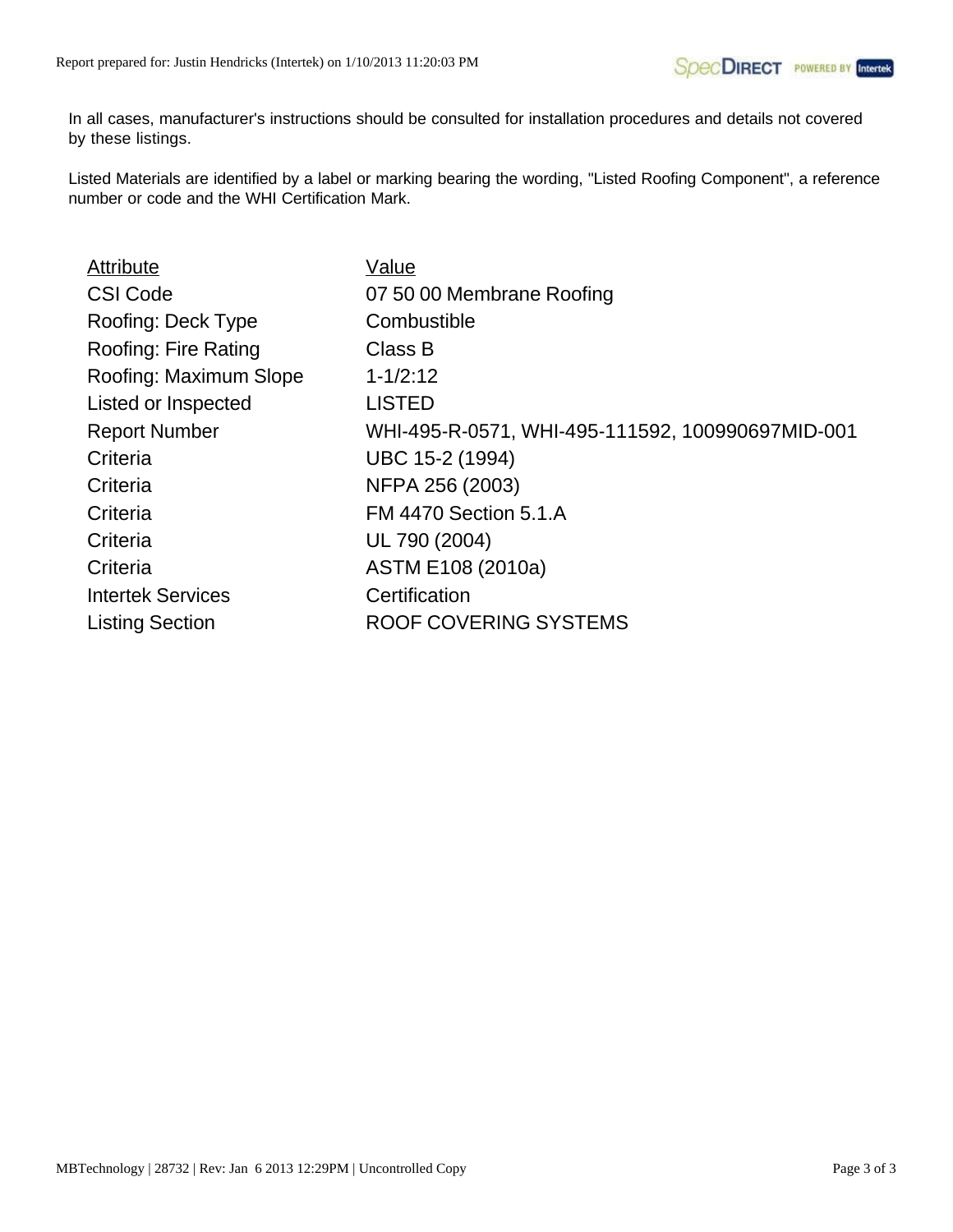

SPEC ID: 28892

**MBTechnology** 188 S. Teilman Avenue Fresno, CA 93706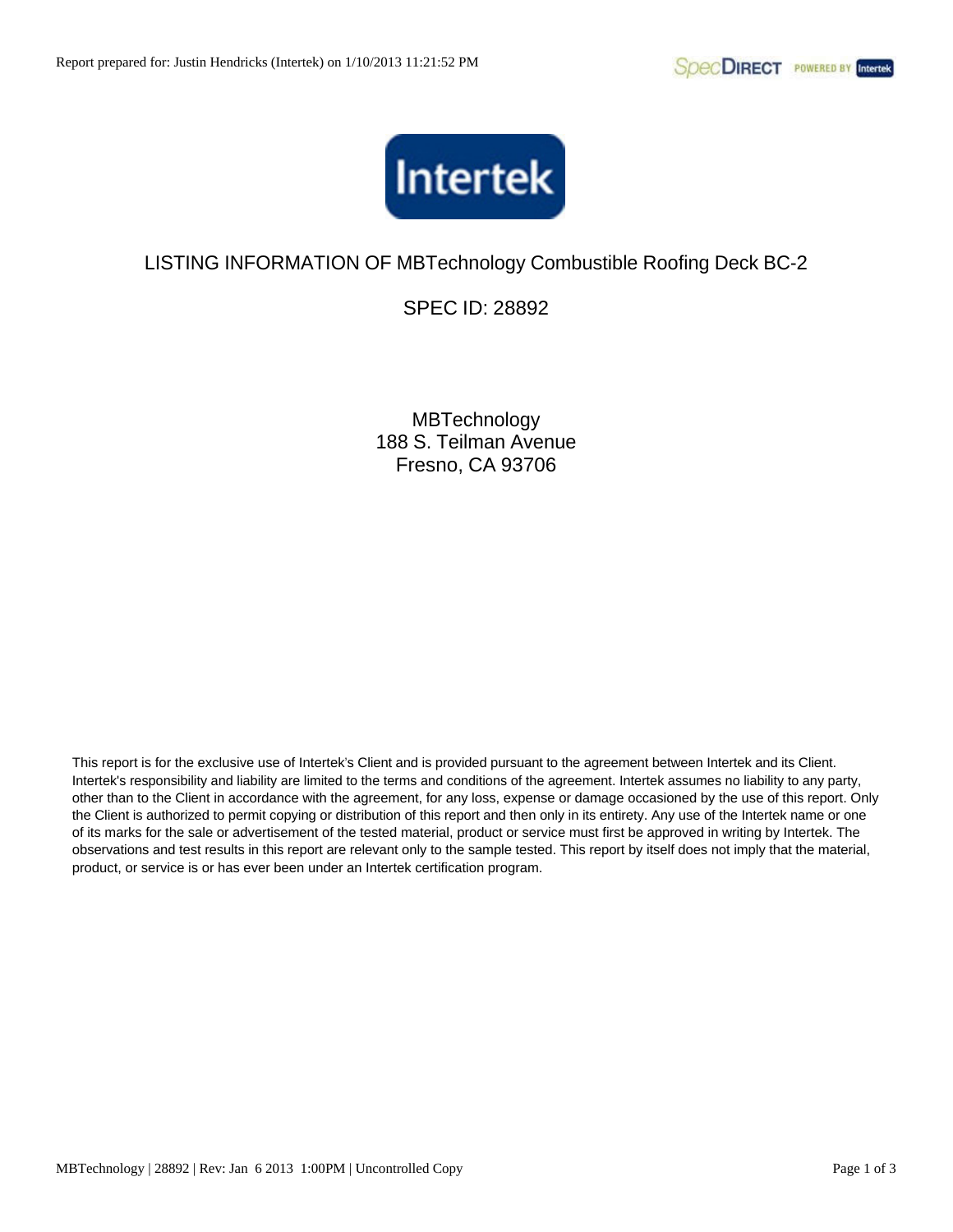## **PRODUCT DESCRIPTION**

### **MBTechnology Combustible Roofing Deck BC-2.**

#### **Class B - Combustible Deck**

Maximum Slope - 1:12

Deck - Plywood\* Deck Attachment - Per NRCA recommendations Base Membrane - Layfast SBS TU35, Layflat SBS LF25, or Layflat SBS LF25W, mechanically fastened Inter-Ply Membrane Attachment - FT160CSART, heat welded Cap Membrane - FGFT160CWH Cap, heat welded.

### **Note: The component materials of each system must be applied in the order in which they are listed above.**

Testing Standards

ASTM E108 (2010)

\*Each system listing identifies the deck substrate as either non-combustible or combustible. Systems evaluated for combustible decks will provide the same ratings when applied over non-combustible decks. Unless otherwise noted in individual listings, combustible decks shall be sheathed with a minimum 15/32" veneer plywood or minimum 7/16" non-veneer APA rated sheathing panel (oriented strand board panels, structural particleboard panels, composite panels or wafer-board panels) or 3/4" thick solid wood sheathing boards. The component materials of each system must be applied in the order in which they are listed. All components of the system must be listed for external fire exposure by an agency acceptable to the AHJ.

Some Roof Covering Systems have been evaluated for other performance characteristics, in addition to external fire exposure. Where applicable, such additional performance characteristics are noted within the specific listing.

In all cases, manufacturer's instructions should be consulted for installation procedures and details not covered by these listings.

Listed Materials are identified by a label or marking bearing the wording, "Listed Roofing Component", a reference number or code and the WHI Certification Mark.

Attribute Value Roofing: Deck Type **Combustible** Roofing: Fire Rating Class B

CSI Code 07 50 00 Membrane Roofing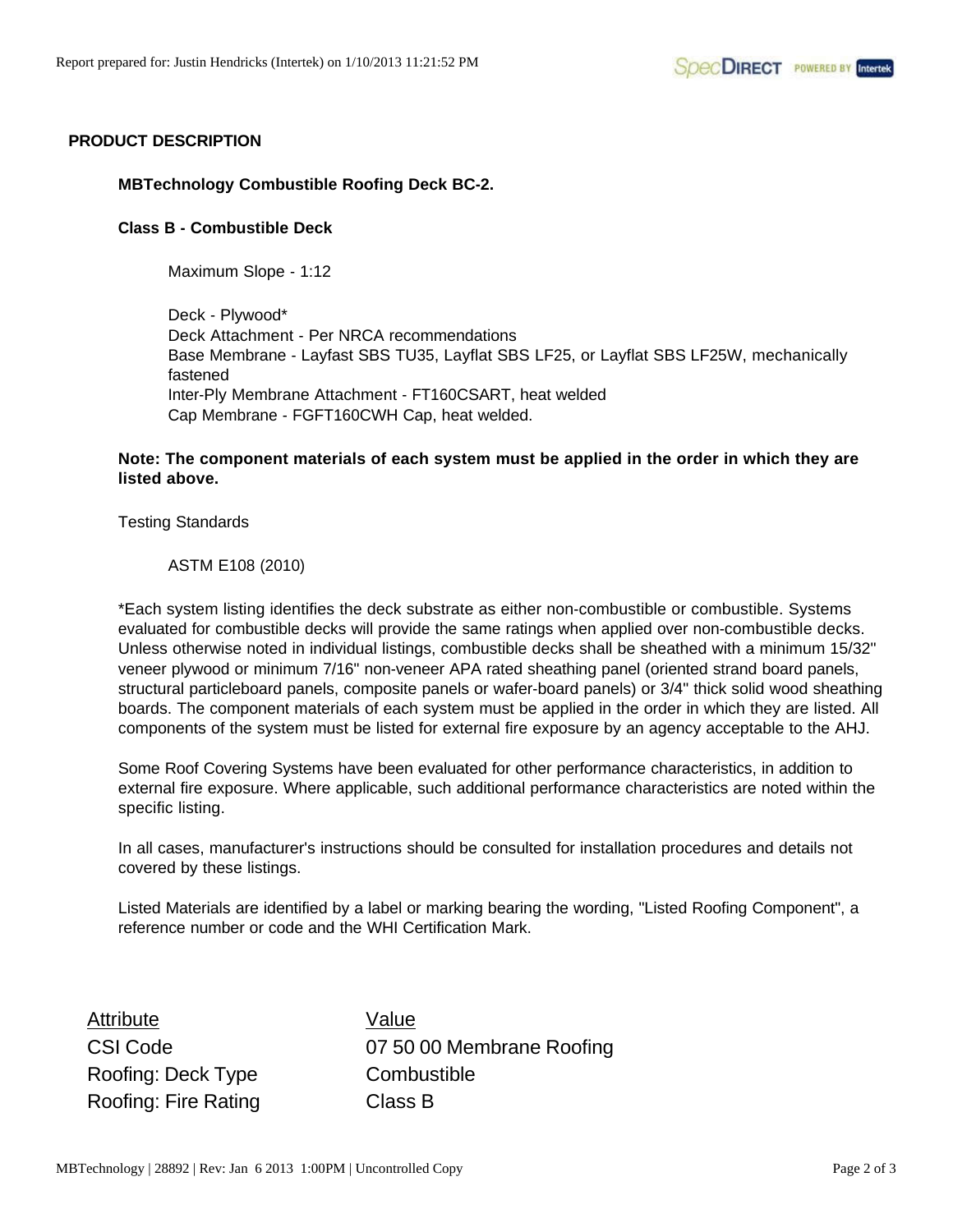

| Roofing: Maximum Slope          | 1:12                                |
|---------------------------------|-------------------------------------|
| Listed or Inspected             | <b>LISTED</b>                       |
| <b>Report Number</b>            | 100200275MID-003c, 100990697MID-001 |
| Criteria                        | ASTM E108 (2010a)                   |
| <b>Intertek Services</b>        | Certification                       |
| <b>Listing Section</b>          | ROOF COVERING SYSTEMS               |
| <b>Test Original Issue Date</b> | August 30th, 2010                   |
|                                 |                                     |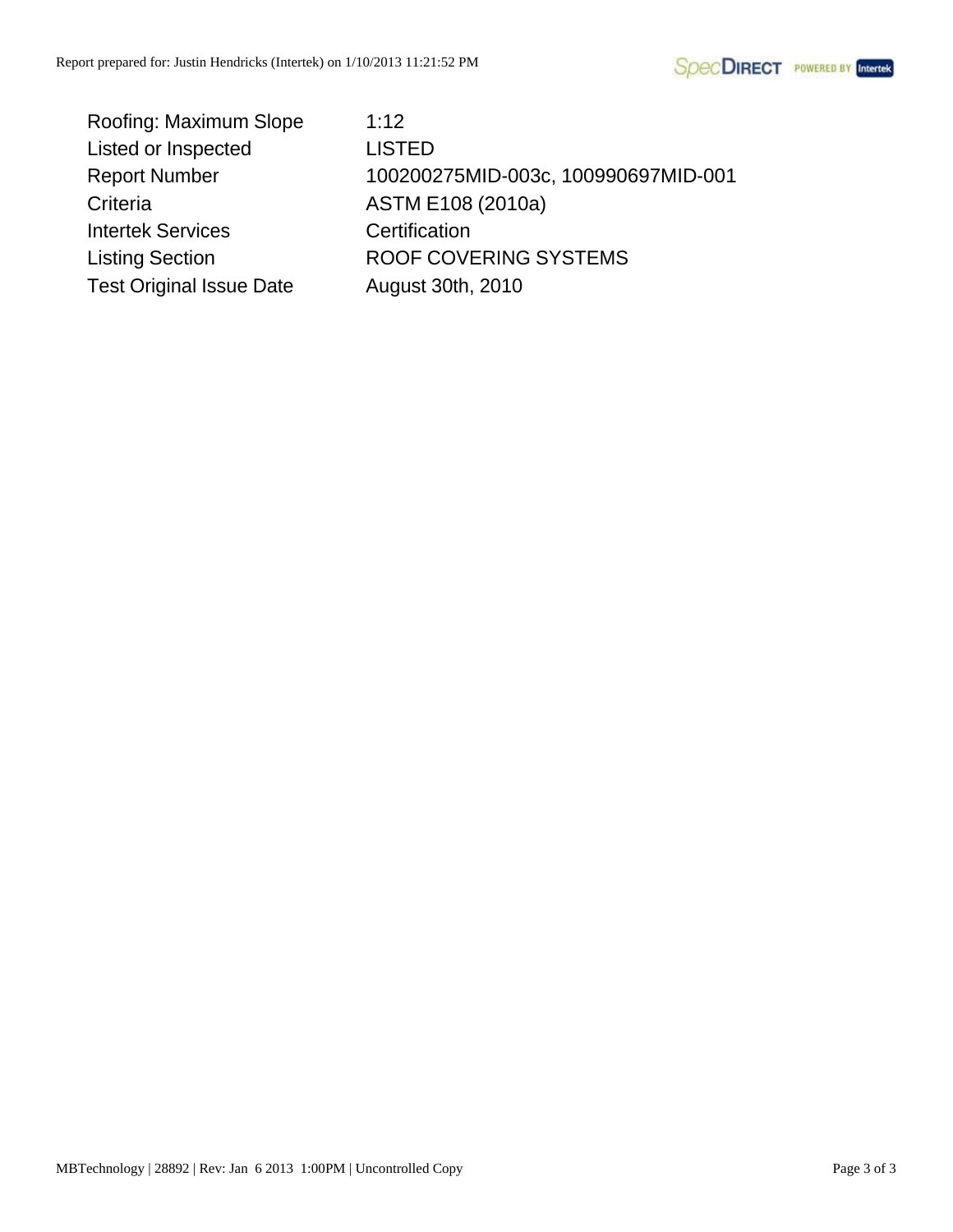

SPEC ID: 28893

**MBTechnology** 188 S. Teilman Avenue Fresno, CA 93706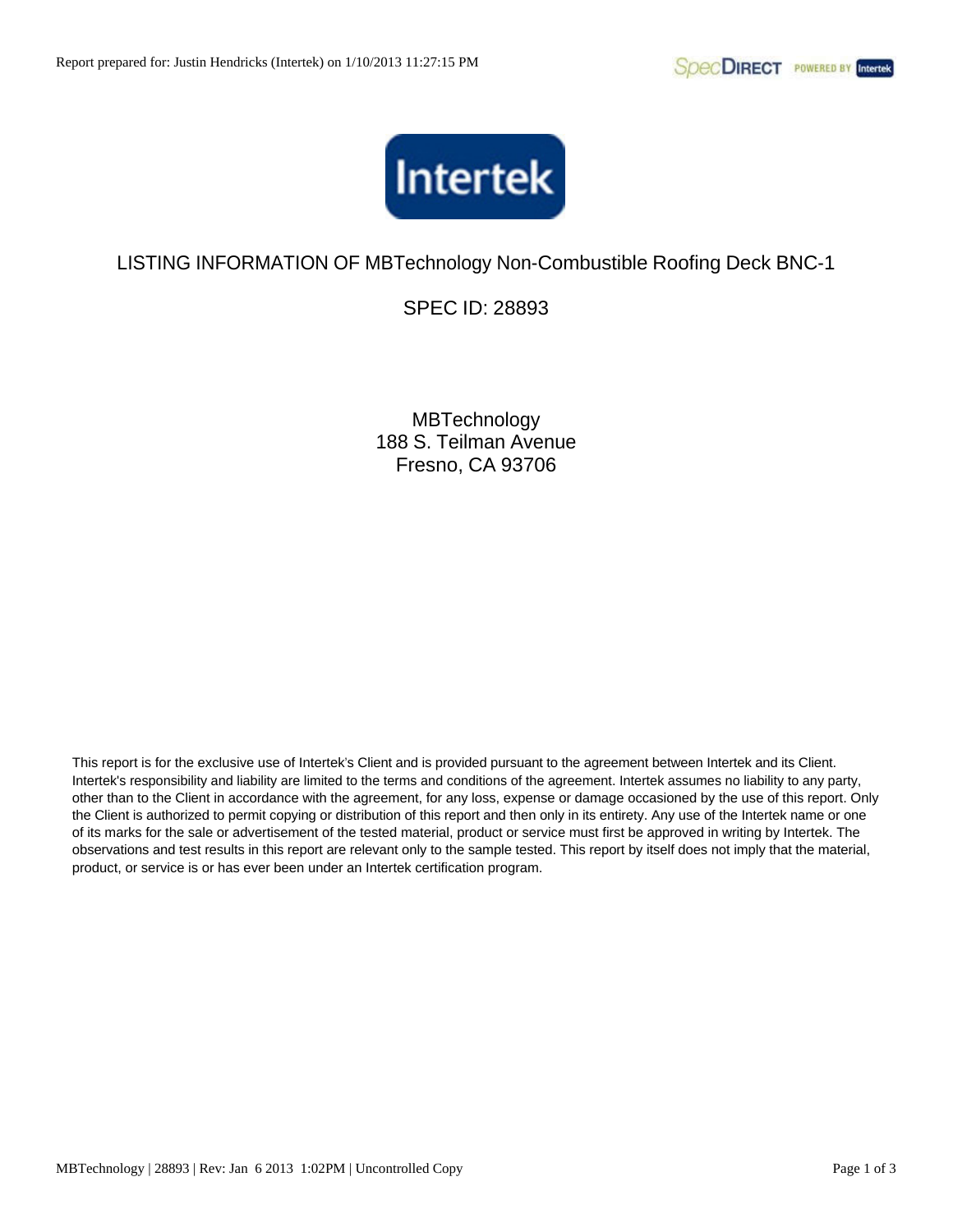MBTechnology Non-Combustible Roofing Deck (BNC-1) Maximum Slope 2:12

- 1. Optional Insulation's: Minimum 1/2" thick, glass fiber, wood fiber, phenolic, perlite, or polyisocyanurate
- 2. 1-, 2- Plies Layflat SBS LF25, Layfast SBS TU35, Layflat SBS LF25W, Layflat SBS LF40, Layfast SBS TU43, Layflat SBS LF40W, Layflat SBS LF60, Layfast SBS TU70, or Layflat SBS LF60W; mechanically fastened or fully adhered with ASTM D312 roofing asphalt, hot mopped, or lap cement (ASTM D3019) OR 1-, 2- Plies Fastorch SBS FT120GSA; heat fused.
- 3. 1-Ply Fireguard SBS FG160CWH cap sheet; fully adhered with ASTM D312 roofing asphalt, hot mopped, or heat fused.

## **Note: The component materials of each system must be applied in the order in which they are listed above.**

## **Evaluated to the following:**

The roof covering systems in this section have been evaluated for external fire resistance Classifications B, C as outlined by the following test methods:

- ASTM-E108 American Society for Testing & Materials 'Standard Methods of Fire Test of Roof Covering'
- FM-4470, Section 5.1.A Factory Mutual 'Standard Method of Test for Fire Resistance of Roof Covering Materials'
- NFPA-256 National Fire Protection 'Standard Method of Fire Tests of Roof Covering'
- UBC-15-2-94 Uniform Building Code 'Test Standard for Determining the Fire Retardancy of Roof Covering Materials'
- ULC-S107 Underwriters' Laboratories of Canada 'Standard Method of Tests for Fire Resistance of Roof Covering Materials'
- UL-790 Underwriters' Laboratories Inc. 'Tests for Fire Resistance of Roof Covering Materials'

Each system listing identifies the deck substrate as either non-combustible or combustible. Systems evaluated for combustible decks will provide the same ratings when applied over non-combustible decks. Unless otherwise noted in individual listings, combustible decks shall be sheathed with a minimum 15/32" veneer plywood or minimum 7/16" non-veneer APA rated sheathing panel (oriented strand board panels, structural particleboard panels, composite panels or wafer-board panels) or 3/4" thick solid wood sheathing boards. The component materials of each system must be applied in the order in which they are listed. All components of the system must be listed for external fire exposure by an agency acceptable to the AHJ.

Some Roof Covering Systems have been evaluated for other performance characteristics, in addition to external fire exposure. Where applicable, such additional performance characteristics are noted within the specific listing.

In all cases, manufacturer's instructions should be consulted for installation procedures and details not covered by these listings.

Listed Materials are identified by a label or marking bearing the wording, "Listed Roofing Component", a reference number or code and the WHI Certification Mark.

Attribute Value

CSI Code 07 50 00 Membrane Roofing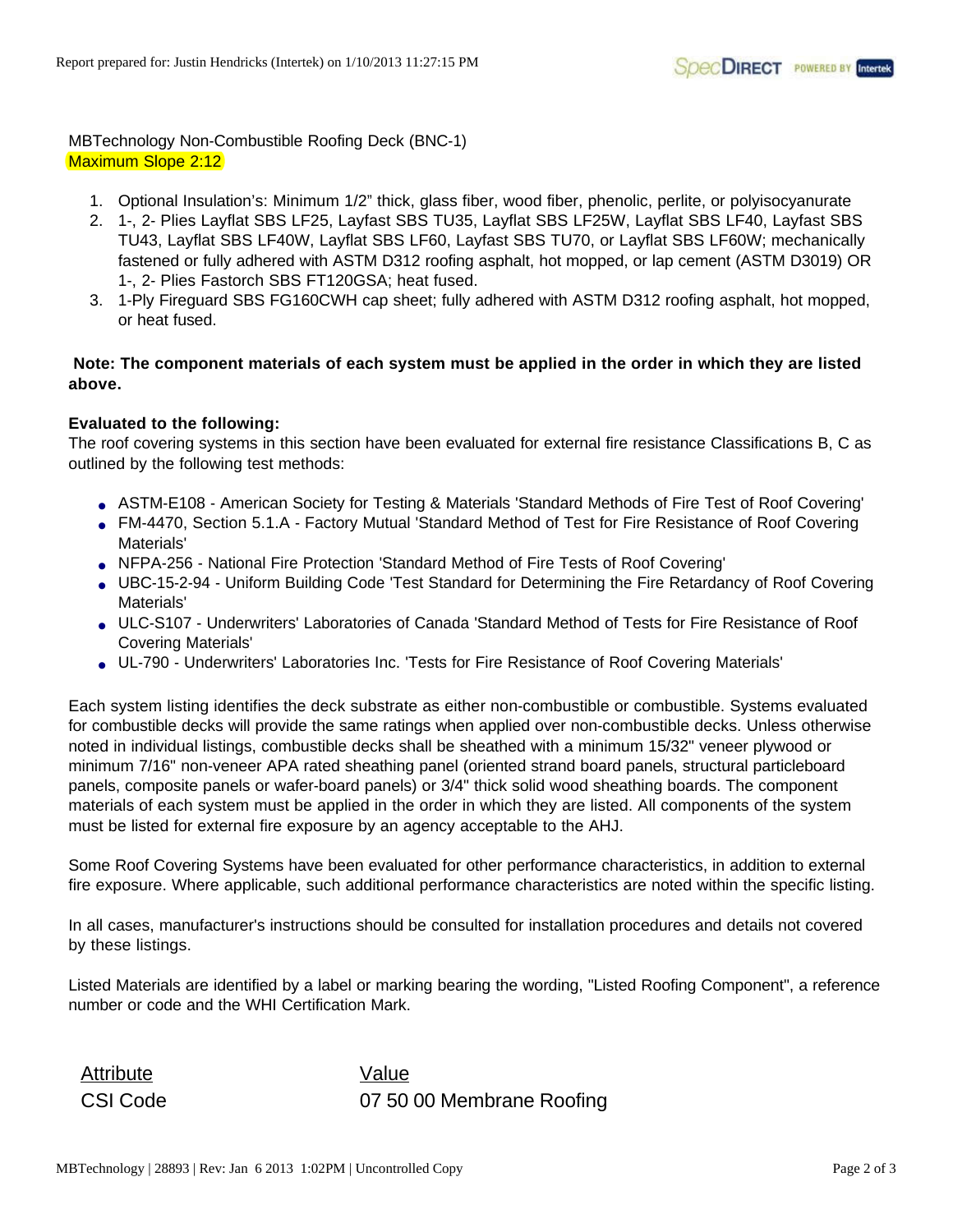Roofing: Deck Type Non-Combustible Roofing: Fire Rating **Class B** Roofing: Maximum Slope 2:12 Listed or Inspected **LISTED** Criteria UBC 15-2 (1994) Criteria NFPA 256 (2003) Criteria FM 4470 Section 5.1.A Criteria UL 790 (2004) Criteria ASTM E108 (2010a) Intertek Services Certification

Report Number WHI-495-R-0588-B, WHI-495-040595, 100990697MID-001 Listing Section ROOF COVERING SYSTEMS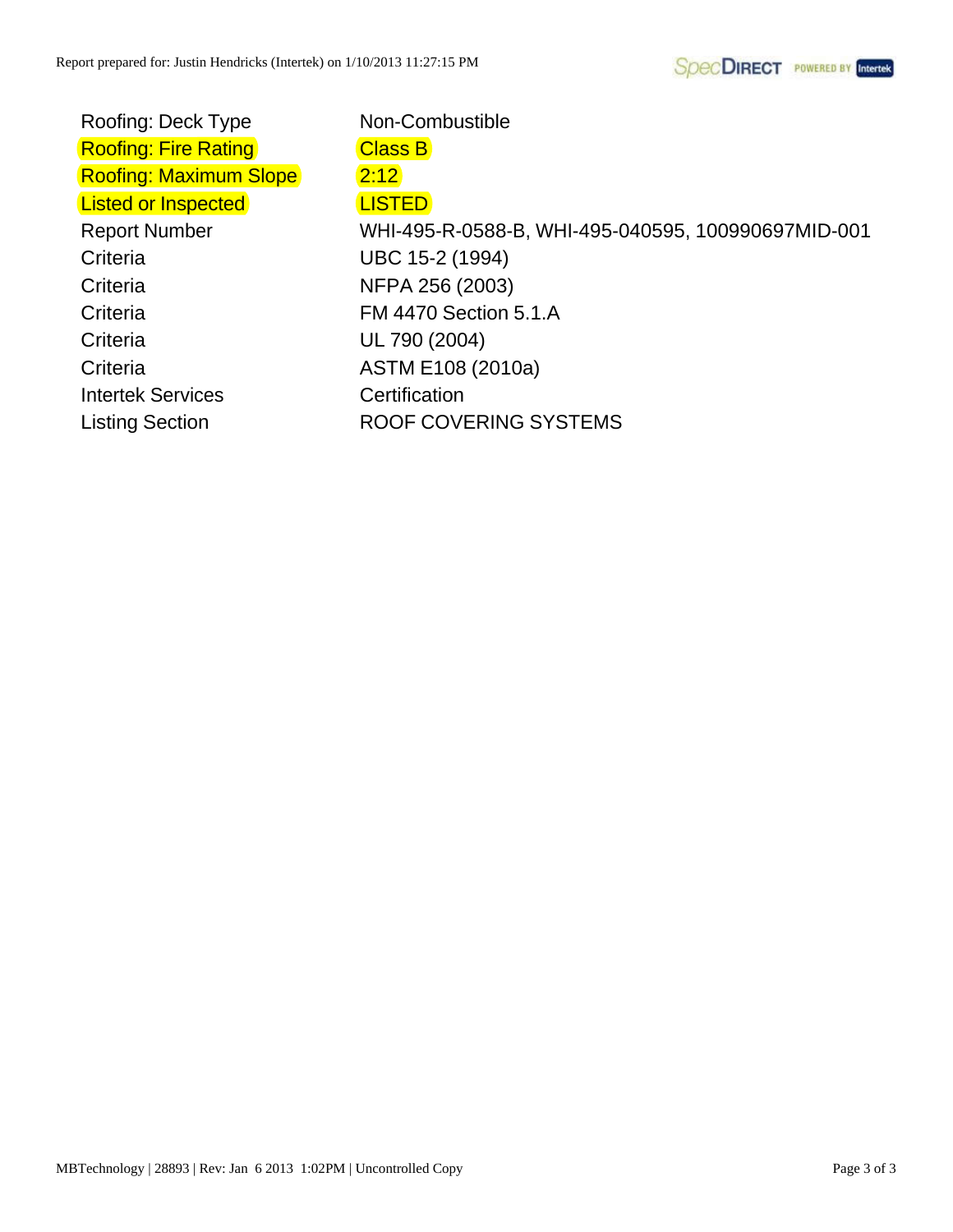

SPEC ID: 28894

**MBTechnology** 188 S. Teilman Avenue Fresno, CA 93706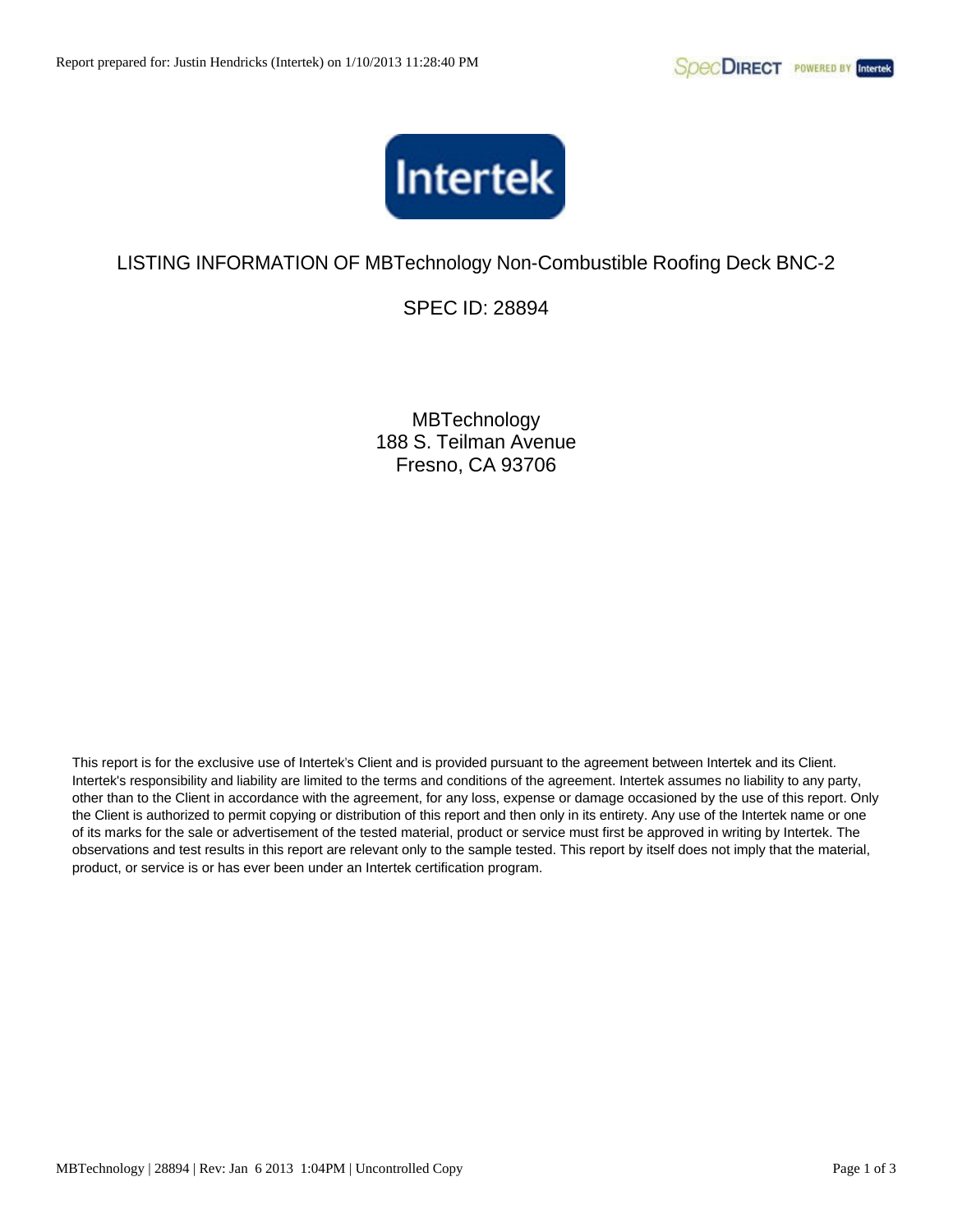MBTechnology Non-Combustible Roofing Deck (BNC-2) Maximum Slope 2:12

- 1. Optional Insulation's: Minimum 1/2" thick, glass fiber, wood fiber, phenolic, perlite, or polyisocyanurate
- 2. 1-Ply Fastorch SBS FT120GSA; heat fused.
- 3. 1-Ply Fireguard SBS FG160CWH; fully adhered with ASTM D312 roofing asphalt, hot mopped, or heat fused.

## **Note: The component materials of each system must be applied in the order in which they are listed above.**

### **Evaluated to the following:**

The roof covering systems in this section have been evaluated for external fire resistance Classifications B, C as outlined by the following test methods:

- ASTM-E108 American Society for Testing & Materials 'Standard Methods of Fire Test of Roof Covering'
- FM-4470, Section 5.1.A Factory Mutual 'Standard Method of Test for Fire Resistance of Roof Covering Materials'
- NFPA-256 National Fire Protection 'Standard Method of Fire Tests of Roof Covering'
- UBC-15-2-94 Uniform Building Code 'Test Standard for Determining the Fire Retardancy of Roof Covering Materials'
- ULC-S107 Underwriters' Laboratories of Canada 'Standard Method of Tests for Fire Resistance of Roof Covering Materials'
- UL-790 Underwriters' Laboratories Inc. 'Tests for Fire Resistance of Roof Covering Materials'

Each system listing identifies the deck substrate as either non-combustible or combustible. Systems evaluated for combustible decks will provide the same ratings when applied over non-combustible decks. Unless otherwise noted in individual listings, combustible decks shall be sheathed with a minimum 15/32" veneer plywood or minimum 7/16" non-veneer APA rated sheathing panel (oriented strand board panels, structural particleboard panels, composite panels or wafer-board panels) or 3/4" thick solid wood sheathing boards. The component materials of each system must be applied in the order in which they are listed. All components of the system must be listed for external fire exposure by an agency acceptable to the AHJ.

Some Roof Covering Systems have been evaluated for other performance characteristics, in addition to external fire exposure. Where applicable, such additional performance characteristics are noted within the specific listing.

In all cases, manufacturer's instructions should be consulted for installation procedures and details not covered by these listings.

Listed Materials are identified by a label or marking bearing the wording, "Listed Roofing Component", a reference number or code and the WHI Certification Mark.

Attribute Value Roofing: Deck Type Non-Combustible Roofing: Fire Rating Class B

CSI Code 07 50 00 Membrane Roofing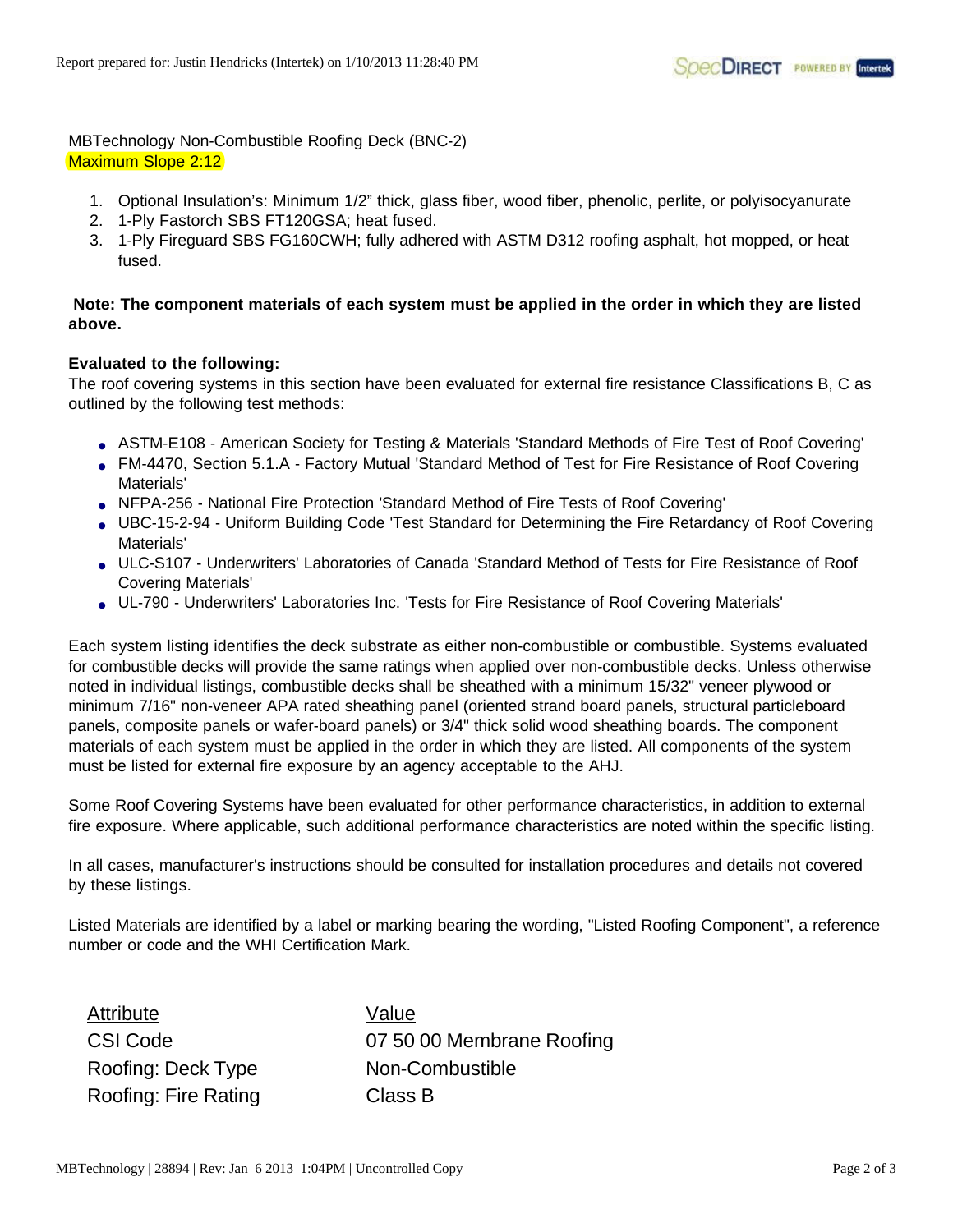

| Roofing: Maximum Slope   | 2:12                             |
|--------------------------|----------------------------------|
| Listed or Inspected      | <b>LISTED</b>                    |
| <b>Report Number</b>     | WHI-495-R-0588-B, WHI-495-040595 |
| Criteria                 | UBC 15-2 (1994)                  |
| Criteria                 | NFPA 256 (2003)                  |
| Criteria                 | <b>FM 4470 Section 5.1.A</b>     |
| Criteria                 | UL 790 (2004)                    |
| Criteria                 | ASTM E108 (2010a)                |
| <b>Intertek Services</b> | Certification                    |
| <b>Listing Section</b>   | ROOF COVERING SYSTEMS            |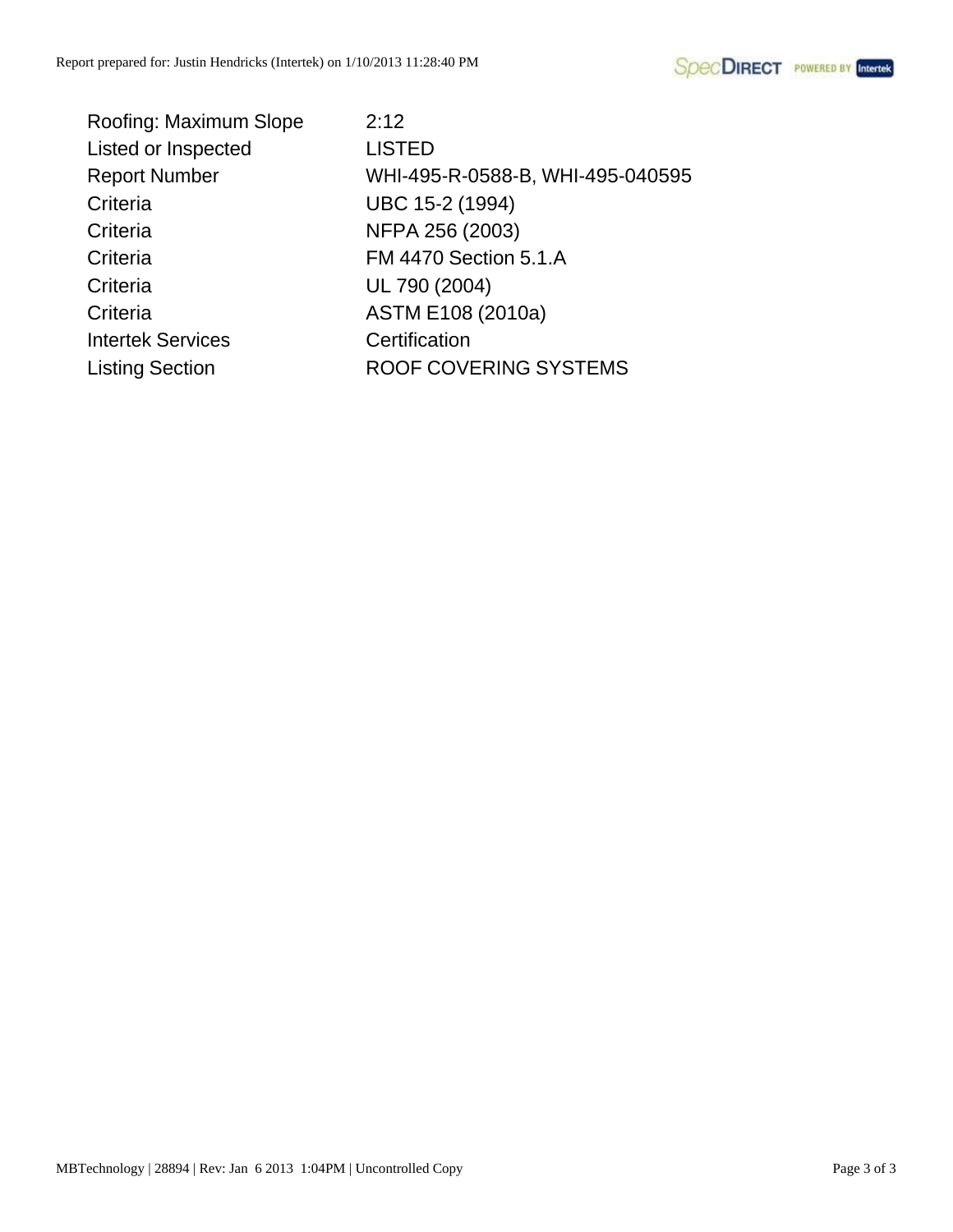

SPEC ID: 28895

**MBTechnology** 188 S. Teilman Avenue Fresno, CA 93706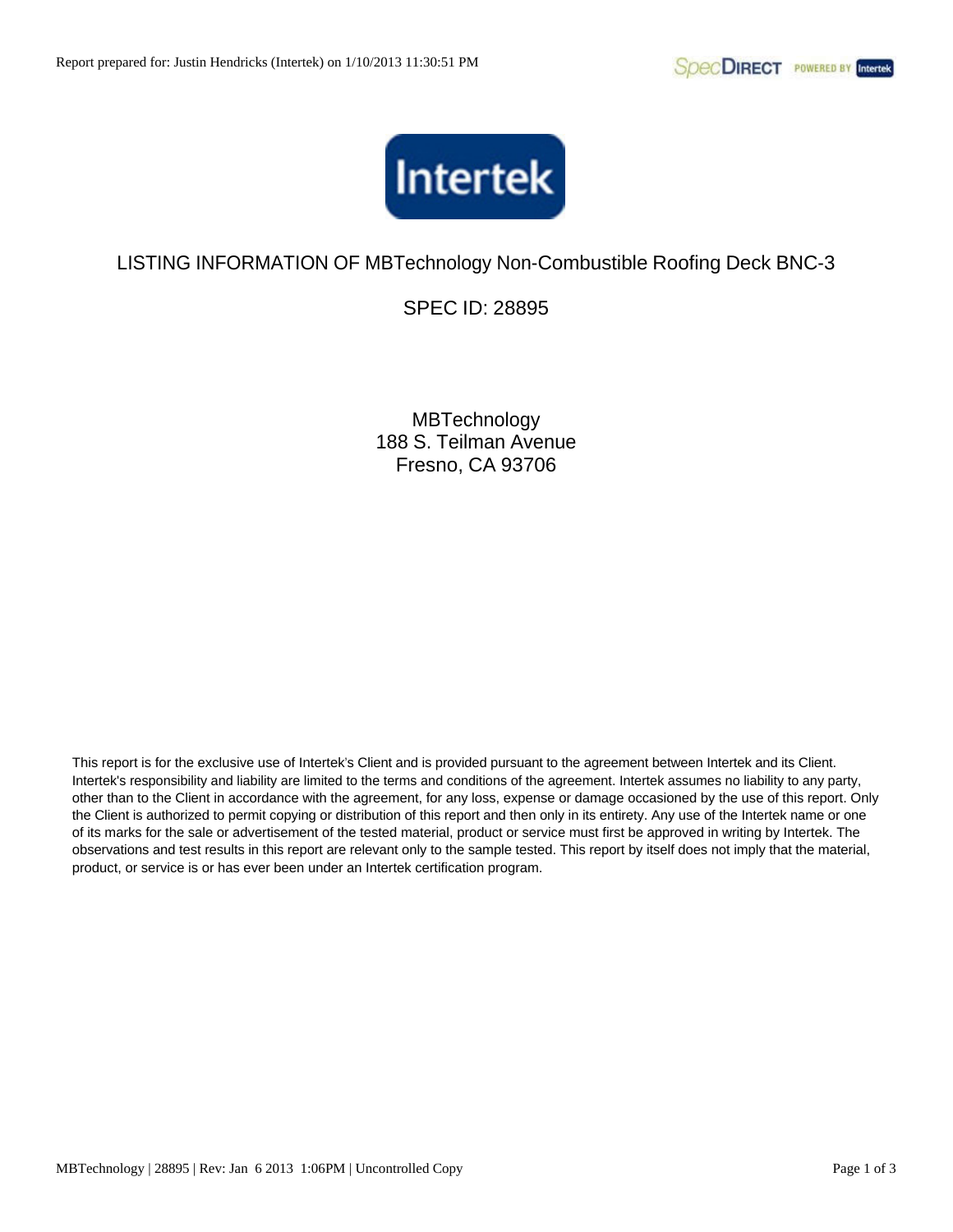MBTechnology Non-Combustible Roofing Deck (BNC-3) Maximum Slope 2:12

- 1. Optional Insulation's: Minimum 1/2" thick, glass fiber, wood fiber, phenolic, perlite, or polyisocyanurate
- 2. 1-, 2- Plies Fastorch SBS FT120PSA; mechanically fastened or fully adhered with ASTM D312 roofing asphalt, hot mopped.
- 3. 1-Ply Fireguard SBS FG160CWH; fully adhered with ASTM D312 roofing asphalt, hot mopped, or heat fused.

## **Note: The component materials of each system must be applied in the order in which they are listed above.**

## **Evaluated to the following:**

The roof covering systems in this section have been evaluated for external fire resistance Classifications B, C as outlined by the following test methods:

- ASTM-E108 American Society for Testing & Materials 'Standard Methods of Fire Test of Roof Covering'
- FM-4470, Section 5.1.A Factory Mutual 'Standard Method of Test for Fire Resistance of Roof Covering Materials'
- NFPA-256 National Fire Protection 'Standard Method of Fire Tests of Roof Covering'
- UBC-15-2-94 Uniform Building Code 'Test Standard for Determining the Fire Retardancy of Roof Covering Materials'
- ULC-S107 Underwriters' Laboratories of Canada 'Standard Method of Tests for Fire Resistance of Roof Covering Materials'
- UL-790 Underwriters' Laboratories Inc. 'Tests for Fire Resistance of Roof Covering Materials'

Each system listing identifies the deck substrate as either non-combustible or combustible. Systems evaluated for combustible decks will provide the same ratings when applied over non-combustible decks. Unless otherwise noted in individual listings, combustible decks shall be sheathed with a minimum 15/32" veneer plywood or minimum 7/16" non-veneer APA rated sheathing panel (oriented strand board panels, structural particleboard panels, composite panels or wafer-board panels) or 3/4" thick solid wood sheathing boards. The component materials of each system must be applied in the order in which they are listed. All components of the system must be listed for external fire exposure by an agency acceptable to the AHJ.

Some Roof Covering Systems have been evaluated for other performance characteristics, in addition to external fire exposure. Where applicable, such additional performance characteristics are noted within the specific listing.

In all cases, manufacturer's instructions should be consulted for installation procedures and details not covered by these listings.

Listed Materials are identified by a label or marking bearing the wording, "Listed Roofing Component", a reference number or code and the WHI Certification Mark.

Attribute Value Roofing: Deck Type Non-Combustible

CSI Code 07 50 00 Membrane Roofing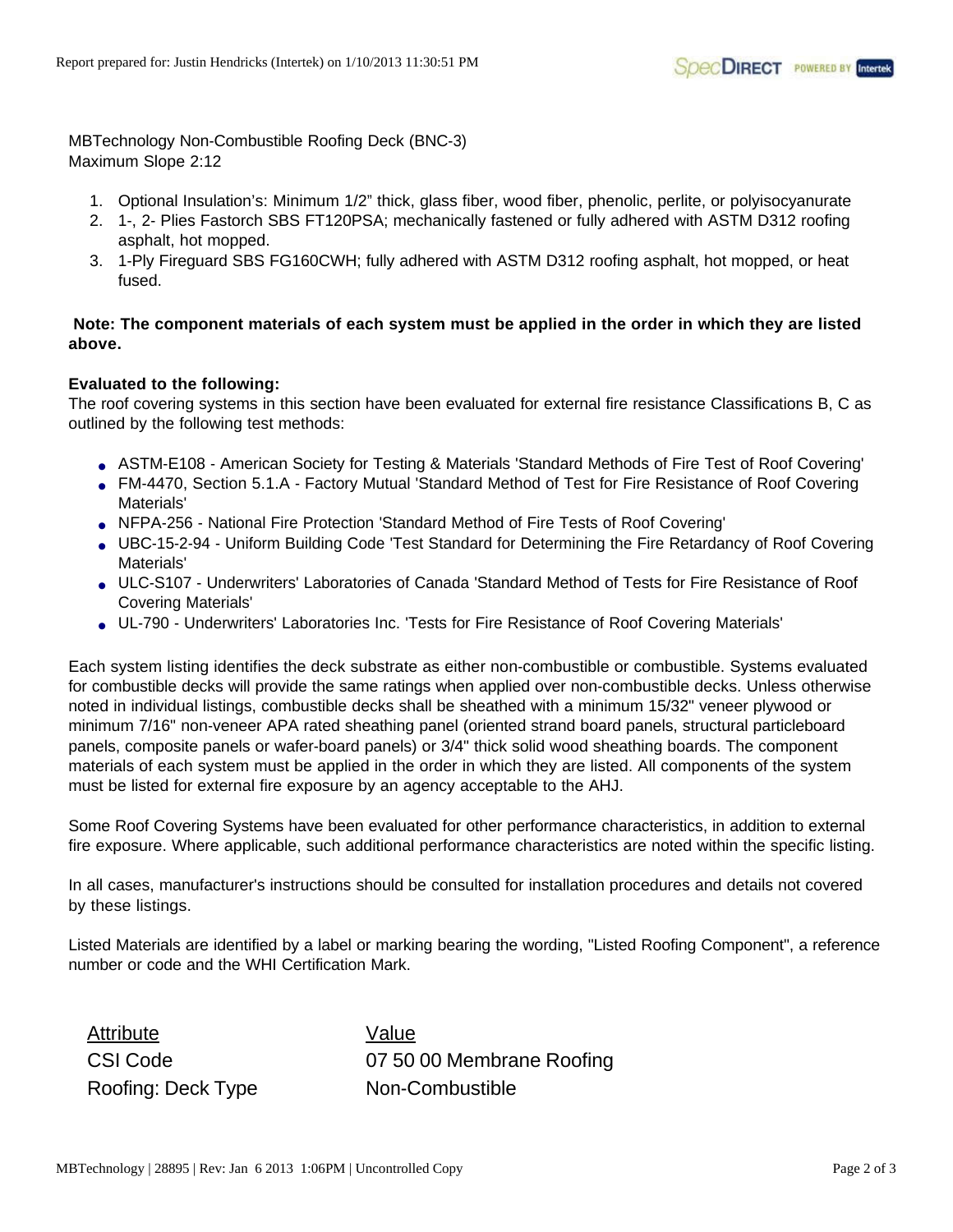| Roofing: Fire Rating     | Class B                        |
|--------------------------|--------------------------------|
| Roofing: Maximum Slope   | 2:12                           |
| Listed or Inspected      | <b>LISTED</b>                  |
| <b>Report Number</b>     | WHI-495-R-0588, WHI-495-040595 |
| Criteria                 | UBC 15-2 (1994)                |
| Criteria                 | NFPA 256 (2003)                |
| Criteria                 | <b>FM 4470 Section 5.1.A</b>   |
| Criteria                 | UL 790 (2004)                  |
| Criteria                 | ASTM E108 (2010a)              |
| <b>Intertek Services</b> | Certification                  |
| <b>Listing Section</b>   | ROOF COVERING SYSTEMS          |
|                          |                                |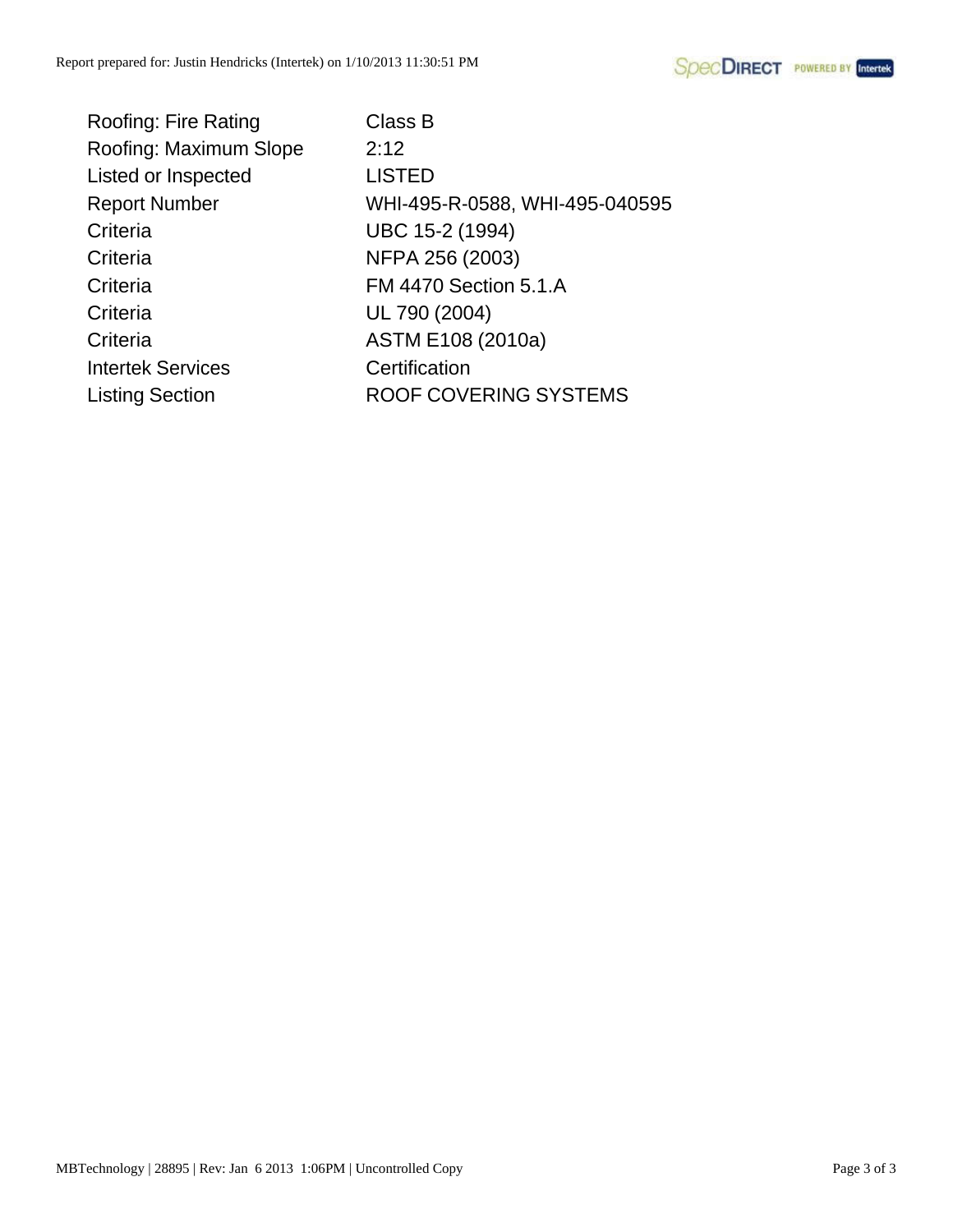

# LISTING INFORMATION OF MBTechnology Roofing Materials - Underlayment

SPEC ID: 27921

**MBTechnology** 188 S. Teilman Avenue Fresno, CA 93706